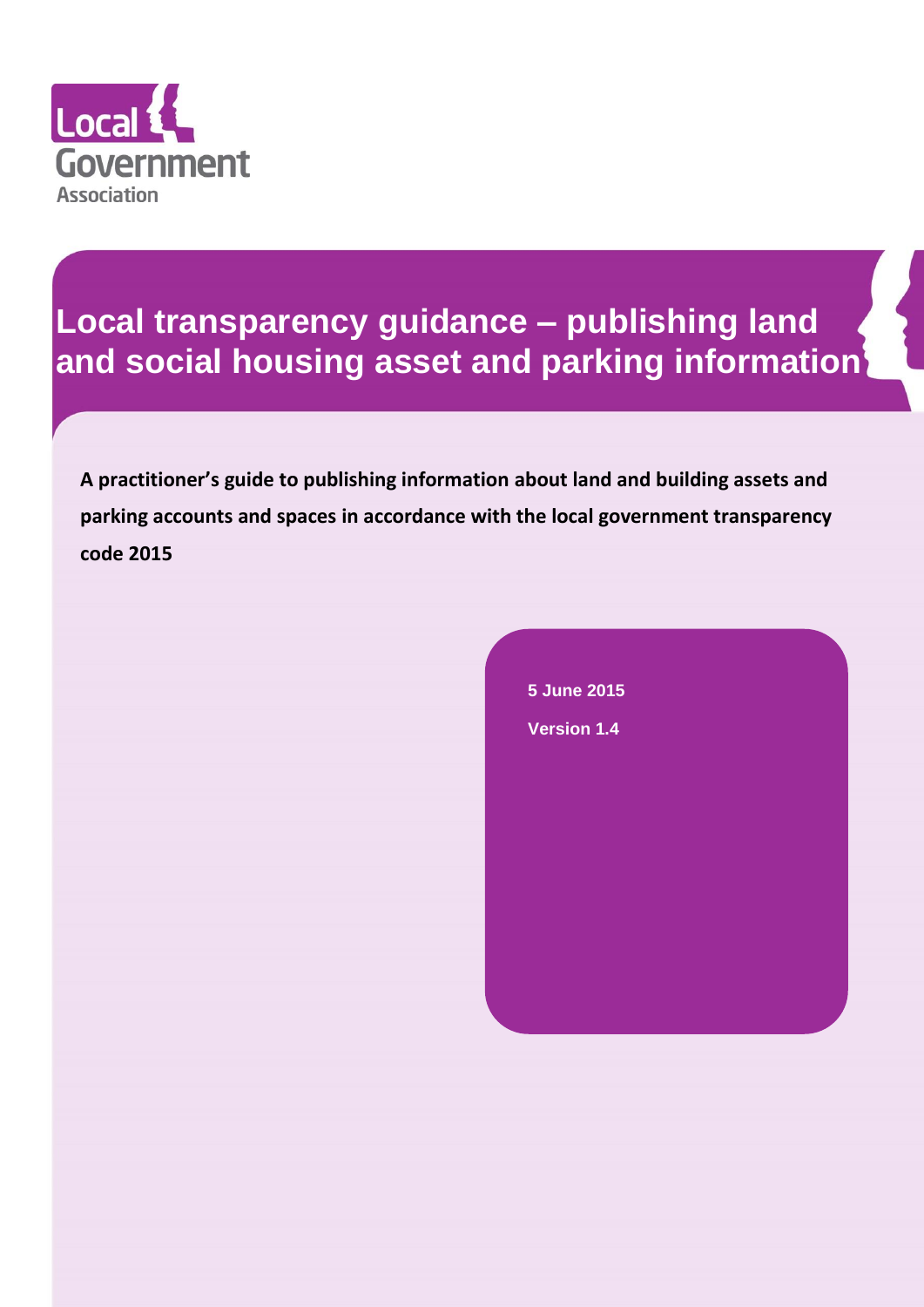# <span id="page-1-0"></span>**Contents**

\_\_\_\_\_\_\_\_\_\_\_\_\_\_\_\_\_\_\_\_\_\_\_\_\_\_\_\_\_\_\_\_\_\_\_\_\_\_\_\_\_

# <span id="page-1-1"></span>Version history

| <b>Version/Date</b> | <b>Page/section</b>   | <b>Comment</b>                            |
|---------------------|-----------------------|-------------------------------------------|
| v1.1/22/12/2014     | p.28 Parking template | Changed in the parking template "column"  |
|                     |                       | to "row" and amended the text accordingly |
| V1.2                | p. 16 Licensing       | Change of licensing conditions for        |
| 17/02/2015          |                       | publishing land asset information         |
| V1.3                | Contents of the land  | Updated information related to publishing |
| 14/04/2015          | register              | UPRNs map references                      |
|                     | p. 17 Social Housing  | Added information about publishing the    |
|                     | <b>Asset Value</b>    | value of social housing assets            |
| V1.4                | p. 17 Social housing  | Added further detail to social housing    |
| 05/06/2015          | asset value           | asset value guidance, including examples  |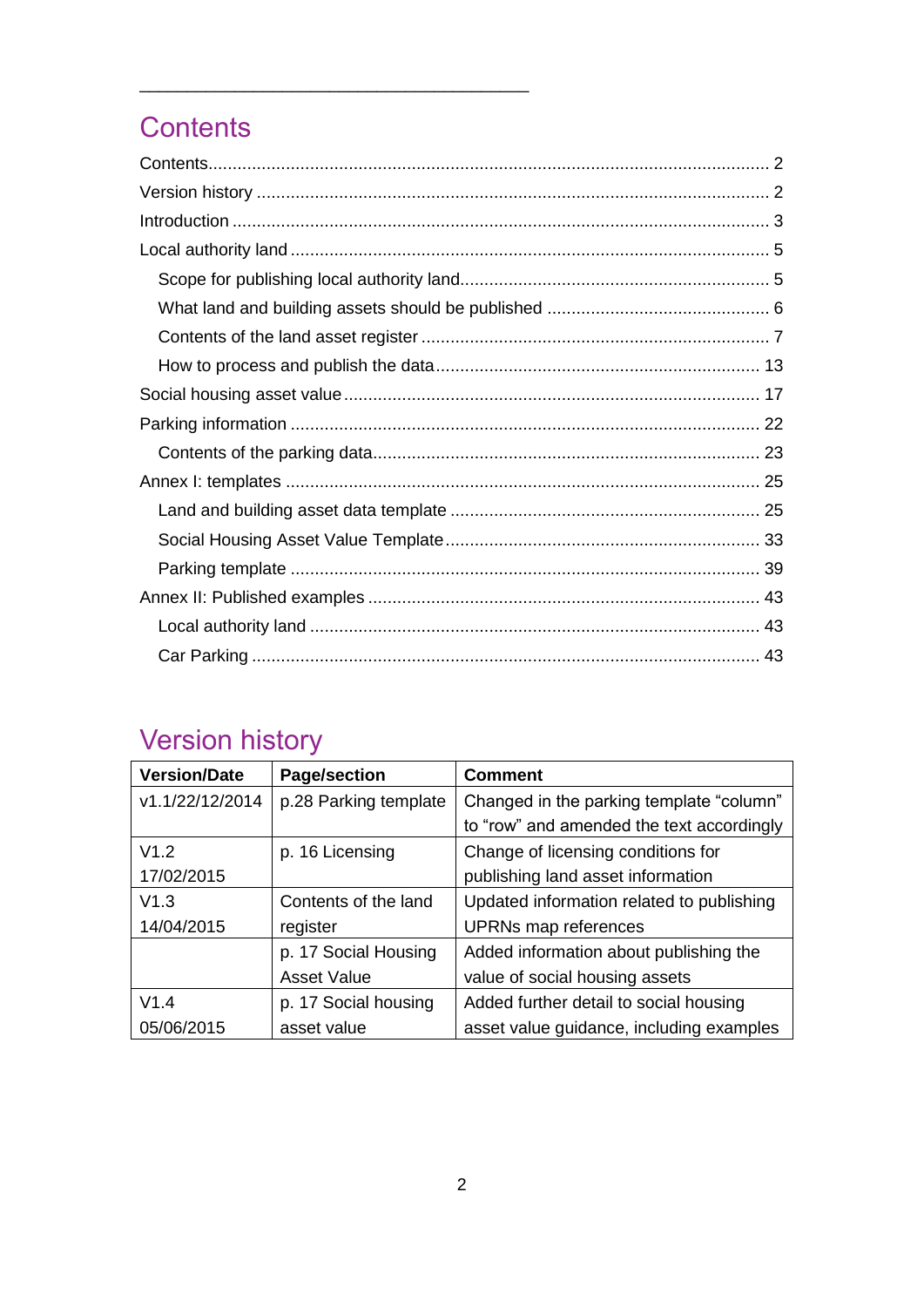# <span id="page-2-0"></span>**Introduction**

\_\_\_\_\_\_\_\_\_\_\_\_\_\_\_\_\_\_\_\_\_\_\_\_\_\_\_\_\_\_\_\_\_\_\_\_\_\_\_\_\_

The Department for Communities and Local Government (DCLG) issued a revised Transparency Code in February 2015, which specifies what open data local authorities must publish. The Code also recommends that local authorities go further than its requirements and publish additional datasets and provide more detail on these.

The Local Authorities (Data Transparency) Code 2015 is published, alongside a frequently asked questions document, on [https://www.gov.uk/government/publications/local-government-transparency](https://www.gov.uk/government/publications/local-government-transparency-code-2015).<sup>0</sup> [code-2015](https://www.gov.uk/government/publications/local-government-transparency-code-2015)

To support local authorities in understanding and implementing the Code and to help them publish the data in a meaningful and consistent way, the Local Government Association (LGA) has produced this set of revised guidance. The guidance provides more detail on both the mandatory and recommended elements of the Code. It should be read in conjunction with the Code and the associated frequently asked questions document.

The guidance offers practical help and advice, both to meet the immediate targets of publishing data, and to adopt consistent approaches that will add value for local people and public services to use the data over the longer term. This approach will enable authorities to be able to compile and compare data from different authorities and departments.

This document provides local authorities with practical guidance on how to publish information related to land and social housing assets and parking accounts and parking spaces

There are three further guides, two of which cover other specific requirements of the Code, and one that provides general guidance applicable to all elements of the Code. The other guidance documents are published separately as:

## Publishing data

- processing data for publication
- data access, reuse and exemptions
- fraud prevention
- licensing your data
- converting data to open standards
- metadata, inventories and data registration
- publication and timing

Publishing spending and procurement information

- expenditure exceeding £500
- Government Procurement Card transactions
- procurement information (tenders and contracts)
- waste contracts

 $\overline{a}$ 

<sup>&</sup>lt;sup>1</sup> Please, note, that some of the FAQs referring to the Transparency Code 2014 are still published on [https://www.gov.uk/government/publications/local-government-transparency-code-2014.](https://www.gov.uk/government/publications/local-government-transparency-code-2014)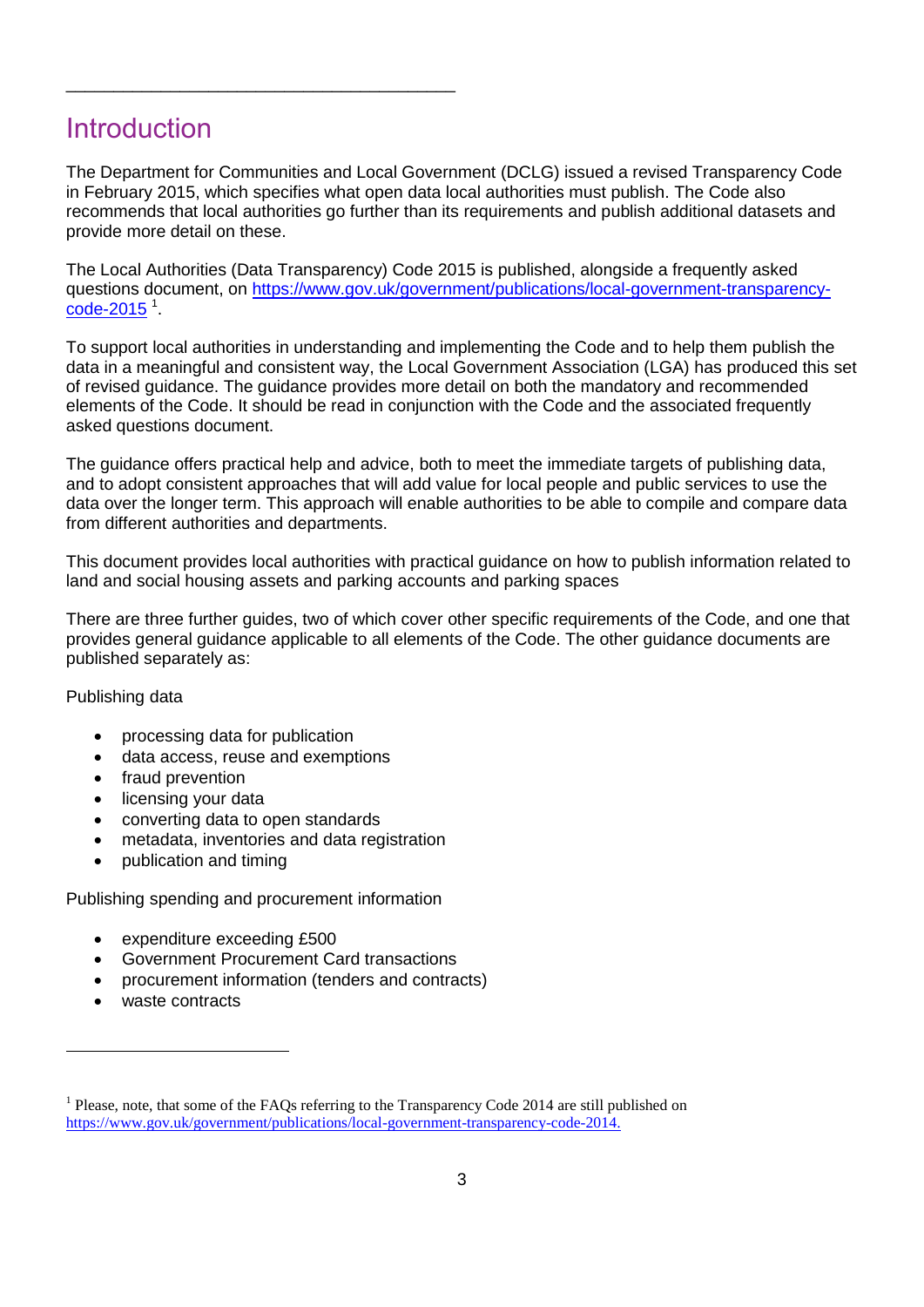grants to voluntary, community and social enterprise organisations.

Publishing organisation information

\_\_\_\_\_\_\_\_\_\_\_\_\_\_\_\_\_\_\_\_\_\_\_\_\_\_\_\_\_\_\_\_\_\_\_\_\_\_\_\_\_

- organisation chart
- senior salaries
- the pay multiple
- trade union facility time
- fraud
- constitution

To help authorities to publish the datasets in an efficient and consistent way we are also developing schemas for the datasets. These schemas would provide voluntary standards against which local authorities can publish data – enabling easy access, reuse and comparison between different areas. These schemas will initially be based on the templates found in the annexes of each of the guidance documents.

This guidance document has been produced by the LGA in consultation with DCLG, the Local e-Government Standards Body (LeGSB), and local authorities.

We may amend the guidance in the future to take account of evolving good practice, technical developments and changes to the Code.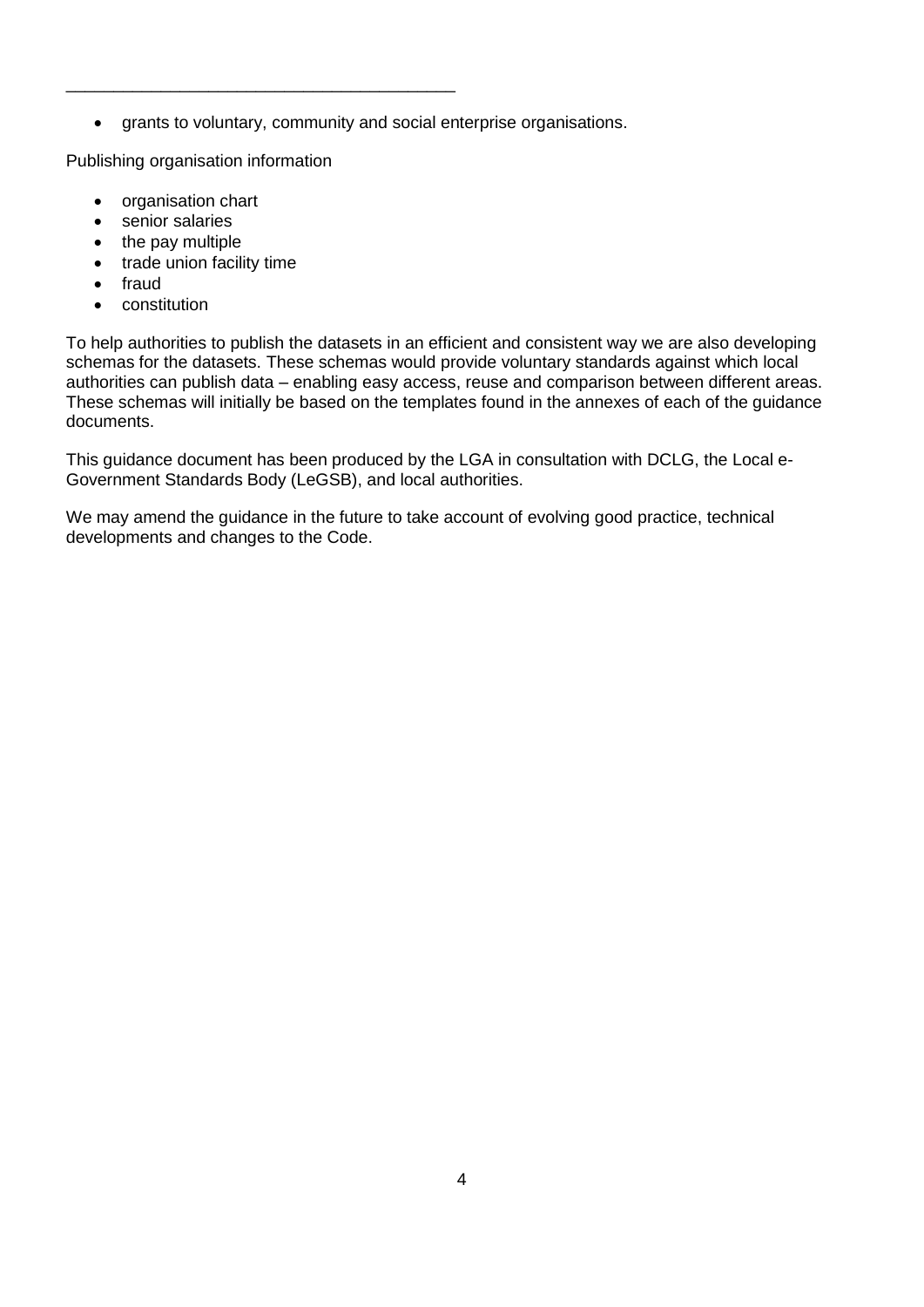# <span id="page-4-0"></span>Local authority land

Land and buildings form part of local authorities' fixed assets and details of these must be published under the Code. Most authorities hold an asset register for land and buildings and annually publish the overall value of their fixed assets as part of their statement of accounts. The Code now makes it mandatory for local authorities to publish details of each land and building asset at least annually with a preference for more frequent updates as and when the register changes.

This section offers practical help on how to publish a list of land and building assets. It includes suggested guidance and standards covering:

- the scope for publishing land assets
- what data to publish
- how to add location information to assets

\_\_\_\_\_\_\_\_\_\_\_\_\_\_\_\_\_\_\_\_\_\_\_\_\_\_\_\_\_\_\_\_\_\_\_\_\_\_\_\_\_

- what to consider when publishing the data such as data protection, licensing, exclusions and other matters
- registering your spatial data to INSPIRE standards
- how to make better use of the data through 'Linked Data'.

## <span id="page-4-1"></span>Scope for publishing local authority land

Increasing access to information on public sector assets in England is setting new standards of transparency and enables increased decentralisation, efficiency and productivity. The opening up of local authority land provides citizens and voluntary and community bodies with information to:

- enable citizens to see public sector assets and their use for delivering services to local communities and how this compares with neighbouring areas
- nominate, where appropriate, particular buildings as assets of community value under the community Right to Bid provisions in the Localism Act 2011
- help them to find out about empty land and property that they can potentially develop to improve their local area to support the new community right to reclaim land, known as the Right to Contest
- challenge a local authority service and seek to run it.
- It will also be helpful to those working in the wider public sector looking to deliver a service as a mutual under the Right to Provide policy being developed by Cabinet Office<sup>2</sup>.

The publication of the location and basic attribute data of public sector land and building assets supports the efficiency and productivity within authorities by:

- enabling public sector partners to work together strategically to consider public sector assets in their area and to co-design front and back office services around the needs of the citizen
- enabling strategic procurement

- enabling the consideration of energy efficiency as a key aspect of asset management
- helping to inform the public about other land owned by public organisations when taking enquiries about greenspace maintenance, public access or other queries.

<sup>&</sup>lt;sup>2</sup> <https://www.gov.uk/start-a-public-service-mutual-the-process>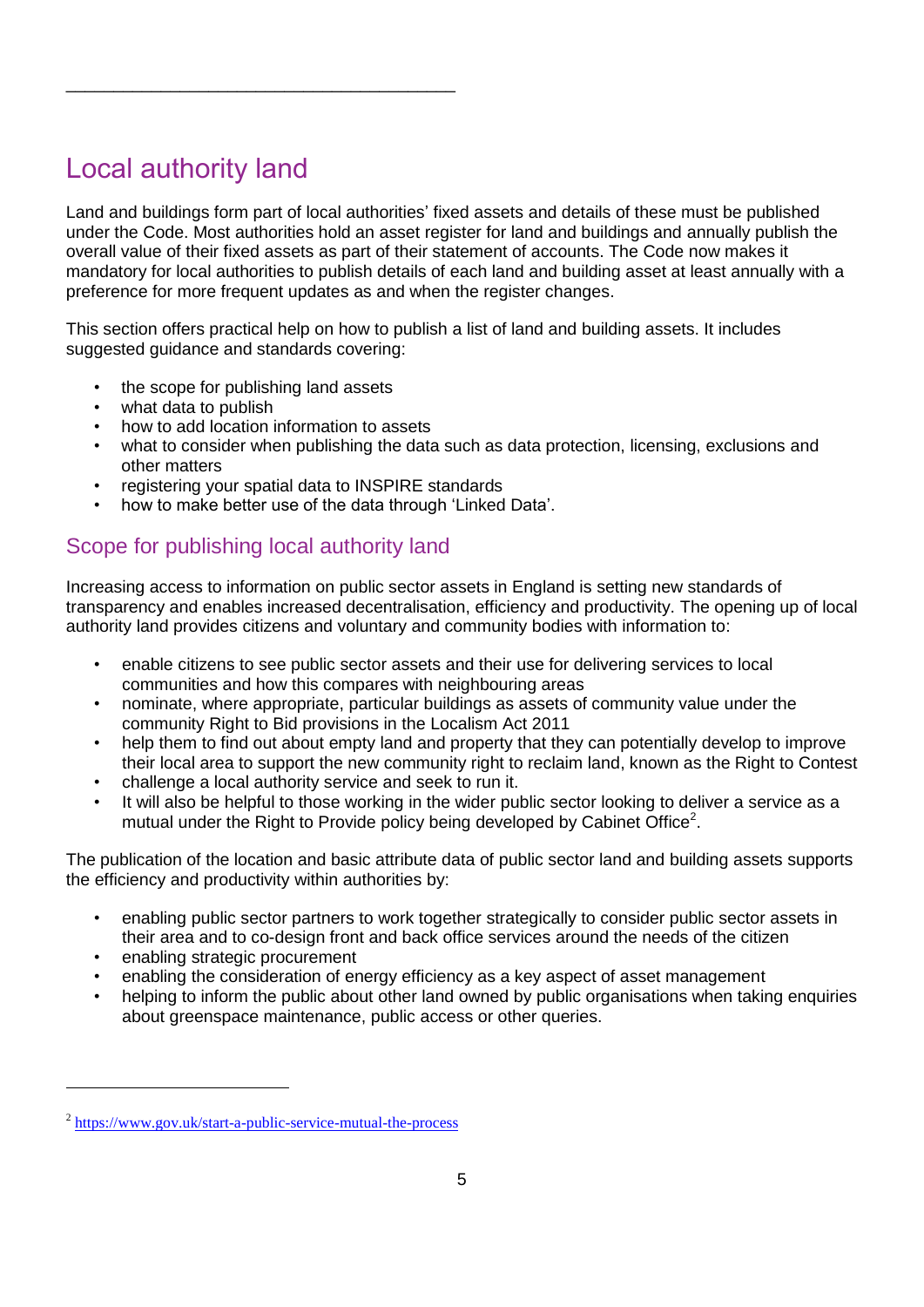The One Public Estate programme is a pioneering initiative designed to facilitate and enable local authorities to work successfully with central government and local agencies on public property and land issues through sharing and collaboration - See more at: [http://www.local.gov.uk/productivity/-](http://www.local.gov.uk/productivity/-/journal_content/56/10180/3932538/ARTICLE) [/journal\\_content/56/10180/3932538/ARTICLE](http://www.local.gov.uk/productivity/-/journal_content/56/10180/3932538/ARTICLE)

## <span id="page-5-0"></span>What land and building assets should be published

\_\_\_\_\_\_\_\_\_\_\_\_\_\_\_\_\_\_\_\_\_\_\_\_\_\_\_\_\_\_\_\_\_\_\_\_\_\_\_\_\_

For the purpose of this guide, land and building assets include:

- all service and office properties occupied or controlled by local authorities, both freehold and leasehold
- any properties occupied or run under Private Finance Initiative (PFI) contracts
- all other properties local authorities own or use, for example, hostels, laboratories, investment properties and depots
- garages unless rented as part of a housing tenancy agreement
- surplus, sublet or vacant properties owned by local authorities
- undeveloped land
- serviced or temporary offices where contractual or actual occupation exceeds 3 months
- all future authority commitments, for example under an agreement for lease, from when a contractual commitment is made.

Properties must also be included even if they are part of a larger estate (for instance, a school caretaker's property on the site of a school, or a residential property on the site of a farm).

Any land or building where the council has currently a property interest should be included. This could include, for example, playing fields or buildings of church run schools.

There are some exclusions as stated in the Code:

•

- rent free properties provided by traders (such as information booths in public places or ports)
- operational railways and canals
- operational public highways (but any adjoining land not subject to public rights should be included)
- assets of national security
- information deemed inappropriate for public access as a result of data protection and/or disclosure controls (eg. such as refuge houses).

To avoid data protection issues details about social housing should not be published. However, information about the value of social housing stock contained in a local authority's Housing Revenue Account does need to be published for the social housing asset value dataset. Publication of the value of social housing assets is covered separately in this guide

Only plots of land in their entirety should be included where individual tenancy arrangements exist for individual units. This would, for example, include a whole social housing estate, gypsy and traveller sites, block of garages, entire allotment site. However, the individual units should not be disclosed.

However the Information Commissioner ruled in the case of the London Borough of Bexley in 2007<sup>3</sup> that

<sup>&</sup>lt;sup>3</sup> ICO tribunal decision notice FS 50259951: http://ico.org.uk/~/media/documents/decisionnotices/2010/FS\_50259951.ashx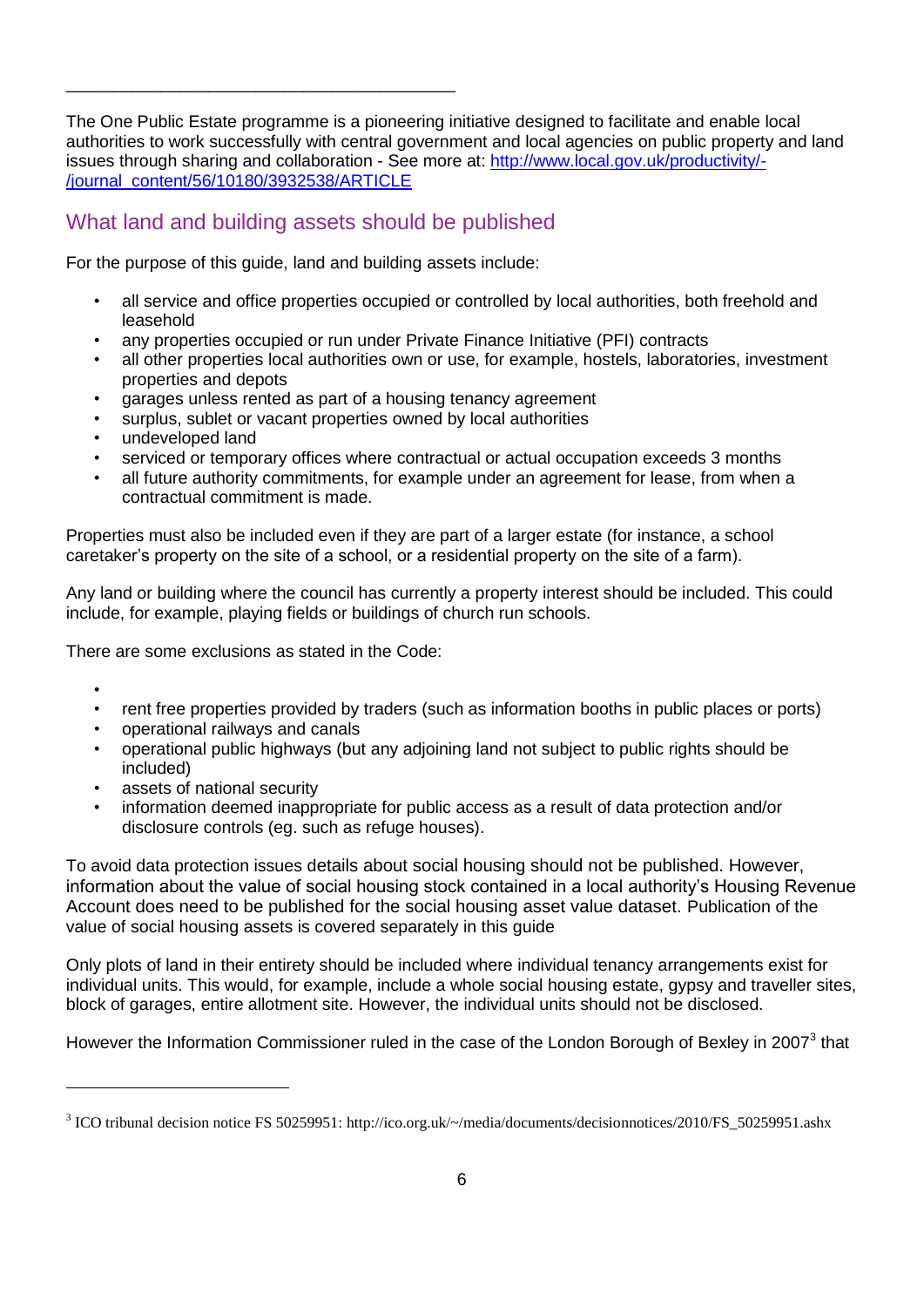details of vacant and empty properties can be published as long as it does not refer to private individuals. According to the Code, for vacant properties only the post code district level (i.e. the first part of the postcode) should be published, rather than the full address details. This also excludes the mapping reference of the property.

A local authority asset that is defined<sup>4</sup> as a national security asset will be excluded from publication. National security assets are defined as an asset that, if lost or compromised, will have a major detrimental impact on the availability or integrity of essential services, leading to severe economic or social consequences or to loss of life. The Centre for the Protection of National Infrastructure use a 'Criticality Scale' that includes three impact dimensions: impact on delivery of the nation's essential services; economic impact (arising from loss of essential service) and impact on life (arising from loss of essential service). More details of the Criticality Scale can be found in Cabinet Office's Strategic Framework and Policy Statement<sup>5</sup>.

## <span id="page-6-0"></span>Contents of the land asset register

\_\_\_\_\_\_\_\_\_\_\_\_\_\_\_\_\_\_\_\_\_\_\_\_\_\_\_\_\_\_\_\_\_\_\_\_\_\_\_\_\_

Much of the information requested in the Code will be available on council websites as part of a land and buildings asset register. Land and building assets have a value to local authorities especially when they are well managed and maintained. Keeping detailed and accurate records of land and building assets is good practice for supporting this aim.

The LGA recommends a common approach and format for publishing the content of the data to enable more straightforward sharing and analysis of data. We advise that the content of the published land and building register data matches the format set out in the template provided in Annex I- [Land and building](#page-24-1)  [asset template](#page-24-1) . The template is also available as a standardised schema which can be downloaded from [http://schemas.opendata.esd.org.uk/LandAssets.](http://schemas.opendata.esd.org.uk/LandAssets)

The data should follow the collection of columns suggested. Any additional fields that an authority wishes to publish should be added as required in the template.

The data elements as used in the template are described below. Data fields that are mandated or recommended in the Code are marked accordingly. Fields that are added to make the data more meaningful when compared or combined are marked as optional.

Local authorities can delete columns if they are not mandated and local authorities will not publish data for that field. Alternatively, the local authority can add further fields. However, we recommend to publish as much information as possible according to the standard to enable wider usability of the data.

We acknowledge that local authorities have different systems and procedures in place for extracting data, and accordingly some may not be able to match all the fields recommended here.

## <span id="page-6-1"></span>**Organisation (optional)**

'Organisation' identifies the name of the organisation to which assets belong and means that the file is self-describing when combined with other data. Authority information should include a unique identifier for a local authority that owns the data so that content may be linked with other data from the same

 $\overline{a}$ 

<sup>&</sup>lt;sup>4</sup> <http://www.cpni.gov.uk/about/cni/>

<sup>&</sup>lt;sup>5</sup> [https://www.gov.uk/government/uploads/system/uploads/attachment\\_data/file/62504/strategic-framework.pdf](https://www.gov.uk/government/uploads/system/uploads/attachment_data/file/62504/strategic-framework.pdf)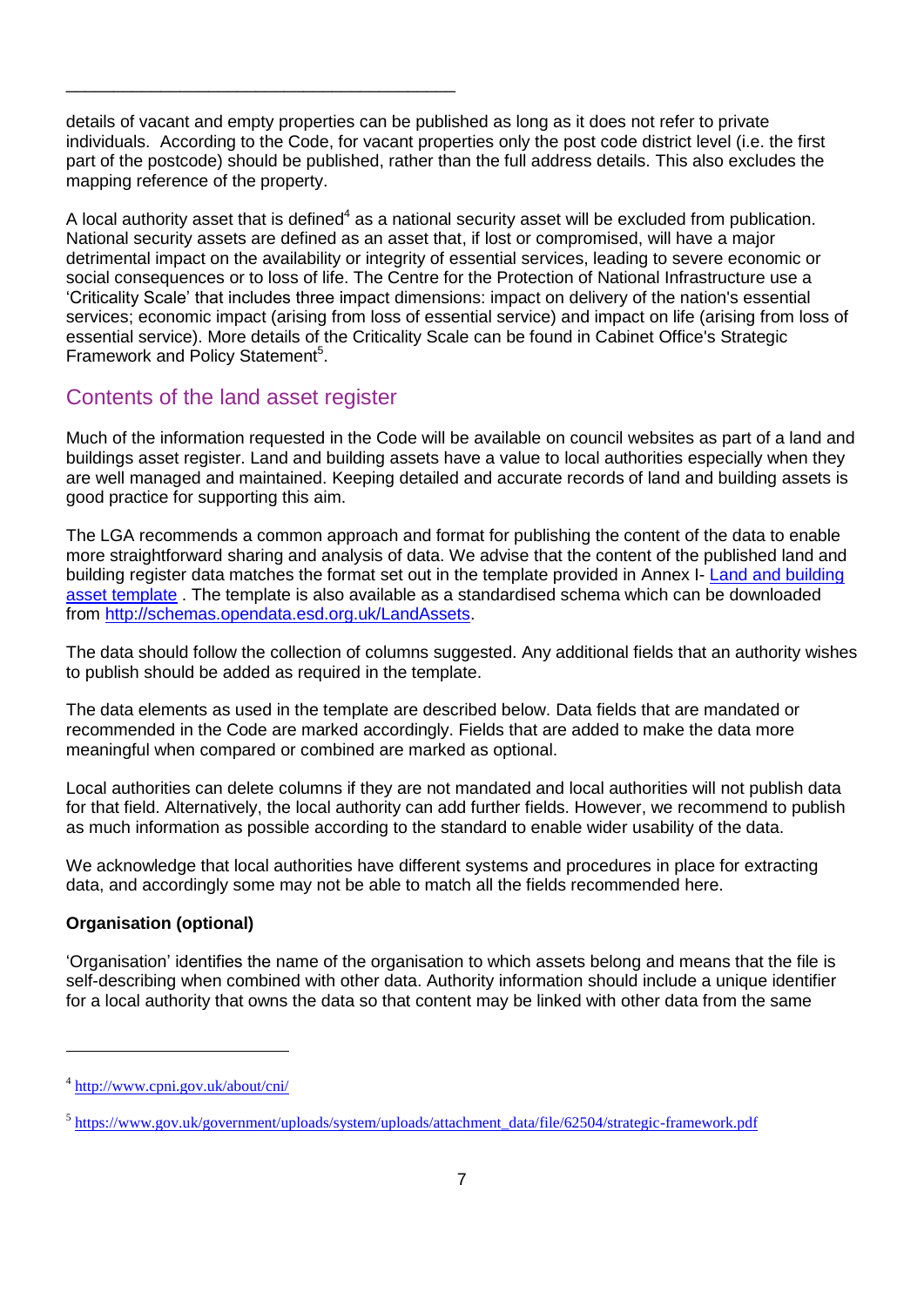organisation that uses the same identifier.

\_\_\_\_\_\_\_\_\_\_\_\_\_\_\_\_\_\_\_\_\_\_\_\_\_\_\_\_\_\_\_\_\_\_\_\_\_\_\_\_\_

Ideally, the organisation code should be represented in the form of a 'uniform reference identifier' (URI) used in open data standards – see the *File formats: open and linked data* section in the general guidance for publishing data for further information. URI sets that represent local authorities are, for example, the statistics.data.gov.uk set. This takes the form of: http://statistics.data.gov.uk/id/localauthority/XXXX.

Codes describing URIs are not yet available for every public organisation. A URI used in Linked Data is the preferred option.

For local authorities the code could be

- the open data communities code for local authorities on <http://opendatacommunities.org/data/local-authorities>
- or the Office for National Statistics' (ONS) Government Statistics Services (GSS) Coding and Naming for Statistical Geographies. [\(http://tinyurl.com/onsgeog\)](http://tinyurl.com/onsgeog)

A lookup tool for URIs can be found on the LG Inform Plus website [\(http://uris.opendata.esd.org.uk/\)](http://uris.opendata.esd.org.uk/)

For example the URIs for Sedgemoor are:

- <http://opendatacommunities.org/id/district-council/sedgemoor>
- <http://statistics.data.gov.uk/id/statistical-geography/E07000188>

Where the URI for the local authority exists on opendatacommunities we recommend use of that identifier, otherwise the statistical geographies identifier could be used which refers to an area.

Adding the name of the authority in the 'organisation name' field helps readability. Alternatively, the organisation name and code can be added to the metadata of the file – see the *Publication* section in the general guidance for publishing data<sup>6</sup> for more information.

Effective date (optional)

Effective date is the end date of the accounting period for the data. For example, the effective data would be the 31/12/2014 for an annual reporting period ending at the end of December. This enables users of the data to identify for which period the data apply.

## **Address information**

 $\overline{a}$ 

All address information is based on the information in the national address gazetteer provided to authorities for free under the Public Sector Mapping Agreement (PSMA). In street naming and numbering authorities this information is also available in the land and property gazetteer created and maintained by the local authority. Further information about the address data entry convention for gazetteers is available on [http://www.nlpg.org.uk/nlpg/document.htm?targ=1260.](http://www.nlpg.org.uk/nlpg/document.htm?targ=1260)

The Code recommends to use the postal address, however, this may not exist especially for land without

<sup>6</sup> Local Government Transparency Code 2014 – Publishing Data (general guidance): [http://www.local.gov.uk/practitioners](http://www.local.gov.uk/practitioners-guides-to-publishing-data)[guides-to-publishing-data](http://www.local.gov.uk/practitioners-guides-to-publishing-data)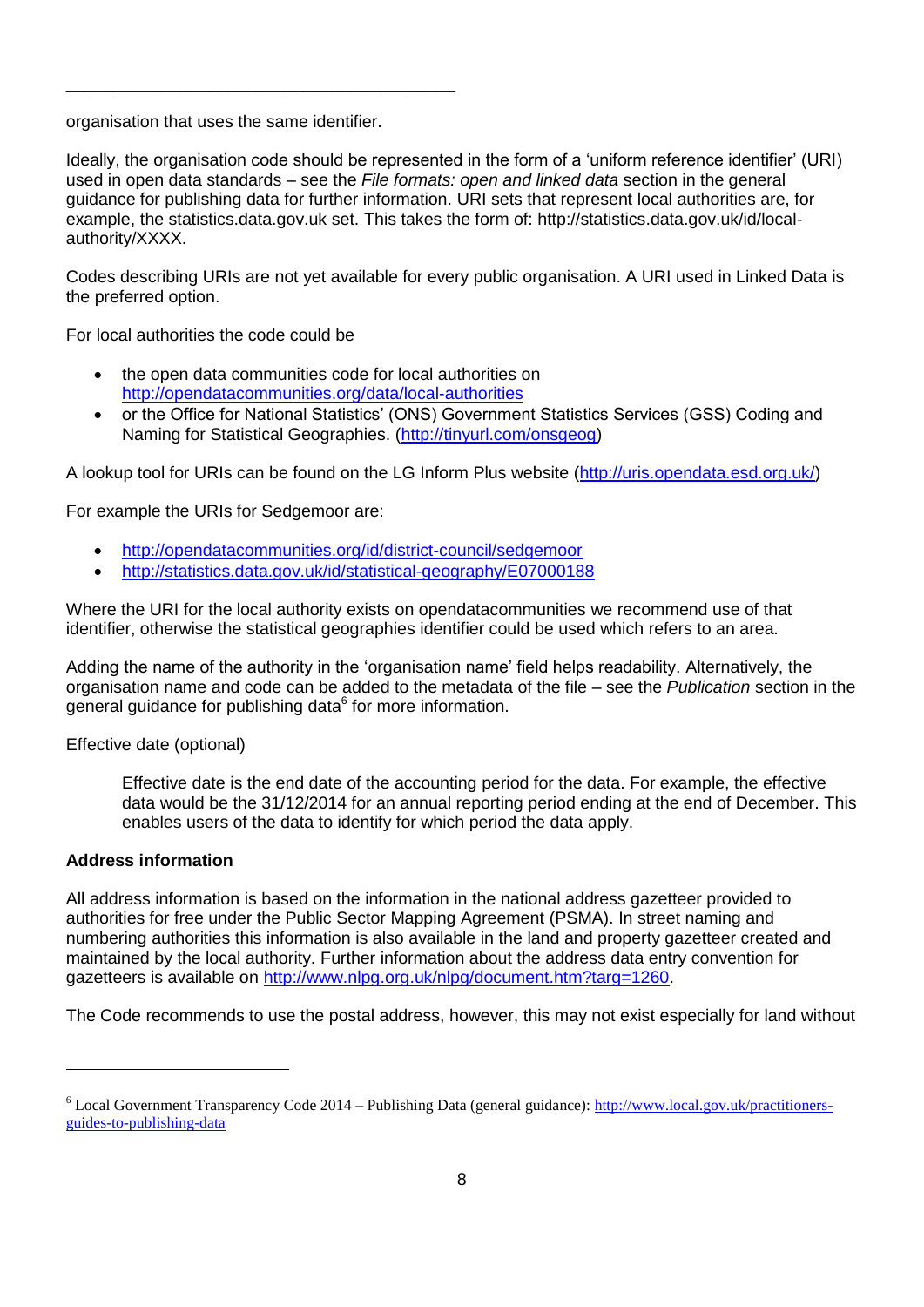a postal delivery point such as public conveniences, parks, etc. Hence, we recommend using the address from the national address gazetteer of land and property gazetteer or a local address if the land is not listed in any of the address gazetteers.

Key elements of address information include:

\_\_\_\_\_\_\_\_\_\_\_\_\_\_\_\_\_\_\_\_\_\_\_\_\_\_\_\_\_\_\_\_\_\_\_\_\_\_\_\_\_

Unique Property Reference Number

The unique property reference number (UPRN) uniquely identifies each property or land parcel. The UPRN is a 12 digit code assigned to a property by the local authority as part of the street naming and numbering process<sup>7</sup>. It is contained in the land and property gazetteer and the address gazetteer provided by the Ordnance Survey through the PSMA.

#### Unique asset identity

The unique asset identity refers to the individual asset sometimes known as building block. There should be one entry per asset or user/owner (e.g. on one site there could be several buildings or in one building there could be several users/floors/rooms. Where this is the case, each of these will have a separate asset identity). This identifier must include the original reference number from the data source.

#### Name of the building/land or both

The name should be the common name used across the organisation. Where the land or property does not have a unique name use a location description such as "land at rear".

#### Street number or numbers

Any sets of two or more numbers should be separated with the '-' symbol (e.g. 10-15 London Road). Some property may either have a house name or street number. If only a name is available leave blank. The number is not required if the property is vacant.

#### Street name

The Code recommends to use the postal road address, however, local authorities may want to use the street name found in the address gazetteer instead. The street name is not required if the property is vacant.

#### Post town

The post town as given in the postal address.

## United Kingdom postcode

The postcode as defined in the postal address file for any given address. For vacant properties the post code district level should be used (i.e. only the first part of the postcode), the postal district needs to be revealed such as "W1A", "RH1", "RH10" or "SE1P". However, the whole code down to post code unit level can be published if desired.

<sup>&</sup>lt;sup>7</sup> For further information about the UPRN see  $\frac{http://www.nlpg.org.uk}{http://www.nlpg.org.uk}$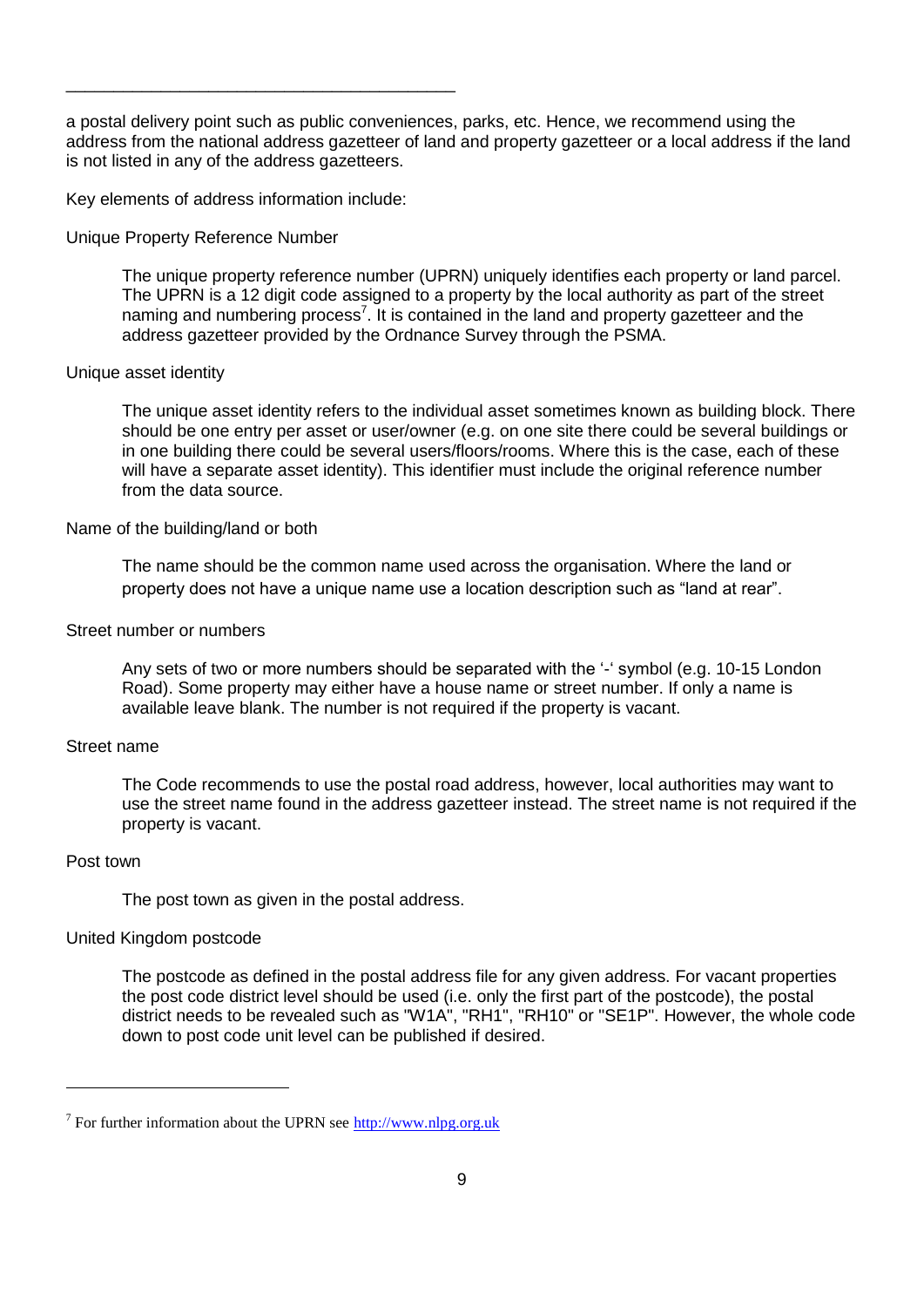Map Reference (GeoX and GeoY)

\_\_\_\_\_\_\_\_\_\_\_\_\_\_\_\_\_\_\_\_\_\_\_\_\_\_\_\_\_\_\_\_\_\_\_\_\_\_\_\_\_

The map reference refers to the location of the land and property and should usually be the centre point of the asset location (the centroid). The location should be geocoded in accordance with ISO 6709 Standard Representation for Geographic Point Location by Coordinates or according to the Ordnance Survey grid system (Easting and Northing).

The ISO 6709 Standard Representation for Geographic Point Location by Coordinates requires the northing and easting to be presented in latitudes (northing) and longitudes (easting). Further information about the ISO standard is available on [http://www.iso.org/iso/iso\\_catalogue/catalogue\\_tc/catalogue\\_detail.htm?csnumber=39242.](http://www.iso.org/iso/iso_catalogue/catalogue_tc/catalogue_detail.htm?csnumber=39242)

Local authorities should make it clear which geodetic datum reference system is being used, for example in the metadata or on the webpage wherein the data is being published. Values, if specified, will likely be either of the following:

- WGS84 (see [http://en.wikipedia.org/wiki/WGS84\)](http://en.wikipedia.org/wiki/WGS84) version of latitude and longitude. or
- OSGB36 (see [http://en.wikipedia.org/wiki/Ordnance\\_Survey\\_National\\_Grid\)](http://en.wikipedia.org/wiki/Ordnance_Survey_National_Grid) version of northing and easting.

The map reference and the UPRN can now be published under the Open Government Licence (see further information under a separate section on [Licensing\)](#page-14-0). The map reference and address details should not be published if the property is vacant.

## **Core information about the property**

The core information about the land and asset refer to property information. The following three data components are mandatory and have to be submitted for every land and building asset.

## Tenure type

The tenure determines whether the local authority owns the freehold or a lease for the asset. Please, enter Leasehold, Freehold or Other.

## Tenure detail

 $\overline{a}$ 

The tenure is divided into further categories which refer to tenure or occupancy. The local authority must list all the characteristics that apply from the options given below. There may be more than one entry in the field which should be separated by "/". For example if a property is part vacant or part leased out. The following characteristics apply:

*for freehold assets:*

- occupied by the local authority
- ground leasehold (out)
- leasehold (out)
- licence (out)
- vacant<sup>8</sup> (for vacant properties, local authorities should not publish the full address details and should only publish the first part of the postcode).

<sup>&</sup>lt;sup>8</sup> Vacant properties are normally regarded as empty while vacant land is land without a building or structure. Vacant land can also be identified by the holding type if it is land only.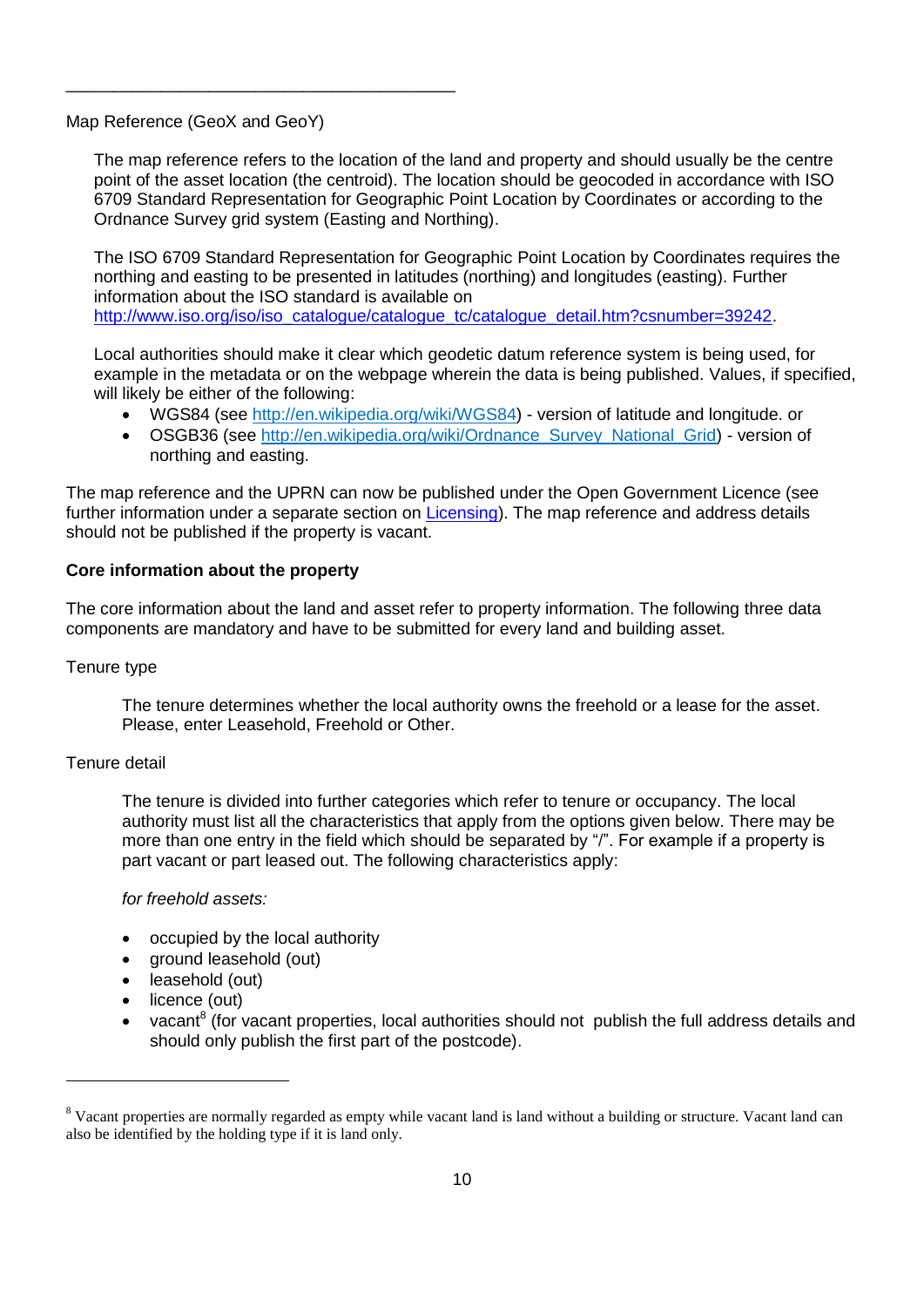*for leasehold assets (leased in):*

\_\_\_\_\_\_\_\_\_\_\_\_\_\_\_\_\_\_\_\_\_\_\_\_\_\_\_\_\_\_\_\_\_\_\_\_\_\_\_\_\_

- occupied by the local authority
- ground leasehold (in or out)
- sub leasehold (in or out)
- licence (in or out)

## *for other assets:*

• free text description eg. rights of way, access etc<sup>9</sup>.

## Holding type

The holding type determines whether the asset is:

- land only without permanent buildings (land)
- land with a permanent building (land/|building)
- building only (building)

To classify the holding type by building only is not mandated in the Code but has been added for completeness.

## **Recommended property attributes**

The following property attributes about individual land assets are optional.

Size

The size of the asset is measured in Gross Internal Area ( $m<sup>2</sup>$ ) for buildings or hectares for land, in accordance with the Royal Institution of Chartered Surveyors Code of Measuring Practice. The Gross Internal Area is the area of a building measured to the internal face of the perimeter walls at each floor level. Local authorities using Net Internal Area ( $m<sup>2</sup>$ ) should convert measurements to Gross Internal Area using appropriate conversion factors<sup>10</sup> and state the conversion factor used.

The template distinguishes between building size and land size.

Services offered from the asset

We recommend use of the local government's esd (effective service delivery) information sharing standards at [http://standards.esd.org.uk.](http://standards.esd.org.uk/) These are available is human and machine readable form. Specifically, the Local Government Functions List (LGFL <http://standards.esd.org.uk/?uri=list%2Ffunctions> (human) and<http://id.esd.org.uk/list/functions> (machine)) and the Local Government Service List (LGSL -

<sup>&</sup>lt;sup>9</sup> Where a local authority feels unable to verify rights of way information, for example, it should add a short narrative explaining why they are unable to identify and verify the information.

<sup>&</sup>lt;sup>10</sup> Local authorities are not expected to re-measure buildings. Research undertaken for the Scottish Government offers one method of converting Net Internal Area to Gross Internal Area and can be found at: <http://www.scotland.gov.uk/Resource/Doc/217736/0121532.pdf>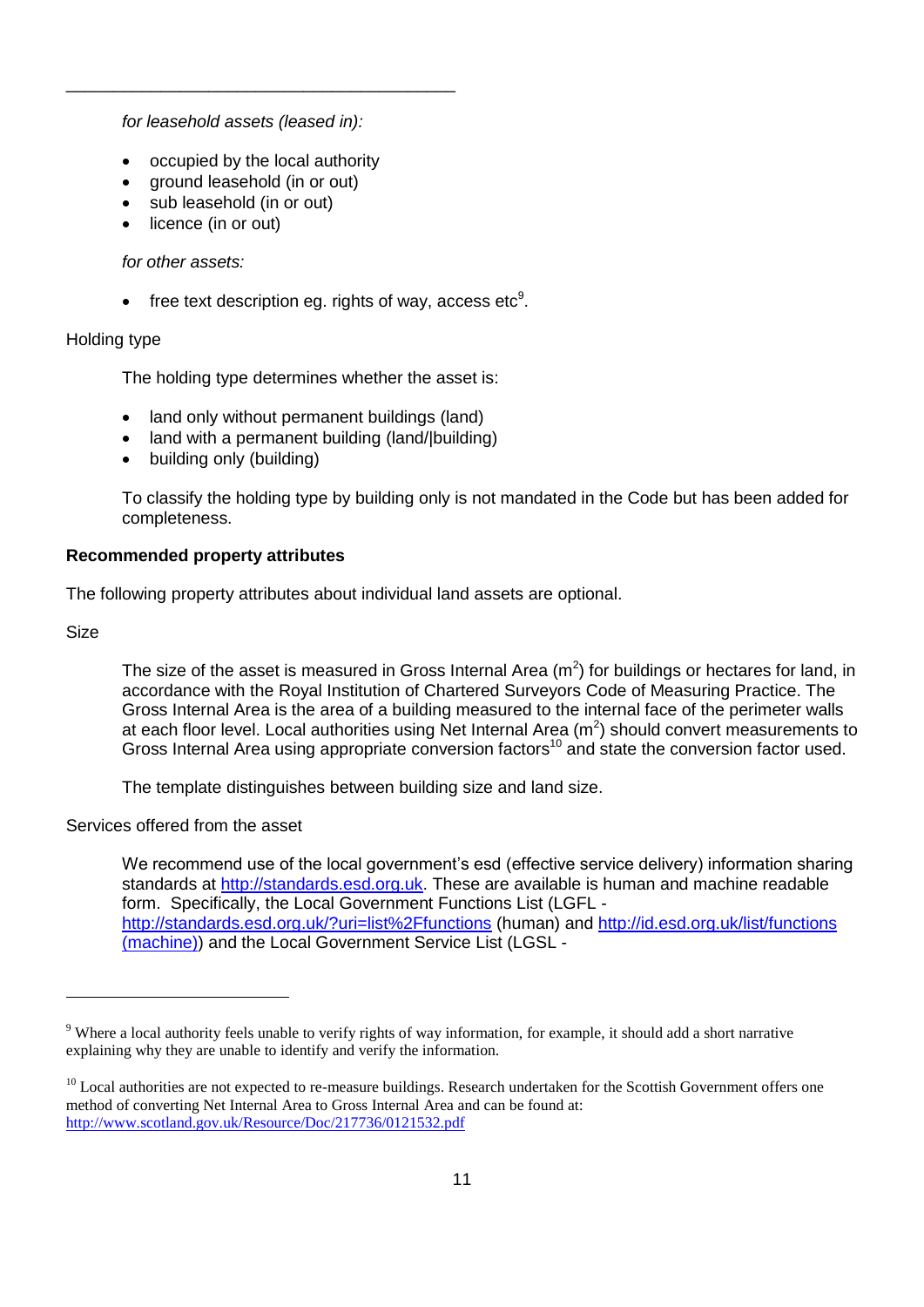<http://standards.esd.org.uk/?uri=list%2FenglishAndWelshServices> (human) and <http://id.esd.org.uk/list/services> (machine))give a URI to each type of function at the high level or each service at the lower level that local authorities provide. The function list is a hierarchy of service areas. Only the top functions are required listing up to five main functions.

The service function can be described in human readable form using a label such as transport and highways or a unique identifier such as [http://id.esd.org.uk/function/105.](http://id.esd.org.uk/function/105)

## Purpose

State the reasons for holding an asset such as, it is

occupied by the local authority

\_\_\_\_\_\_\_\_\_\_\_\_\_\_\_\_\_\_\_\_\_\_\_\_\_\_\_\_\_\_\_\_\_\_\_\_\_\_\_\_\_

- providing a service on the authority's behalf,
- an investment property,
- supporting economic development (eg. provision of small businesses or incubator space),
- surplus to the authority's requirements,
- awaiting development,
- under construction, providing infrastructure
- asset of community value (as determined under Part 5 Chapter 3 of the Localism Act 2011)
- Potential asset of community value (asset which the authority is actively seeking to transfer to the community)
- other.

Total building operation (revenue) costs

The total building operation costs are defined in the Corporate value for money indicators for public services by CIPFA. The Code refers to the CIPFA document at <http://www.cipfa.org/services/benchmarking/vfm-indicators/estates-management> which currently is not openly available.

## Required maintenance

Required maintenance refers to the cost to bring the property from its present state up to the state reasonably required by the authority to deliver the service and/or to meet statutory or contract obligations and maintain it at the standard. This should exclude improvement projects but include works necessary to comply with new legislation (eg. asbestos and legionella)

## Functional suitability rating

This is a rating of the general performance of asset in terms of its ability to enable effective service delivery. The following scale is recommended in the Code:

- good performing well and operating efficiently (supports the needs of staff and the delivery of services)
- satisfactory performing well but with minor problems (generally supports the needs of staff and the delivery of services)
- poor showing major problems and/or not operating optimally (impedes the performance of staff and/or the delivery of services)
- unsuitable does not support or actually impedes the delivery of services

The functional suitability rating is subject to the authorities rating based on the current function of the building. The functionality may vary for different functional use.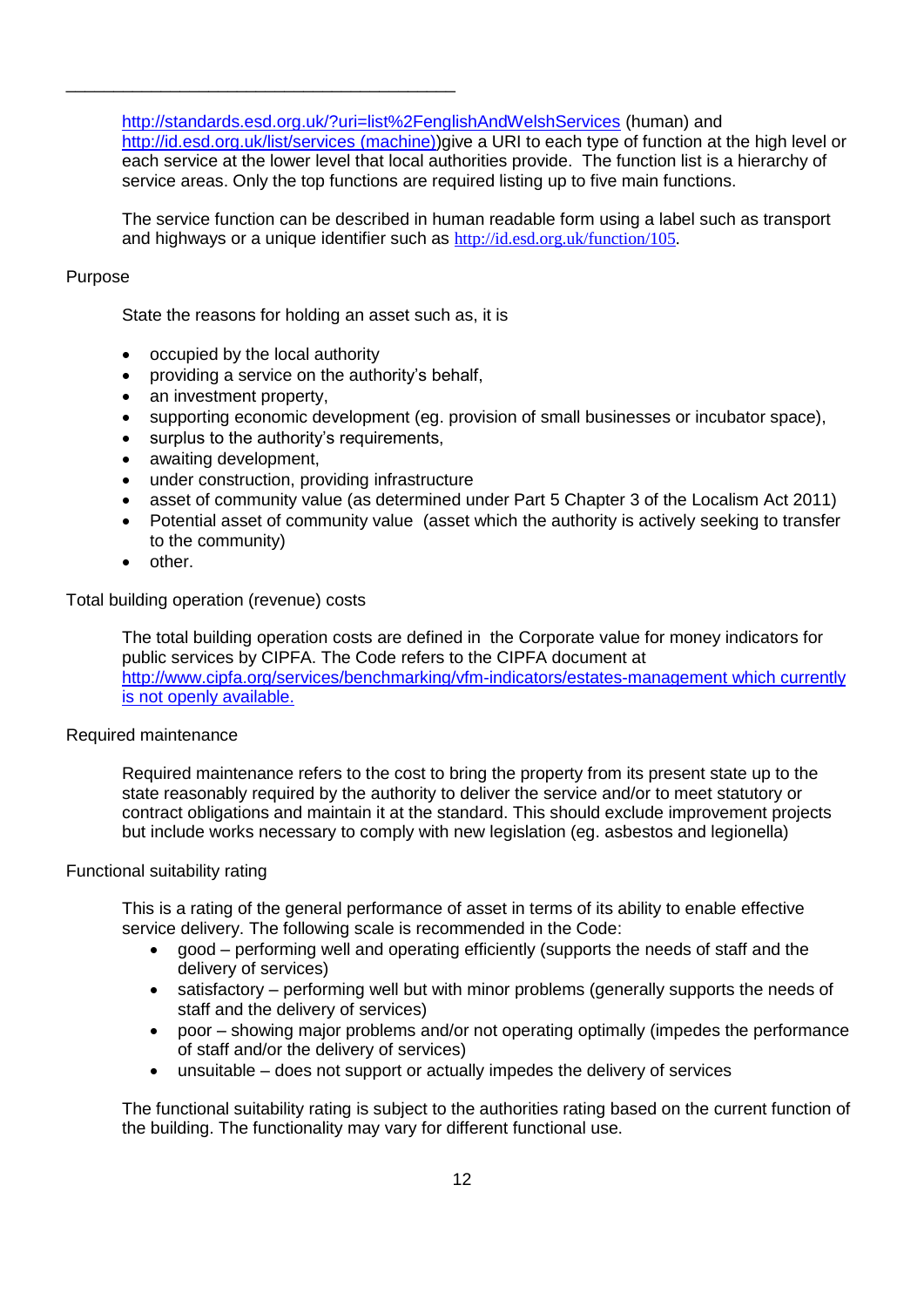Energy performance rating

The energy performance rating is stated on the Display Energy Certificate under the Energy Performance of Buildings (Certificates and Inspections) (England and Wales) Regulations 2012.

DCLG is responsible for the Energy Performance of Buildings register which holds the following certificates:

- Energy Performance Certificates (domestic and non-domestic);
- Display Energy Certificates; and,

\_\_\_\_\_\_\_\_\_\_\_\_\_\_\_\_\_\_\_\_\_\_\_\_\_\_\_\_\_\_\_\_\_\_\_\_\_\_\_\_\_

• Air Conditioning Inspection Reports.

Guidance may be found here,

[https://www.gov.uk/government/uploads/system/uploads/attachment\\_data/file/307557/Accessing](https://www.gov.uk/government/uploads/system/uploads/attachment_data/file/307557/Accessing_register_data_under_the_EP_of_Buildings_regulations_2012.pdf) register\_data\_under\_the\_EP\_of\_Buildings\_regulations\_2012.pdf. The certificates can be obtained from [https://www.ndepcregister.com/home.html.](https://www.ndepcregister.com/home.html) There are currently some restrictions on the use of the data.

## **Additional information (optional)**

Land registry title number

The land registry title enables the linking of the asset information to further deed title information of the property. The land registry title reference can only be provided if the land is registered.

#### INSPIRE URL

Publishing the land asset information through view services is a requirement of the INSPIRE regulation. Provide a URL to the service as published on data.gov.uk. Further information about INSPIRE is available under the [INSPIRE section](#page-14-1) in this guide.

## <span id="page-12-0"></span>How to process and publish the data

Local authorities are mandated to publish the data not less than annually and not later than one month after the year to which the data and information is applicable. If the authority had not published the land asset register this year, the Code demands it to be published no later than 2 February 2015.

Ideally the data should be published alongside the statement of accounts. It is also recommended that local authorities publish all the information possible on Electronic Property Information Mapping Service (e-pims), managed by the Government Property Unit (GPU) in the Cabinet Office. Government departments and some local authorities have already published their data on e-pims.

Publishing information on e-pims will allow councils to gather a fuller understanding of the public sector land within their boundaries and work with other parts of the public sector to bring forward development. This initiative is being pioneered by the One Public Estate programme, more details of which can be found at [http://www.local.gov.uk/productivity/-/journal\\_content/56/10180/3932538/ARTICLE.](http://www.local.gov.uk/productivity/-/journal_content/56/10180/3932538/ARTICLE)

Further information about e-PIMS is available on [https://www.epims.ogc.gov.uk/ProgrammeHub/public/e-](https://www.epims.ogc.gov.uk/ProgrammeHub/public/e-PIMS_-_FAQs_when_engaging_with_LAs.docx?id=63426f0b-3ee0-4239-a644-8d55b027820e)PIMS - FAQs when engaging with LAs.docx?id=63426f0b-3ee0-4239-a644-8d55b027820e

The publication of expenditure data requires a set of processing steps. These are: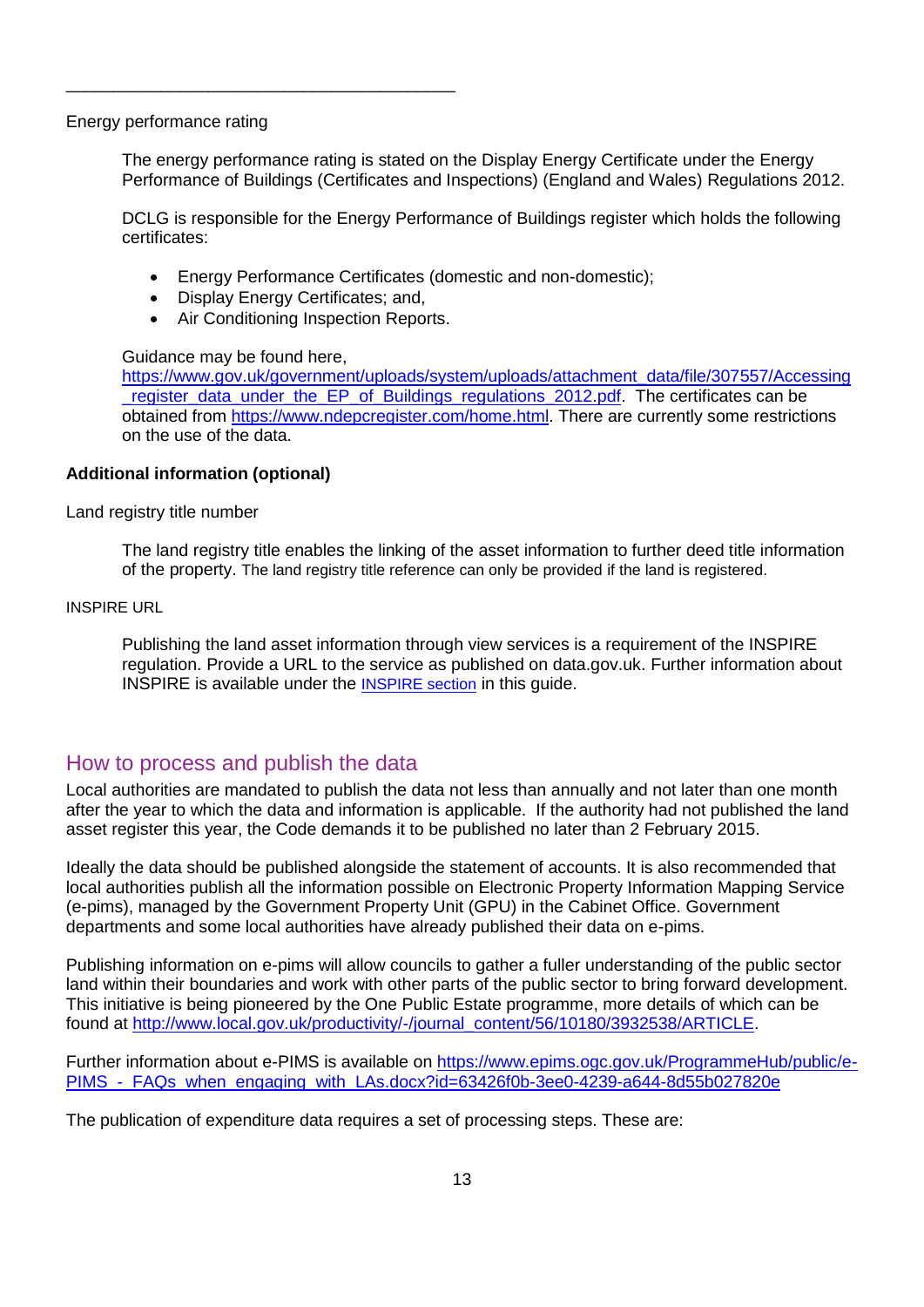extract the data from the internal system

\_\_\_\_\_\_\_\_\_\_\_\_\_\_\_\_\_\_\_\_\_\_\_\_\_\_\_\_\_\_\_\_\_\_\_\_\_\_\_\_\_

- match the data to content template (see *Annex I: templates [–Land assets](#page-24-1)*.
- Add location references if they are not already included
- check the data for accuracy, and get rid of, any inconsistencies
- redact any data that is exempt from publication under the FOIA or due to licensing restrictions so that it is not published
- convert the data into a machine-readable format
- convert data into an open format with the aim of working gradually towards improvements to eventually reach the five star formats recommended in the Code starting with machine-readable formats leading to linked data as the most advanced option (see the Converting data to open standards section in the general publishing data guidance for more details)
- publish the data on your website under Open Government License with supporting information and commentaries for citizens and users
- publish your data as a view web mapping service to meet INSPIRE requirements
- register your data so that it can be found.

To prepare the data for publication follow the general guidance for publishing data [http://www.local.gov.uk/practitioners-guides-to-publishing-data.](http://www.local.gov.uk/practitioners-guides-to-publishing-data) Specific requirements for adding and publishing location information are described in the next sections.

Metadata should be published alongside the datasets. The metadata should follow the guidance for publishing metadata under the INSPIRE regulation as the dataset falls under one of the INSPIRE data themes. Further information is available in the [INSPIRE section](#page-14-1) of this code.

## **How should location attributes be added?**

 $\overline{a}$ 

Much of the property attributes required in the Code are most likely included in the property system. To publish the data you will need to extract the relevant property attributes from your property system and check if the extracted data meet the requirements of the Code. Recode the heading where they are not the same as recommended in the guidance. If any data components are missing add them to the asset register.

Any missing address components and geographic coordinates can be derived from the Address Gazetteer supplied to local authorities for free under the Public Sector Mapping Agreement.

- Once the list of land and property assets have been extracted from your asset registers with basic information on Name, Address and Postcode, these data can then be geo-coded to the national AddressBase. AddressBase provides a 'core referencing geography' against which to map your land and property assets at a point location level of detail.
- The Gazetteer is available free at the point of use to all public sector organisations covered by the  $PMSA<sup>11</sup>$ .
- Matching your asset name, address and postcode information to the Gazetteer through geocoding will enable you to include the spatial coordinates (i.e. easting & northing coordinates) as well as the UPRN of the Gazetteer.

<sup>&</sup>lt;sup>11</sup> More information on the PMSA can be found at  $\frac{http://www.ordnancesurvey.co.uk/oswebsite/public-section/mapping$ [agreement/index.html](http://www.ordnancesurvey.co.uk/oswebsite/public-sector/mapping-agreement/index.html)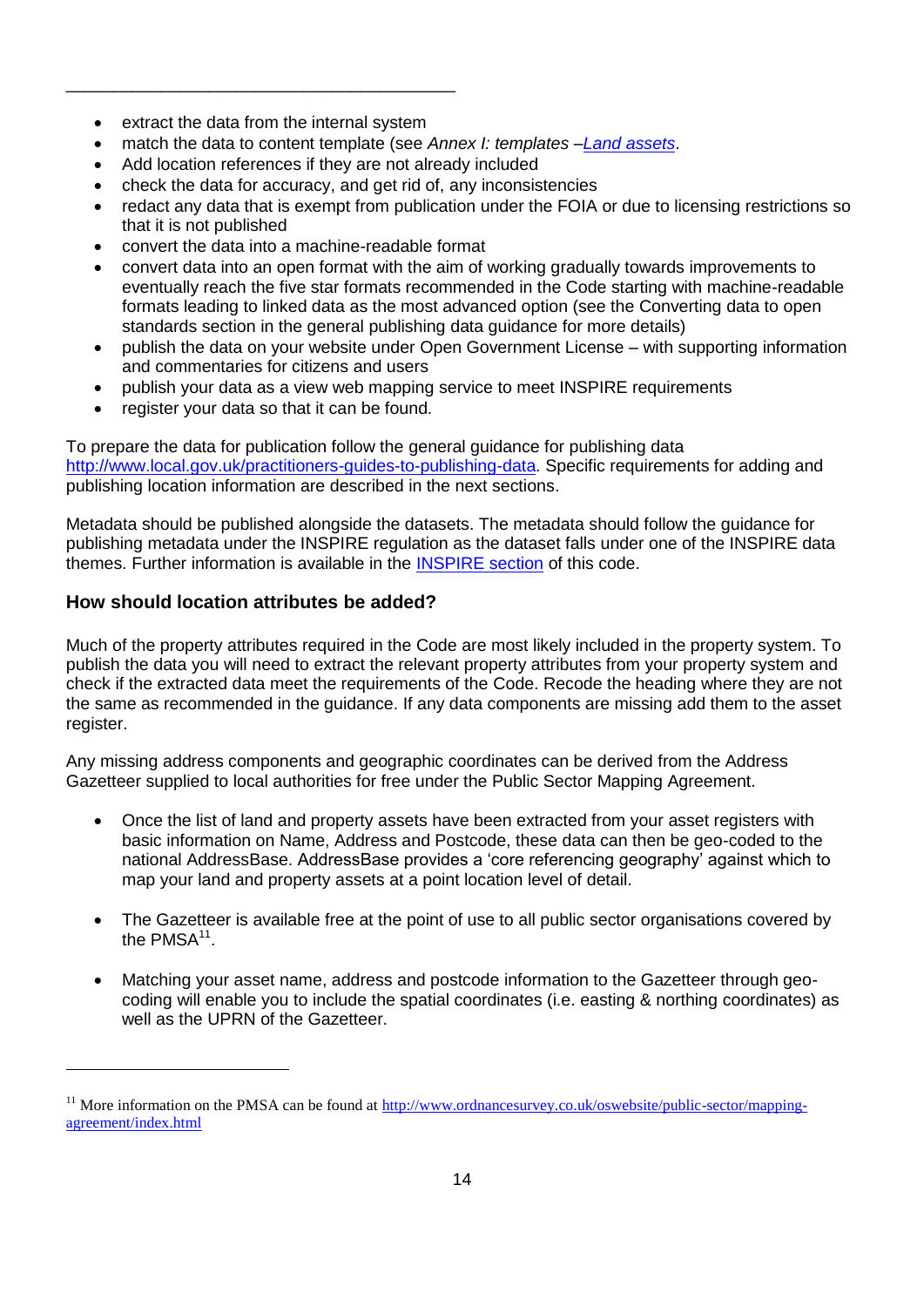- The use of the Gazetteer UPRN as a key identifier is suggested as this will enable you and others to link additional information to these land and property assets in a consistent manner.
- Your local gazetteer custodian or GeoPlace is the organisation that compiles AddressBase from local authority land and property gazetteers and Ordnance Survey Data.

## <span id="page-14-1"></span>**Compliance with INSPIRE**

\_\_\_\_\_\_\_\_\_\_\_\_\_\_\_\_\_\_\_\_\_\_\_\_\_\_\_\_\_\_\_\_\_\_\_\_\_\_\_\_\_

In addition to the above requirements, the dataset also has to be published in conformance with the INSPIRE (Infrastructure for spatial information in Europe) regulation if it holds a location element.

The EU INSPIRE Directive, which came into force in the UK in 2009, establishes an infrastructure for spatial information to support local, national and European environmental policy development and delivery and monitoring of activities which may have an impact on the environment. The Directive provides a legislative standards framework for publishing environmental information with a location element.

Public authorities holding data within the scope of the INSPIRE themes will need to ensure that standardised metadata is published for the data and that view and download services are available to enable access to this. In this way, users will be able to view the locations of assets on a map through web services and download data if needed.

In the UK, all INSPIRE metadata is being published through data.gov.uk [\(http://data.gov.uk/\)](http://data.gov.uk/). Local authorities are responsible for publishing the metadata on data.gov.uk and to provide view and download services for the data. Local authorities have received new burdens funding from the Department for Environment, Food and Rural Affairs (Defra), the lead department for INSPIRE in the UK, to implement INSPIRE. Contact your local GIS manager for further advice.

Further information about INSPIRE is available at: [http://data.gov.uk/location/inspire.](http://data.gov.uk/location/inspire)

A brief overview of the technical requirements in local government is published at: [http://tinyurl.com/www-local-gov-inspire.](http://tinyurl.com/www-local-gov-inspire)

## <span id="page-14-0"></span>**Licensing**

Local land asset data should be published under the Open Government Licence. However, third party Intellectual Property Rights (IPR) may not permit the opening up of the data for free reuse. Check any third party licence if the data can be made available openly.

The address information (and in particular the unique property reference number and the easting and northing) fall under third party IPR as the data is owned by the Ordnance Survey and GeoPlace LLP. The postcode is owned by Royal Mail.

Royal Mail makes a distinction between address information which has been created and that which has been cleansed using the Postal Address File. Royal Mail have agreed that using the Postal Address File (PAF) for confirming rather than creating an address of an asset is cleansed data. For the address to be considered as created, would require the organisation to learn that an asset existed through interrogation of the PAF. Royal Mail cleansed data can be published openly on a website and can be freely re-used.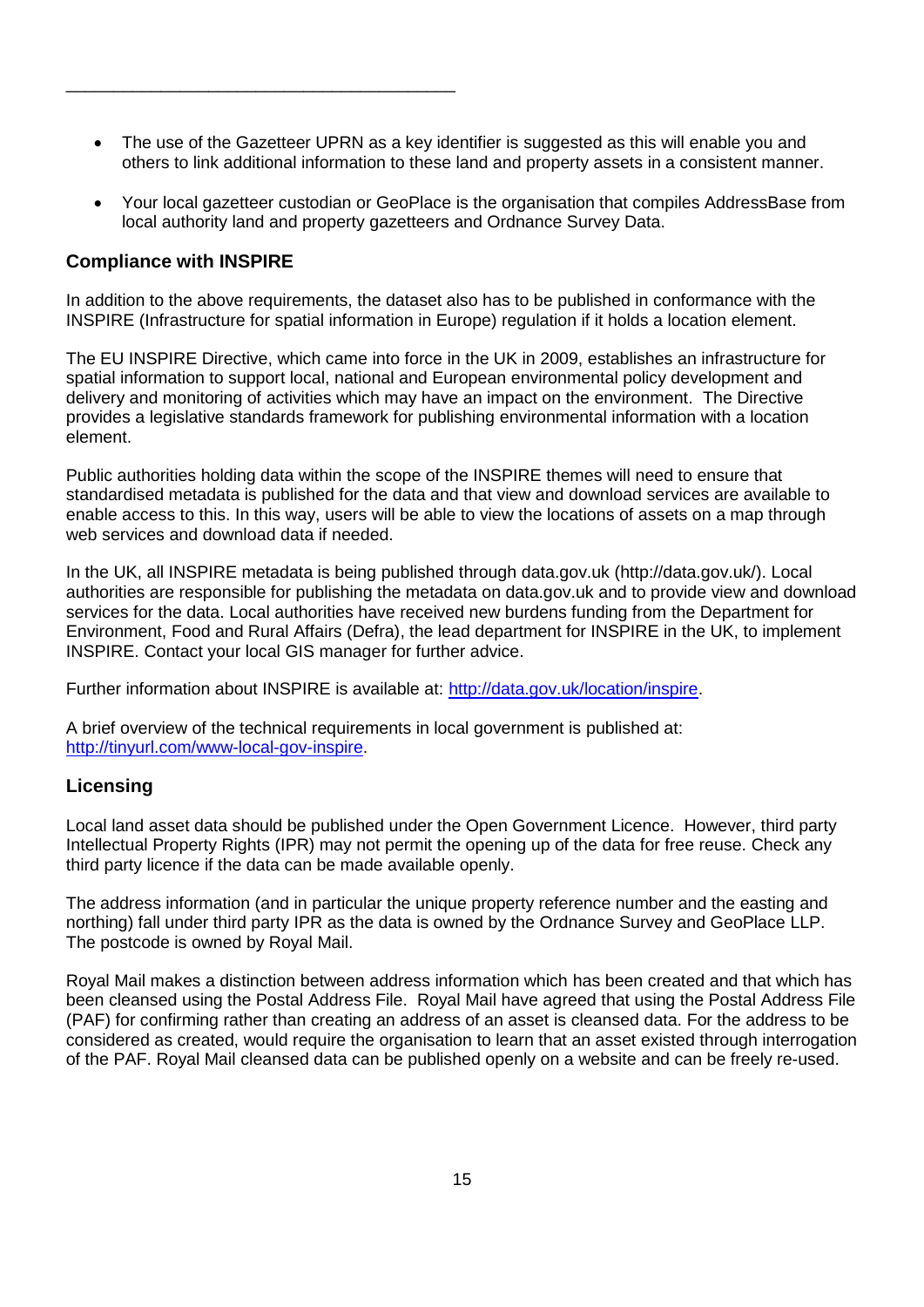The Ordnance Survey has released the free use of UPRNs<sup>12</sup>. Under the "presumption to publish" policy local authorities will also be permitted to publish geo-coordinates x and y if they are derived from Ordnance Survey maps for land asset information only. Local authorities will no longer be required to redact the Ordnance Survey Information when publishing land asset information under the Open Government Licence v3. This will enable local authorities to meet the requirements of the Transparency Code.

Further guidance about derived data and the Public Sector Mapping Agreement Licences is available on

[http://www.ordnancesurvey.co.uk/business-and-government/help-and-support/public](http://www.ordnancesurvey.co.uk/business-and-government/help-and-support/public-sector/guidance/index.html)[sector/guidance/index.html](http://www.ordnancesurvey.co.uk/business-and-government/help-and-support/public-sector/guidance/index.html)

\_\_\_\_\_\_\_\_\_\_\_\_\_\_\_\_\_\_\_\_\_\_\_\_\_\_\_\_\_\_\_\_\_\_\_\_\_\_\_\_\_

<sup>&</sup>lt;sup>12</sup> Policy Statement on the use of UPRNs:<http://www.ordnancesurvey.co.uk/about/governance/policies/addressbase-uprn.html>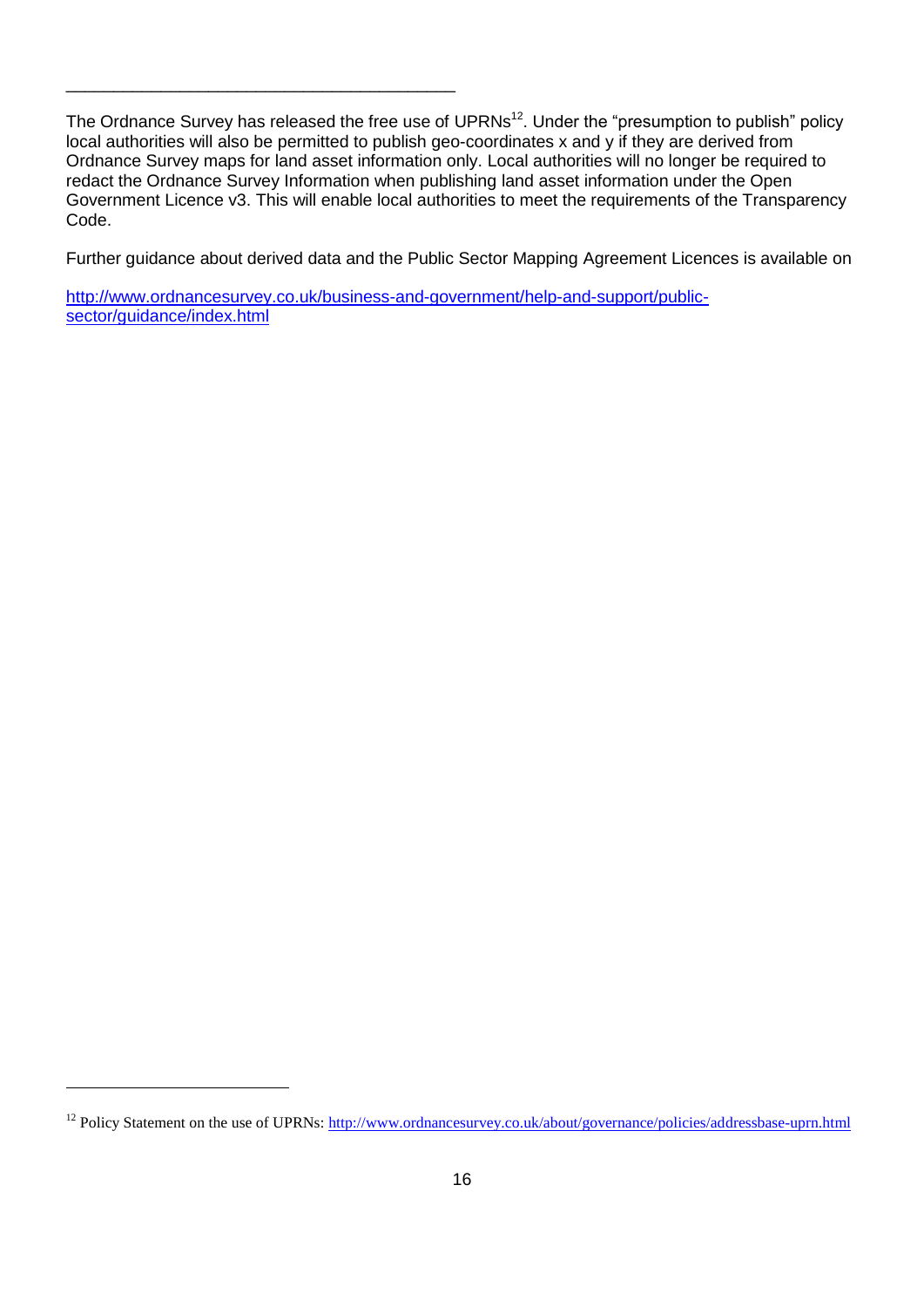## <span id="page-16-0"></span>Social housing asset value

\_\_\_\_\_\_\_\_\_\_\_\_\_\_\_\_\_\_\_\_\_\_\_\_\_\_\_\_\_\_\_\_\_\_\_\_\_\_\_\_\_

Following publication of the local government transparency code 2015, councils are also obliged to publish details of the value of their social housing assets where such assets are held. Under the Housing Revenue Account (Accounting Practices) Direction 2011<sup>13</sup>, local housing authorities are already required to publish much information about the value of their social housing stock that is held on the Housing Revenue Account (HRA). The Code develops these requirements and sets out how the government wishes these data to be presented, namely the number and value of social housing by postcode sector level and within specified valuation bands.

The emphasis of the code is to maximise local transparency to the lowest granularity while at the same time considering disclosure control. Depending on the approach taken to ensure anonymity, the resulting dataset may not be comparable between councils and future data releases. The social housing asset value information has to be published by 1 September 2015.

Paragraphs 38 to 41 of the Code require that the following information related to the social housing stock held under the HRA is published.

## **Postcode sector**

 $\overline{a}$ 

Social housing valuation data needs to be published according to the postcode sector, which is the first part of the postcode (also known as the outbound code), plus the first character of the second part of the code (inbound code). This is referred to as the postal sector in the Code. For example housing that appears under the AB12 1AA postcode, would be grouped under the AB12 1\*\* postcode sector. The postcode district is just the first or outbound part of the code (ie AB12 \*\*\*). For a more detailed explanation of how postcodes work, please see the Postcode Address File (PAF) website<sup>14</sup>.

Councils should ensure that it is not possible to disclose the value of individual properties from data aggregated to the postcode. Where there is a postcode sector that contains fewer than 2,500 households, DCLG advises – in contrast to what it says in the Code – that councils should merge data for that postcode sector with the adjoining postcode sector that contains the fewest households. This procedure should be repeated until the combined postal sector contains at least 2,500 households. The number of dwellings per postcode sector based on the 2011 Census can be obtained from the Nomis website free of charge<sup>15</sup>.

<sup>13</sup> <https://www.gov.uk/government/publications/the-housing-revenue-account-directions-2011>

 $14 \text{ http://www.postcodeaddressfile.co.uk/products/postcodes/postcodesexplained.htm}$ 

<sup>&</sup>lt;sup>15</sup> Dwellings per postcode sector[: https://www.nomisweb.co.uk/census/2011/qs402ew.](https://www.nomisweb.co.uk/census/2011/qs402ew)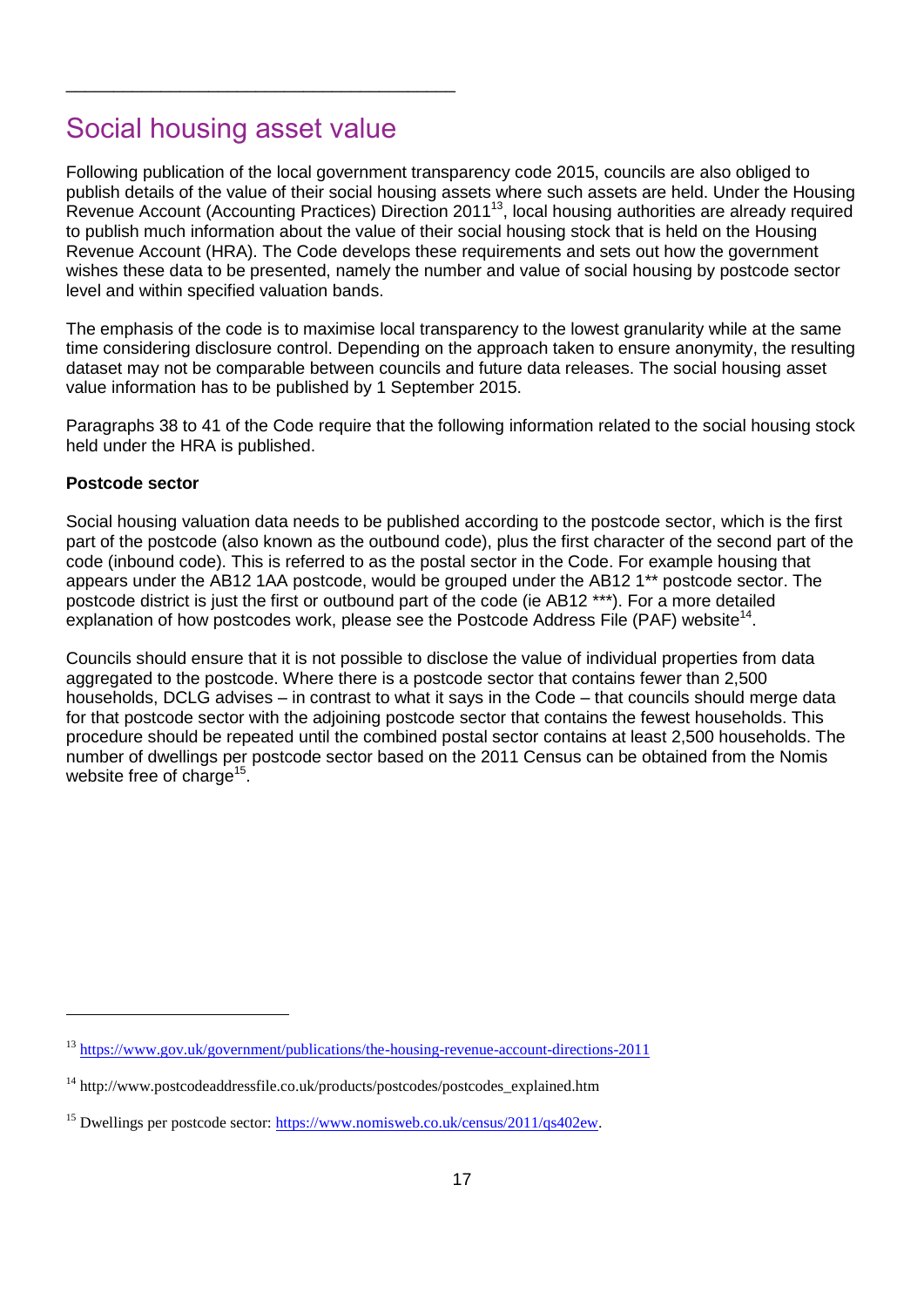The following table shows the number of households in each postcode district within a fictional council area. In this example, all postcode sectors within the AB11 postcode district area have 2,500 or more households and so the valuation data should be reported separately for each postcode sector within the AB11 district. However within the AB12 postcode district there is one postcode sector with fewer than 2,500 households (AB12 3). This is highlighted in the table below.

| Postcode           |                   |
|--------------------|-------------------|
| sector             | <b>Households</b> |
| AB11 0             | 3595              |
| AB117              | 3577              |
| AB118              | 4237              |
| AB119              | 3784              |
| AB121              | 2790              |
| AB122              | 3629              |
| <b>AB123</b>       | 981               |
| AB <sub>12</sub> 4 | 5632              |
| AB12.5             | 5799              |

\_\_\_\_\_\_\_\_\_\_\_\_\_\_\_\_\_\_\_\_\_\_\_\_\_\_\_\_\_\_\_\_\_\_\_\_\_\_\_\_\_

Since one of the postcode sectors within the AB12 postcode district contains fewer than 2,500 households, the postcode sector should be merged with the neighbouring postcode sector that contains the fewest households. In the example council area this creates a combines district comprising AB12 2 and AB12 3.

| <b>Postcode</b><br>sector | Households |
|---------------------------|------------|
| AB11 0                    | 3595       |
| AB117                     | 3577       |
| AB11 8                    | 4237       |
| AB119                     | 3784       |
| AB121                     | 2790       |
| AB12                      |            |
| 2/AB123                   | 4610       |
| <b>AB123</b>              | 981        |
| AB <sub>12</sub> 4        | 5632       |
| AB12.5                    | 5799       |

Paragraph 17 of the Code refers to setting this at postcode district level instead. However in the interest of achieving the lowest possible level of spatial details consistent with the need for disclosure control, and to ensure consistency with the guidance given on merging 'valuation bands', we encourage local authorities to implement the above procedure.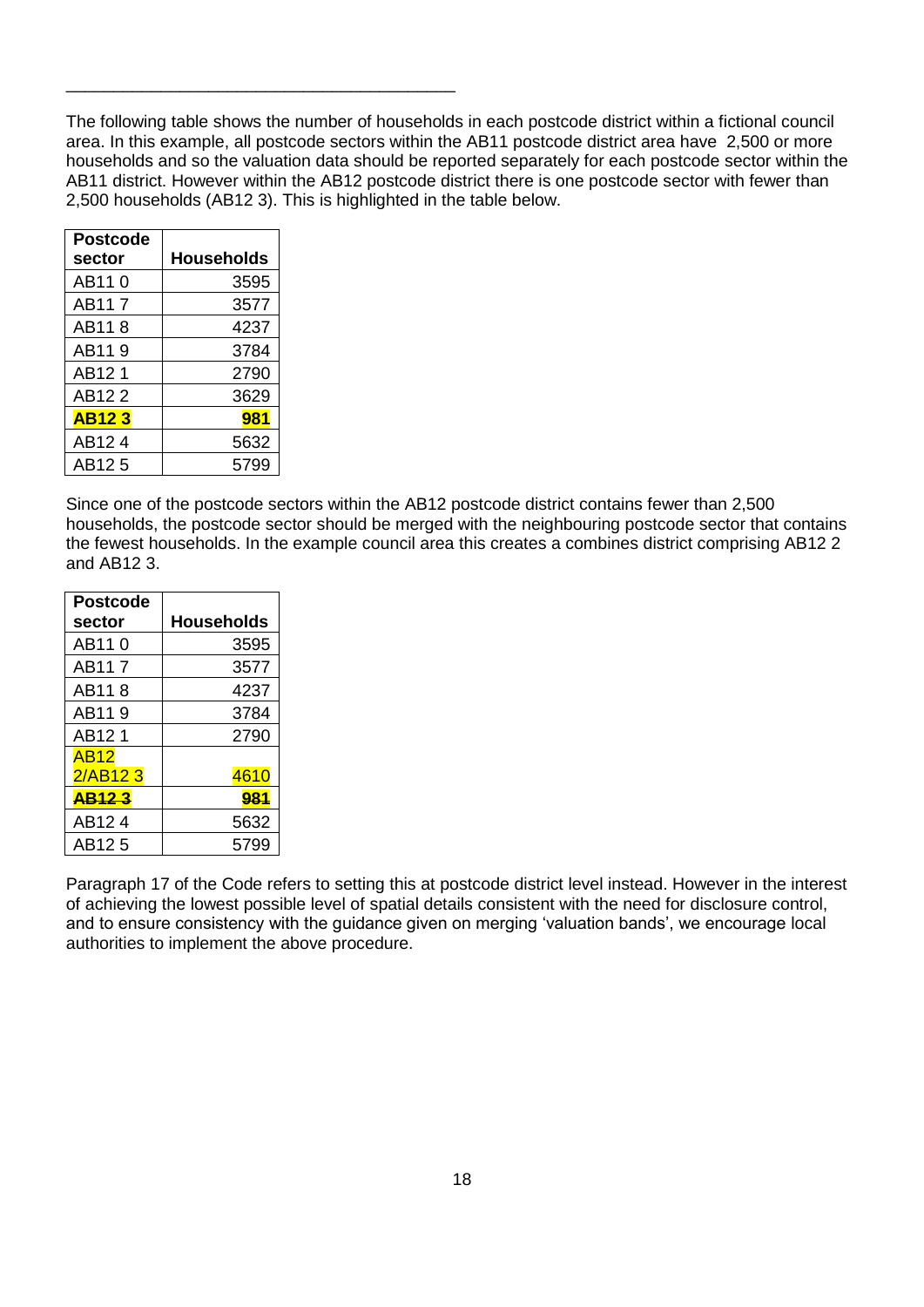## **Valuation band range**

 $\overline{a}$ 

\_\_\_\_\_\_\_\_\_\_\_\_\_\_\_\_\_\_\_\_\_\_\_\_\_\_\_\_\_\_\_\_\_\_\_\_\_\_\_\_\_

Under each postcode sector, social housing properties should be further grouped according to their value. Paragraph 40 of the Code sets out a number of valuation bands on which a local housing authority's publication should be based. As a starting point, councils should present their data under the following valuation bands. The bands should be based on the Existing Use Value for Social Housing  $(EUV-SH)^{16}$ .

| Valuation band range             | Intervening bands valuation |
|----------------------------------|-----------------------------|
| Less than £50,000-£99,000        | Six bands of £10,000        |
| £100,000-£299,999                | Ten bands of £20,000        |
| £300,000-£499,999                | Four bands of £50,000       |
| £500,000-£999,999                | Five bands of £100,000      |
| £1,000,000-£2,999,999 and higher | Five bands of £500,000      |

Within each intervening valuation band, local authorities should check that there are never fewer than 10 occupied social housing properties. This is in order to mitigate the risk of identifying individual dwelling values. Paragraph 18 of the Code prescribes the steps that should be taken should this be the case and we have clarified this further below:

- (i) for any given postcode sector, where the number of occupied social housing properties in any intervening valuation band is less than a threshold of 10, authorities should merge that particular band with the next lowest intervening valuation band within the same valuation band range, and so on until the resultant merged cells contain at least 10 occupied social housing properties.
- (ii) if, after following the process described in (i), there is only one band left in a particular valuation band range and the number of occupied social housing dwellings is still less than 10, then the data in those merged intervening bands should be further merged with the data in the next closest intervening band (which would be in the next lowest valuation band range if there is one, or the next highest valuation band range if there is not).

*However, if steps (i) and (ii) still leaves the number of occupied social housing properties in any valuation band being less than a threshold of 10, authorities should then apply step (iii).*

 (iii) – authorities should merge the original (non-merged) valuation data for the relevant postcode sector with the non-merged valuation data for an adjoining postcode sector that shows the lowest number of socially rented properties. Then start the process again at step (i).

In the table below, the number of occupied social housing dwellings is not at least 10 in any of the first six intervening bands. If all of the intervening bands within the <£50,000 - £99,999 were merged the total number of dwellings would be nine – it still hasn't reached the threshold of 10 occupied social housing dwellings. In this case it would have to be merged with the closest band from the next highest range making a single band containing 18 dwellings, and covering a range between <£50,000 - £119,999. (If

<sup>&</sup>lt;sup>16</sup>Guidance to Valuers on Stock Valuation for Resource Accounting 2010, DCLG January 2011, at: [https://www.gov.uk/government/uploads/system/uploads/attachment\\_data/file/5939/1825886.pdf](https://www.gov.uk/government/uploads/system/uploads/attachment_data/file/5939/1825886.pdf)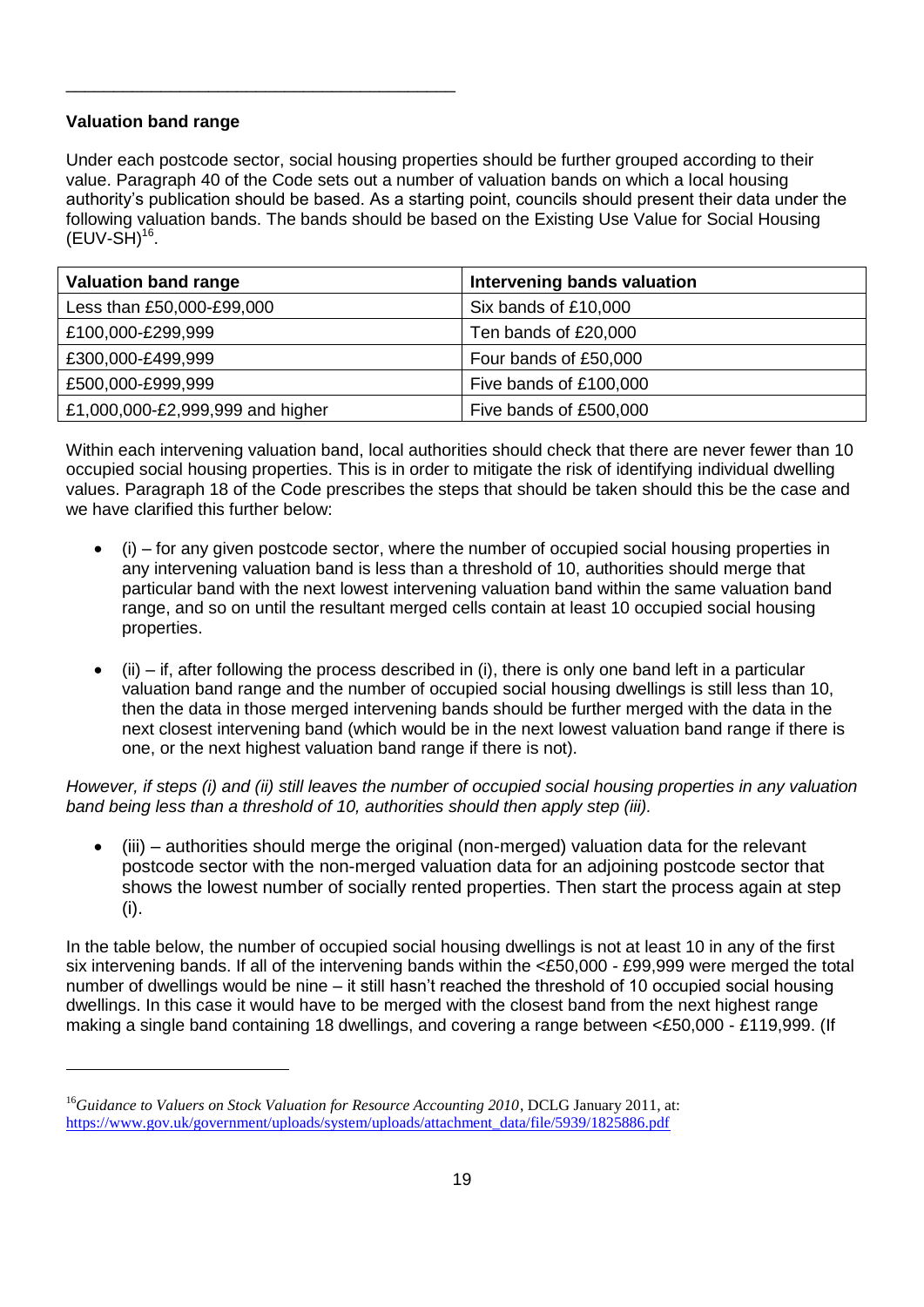there were a band from a lower range available, that is the one that should be merged.) There is also band in the next highest range that contains fewer than 10 dwellings, and this would need to be merged with the next lowest band.

| <b>Postal</b><br>sector | <b>Valuation band</b><br>range | Intervening bands   | <b>Number of</b><br>social<br>housing<br>dwellings |                 |
|-------------------------|--------------------------------|---------------------|----------------------------------------------------|-----------------|
| AB110                   | <£50,000 - £99,999             | $<$ £50,000         |                                                    | 0               |
|                         |                                | £50,000 - £59,999   |                                                    | 0               |
|                         |                                | £60,000 - £69,999   |                                                    | 0               |
|                         |                                | £70,000 - £79,999   |                                                    |                 |
|                         |                                | £80,000 - £89,999   |                                                    | 4               |
|                         |                                | £90,000 - £99,999   |                                                    | 4               |
|                         | £100,000 - £299,999            | £100,000 - £119,999 |                                                    | 9               |
|                         |                                | £120,000 - £139,999 |                                                    | $\overline{8}$  |
|                         |                                | £140,000 - £159,999 |                                                    | 16 <sup>°</sup> |
|                         |                                | £160,000 - £179,999 |                                                    | 179             |
|                         |                                | £180,000 - £199,999 |                                                    | 352             |
|                         |                                | £200,000 - £219,999 |                                                    | 541             |
|                         |                                | £220,000 - £239,999 |                                                    | 438             |
|                         |                                | £240,000 - £259,999 |                                                    | 402             |
|                         |                                | £260,000 - £279,999 |                                                    | 311             |
|                         |                                | £280,000 - £299,999 |                                                    | 313             |

\_\_\_\_\_\_\_\_\_\_\_\_\_\_\_\_\_\_\_\_\_\_\_\_\_\_\_\_\_\_\_\_\_\_\_\_\_\_\_\_\_

The resulting table containing these newly merged ranges and intervening bands is shown below.

| <b>Postal</b><br>sector | <b>Valuation band</b><br>range | Intervening bands   | <b>Number of</b><br>social<br>housing<br>dwellings |
|-------------------------|--------------------------------|---------------------|----------------------------------------------------|
| AB110                   | $<$ £50,000 - £119,999         | <£50,000 - £119,999 | 18                                                 |
|                         | £120,000 - £299,999            | £120,000 - £159,999 | 24                                                 |
|                         |                                | £160,000 - £179,999 | 179                                                |
|                         |                                | £180,000 - £199,999 | 352                                                |
|                         |                                | £200,000 - £219,999 | 541                                                |
|                         |                                | £220,000 - £239,999 | 438                                                |
|                         |                                | £240,000 - £259,999 | 402                                                |
|                         |                                | £260,000 - £279,999 | 311                                                |
|                         |                                | £280,000 - £299,999 | 313                                                |

## **Number and value of dwellings**

For each postcode sector and presented under each valuation band the following values are required: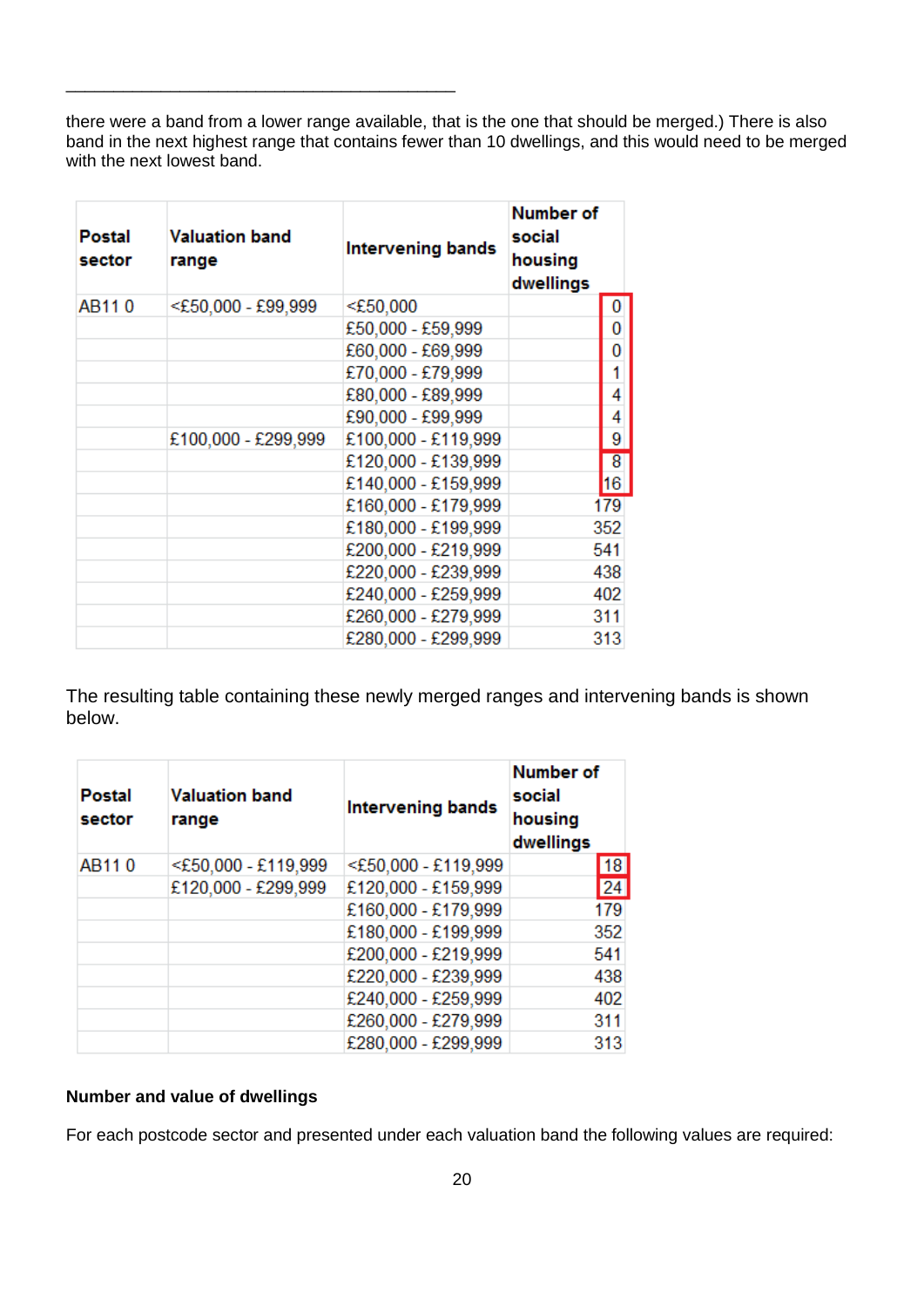Total number of social housing dwellings

\_\_\_\_\_\_\_\_\_\_\_\_\_\_\_\_\_\_\_\_\_\_\_\_\_\_\_\_\_\_\_\_\_\_\_\_\_\_\_\_\_

- Total value of the dwellings within the band according to Existing Use Value for Social Housing (EUVSH)
- Average value of dwellings within the band according to EUVSH
- Total market value of dwellings within the band
- Average market value of dwellings within the band
- The percentage of the dwellings that are occupied and the percentage that are vacant

A template for publishing the social housing asset values is provided in the Annex.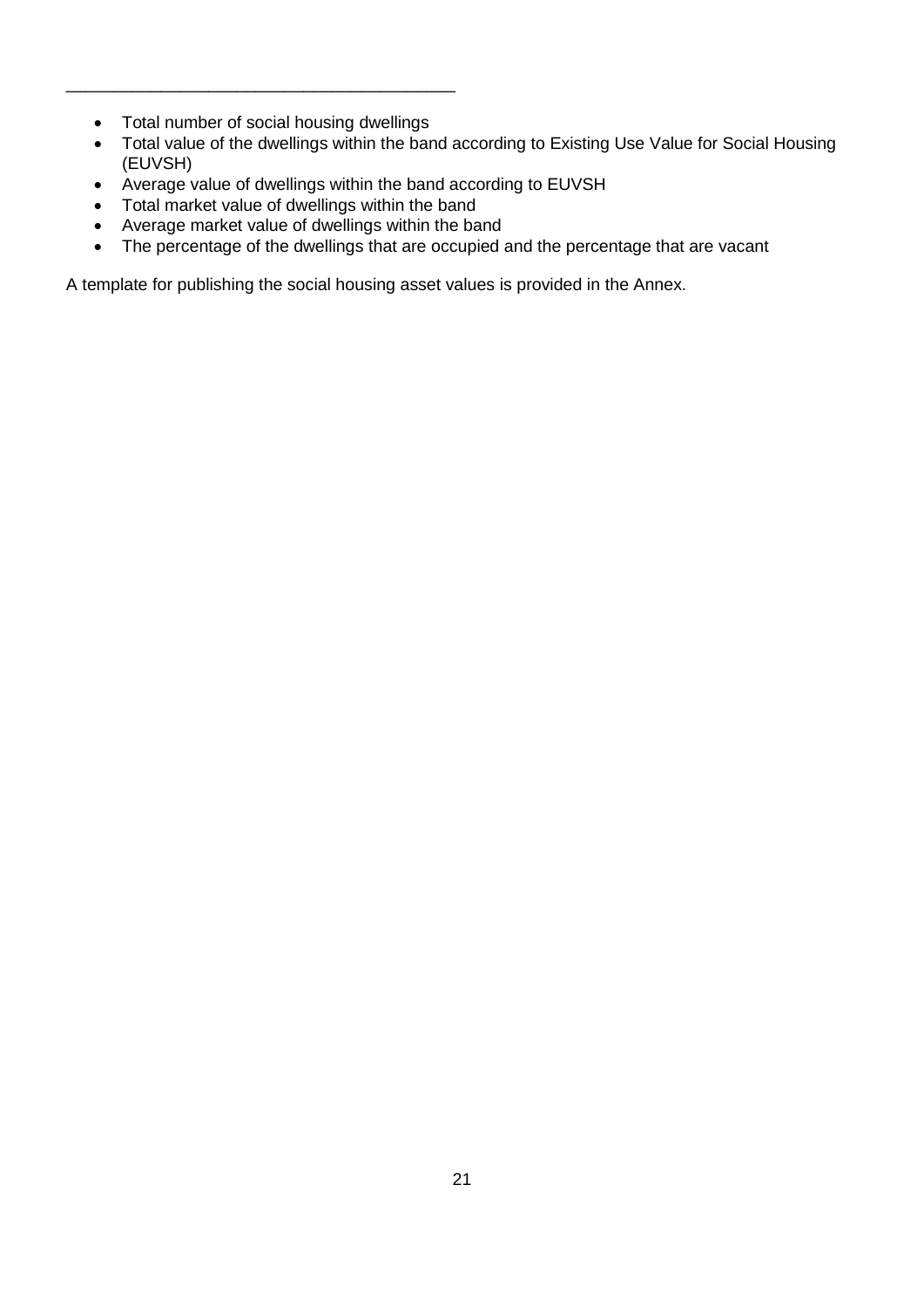# <span id="page-21-0"></span>Parking information

\_\_\_\_\_\_\_\_\_\_\_\_\_\_\_\_\_\_\_\_\_\_\_\_\_\_\_\_\_\_\_\_\_\_\_\_\_\_\_\_\_

The Transparency Code requires local authorities to publish information about parking accounts and parking spaces by 2 February 2015 and thereafter at least on an annual basis.

## **Parking accounts**

Local authorities must publish on their website, or place a link on their website to data published elsewhere:

- a breakdown of income and expenditure on the authority's parking account. The breakdown of income must include details of revenue collected from on-street parking, off-street parking and Penalty Charge Notices, and
- a breakdown of how the authority has spent a surplus on its parking account<sup>17</sup>.

Local authorities are required to publish their parking account in accordance with Section 55 of the Road Traffic Regulation Act 1984 as modified by Regulation 25 of the Civil Enforcement of Parking Contraventions (England) General Regulations 2007.

The account includes all income from designated on-street parking and enforcement activities from onstreet and designated off-street parking. Expenditure includes cost for the provision and maintenance of designated parking places by the local authority and enforcement activities. Further details are provided in the statutory and the operational guidance for parking policy and enforcement<sup>18</sup> and in the frequently asked questions 94 to 97<sup>19</sup> which accompany the Code.

Local authorities should break down how they have spent a surplus on their parking account as specified in section 55 of the Road Traffic Regulation Act 1984, as amended from October 2004 by Section 95 of the Traffic Management Act 2004 .

Local authorities that have a deficit only have to publish the income and expenditure of the parking account.

## **Parking spaces**

 $\overline{a}$ 

Local authorities must publish the number of marked out controlled on and off-street parking spaces within their area, or an estimate of the number of spaces where controlled parking space is not marked

[https://www.gov.uk/government/uploads/system/uploads/attachment\\_data/file/212559/parkingenforcepolicy.pdf](https://www.gov.uk/government/uploads/system/uploads/attachment_data/file/212559/parkingenforcepolicy.pdf)

 $17$  Section 55 (as amended) of the Road Traffic Regulation Act 1984 sets out how local authorities should use a surplus on their parking account. Local authorities should breakdown how they have spent a surplus on their parking account within the categories set out in section 55.

<sup>18</sup> Local authorities should also have regard to both statutory guidance*, The Secretary of State's Statutory Guidance to Local Authorities on the Civil Enforcement of Parking Contraventions*, https://www.gov.uk/government/publications/civilenforcement-of-parking-contraventions, and non-statutory operational guidance, *Operational Guidance to Local Authorities: Parking Policy and Enforcement*,

<sup>&</sup>lt;sup>19</sup> Local Government Transparency Code Frequently Asked Questions 2014: [https://www.gov.uk/government/uploads/system/uploads/attachment\\_data/file/360713/Local\\_Government\\_Transparency\\_Cod](https://www.gov.uk/government/uploads/system/uploads/attachment_data/file/360713/Local_Government_Transparency_Code_2014__-_FAQ.pdf)  $e$  2014 - FAO.pdf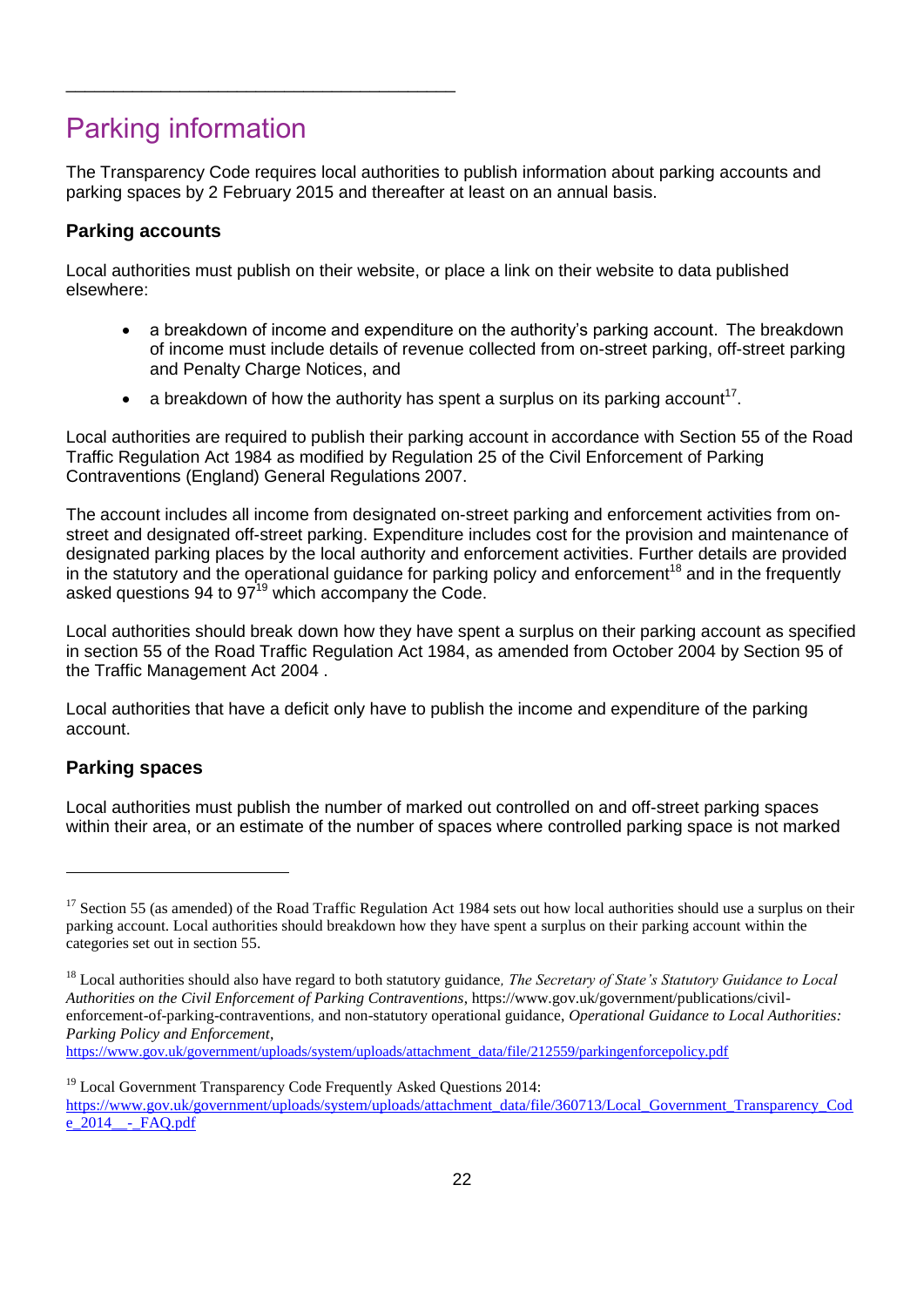out in individual parking bays or spaces.

\_\_\_\_\_\_\_\_\_\_\_\_\_\_\_\_\_\_\_\_\_\_\_\_\_\_\_\_\_\_\_\_\_\_\_\_\_\_\_\_\_

In addition the Code recommends that local authorities should publish

- free parking spaces available in the local authority's area and which are provided directly by the local authority, and
- parking spaces where charges apply that are available in the local authority's area and which are provided directly by the local authority.

Where parking space is not marked out in individual parking bays or spaces, local authorities should estimate the number of spaces where free parking space is not marked out in individual parking bays or spaces.

## <span id="page-22-0"></span>Contents of the parking data

The LGA recommends a common approach and format for publishing the content of parking data to enable more straightforward sharing and analysis of data. We therefore advise that the content of the published parking data matches the format set out in the template provided in Annex I */*[Parking template](#page-38-0)

The data in the template should follow the sequence of rows suggested. Any additional fields that an authority wishes to publish should be added after the fields listed in the template.

The data elements as used in the template are described below. Data fields that are mandated or recommended in the Code are marked accordingly. Fields that are added to make the data more meaningful when compared or combined are marked as optional. Local authorities can delete rows if they are not mandated and local authorities will not publish data for that field.

Organisation name and code (optional)

The organisation name and code is the unique name and identifier which refers to your organisation. Further information is available from the same section under [land asset](#page-6-1).

Effective Date (optional)

Effective date is the end date of the accounting period for the data. For example, the effective data would be the 31/12/2014 for an annual reporting period ending at the end of December. This enables users of the data to identify for which period the data apply.

## On-street parking income (mandated)

On-street parking income derive from parking such as pay and display/meters, residents', visitors' or business permits and from enforcement such as penalty charge notices (PCN).

## Off-street parking income (mandated)

Income from penalty charge notices for designated off-street parking as recorded in the parking accounts required under section 55 of the Road and Traffic Regulation .

## Expenditure type and amount (mandated)

The amount of expenditure is broken down by

- *Contractors*
- *In-house staff*
- *Equipment maintenance/renewal*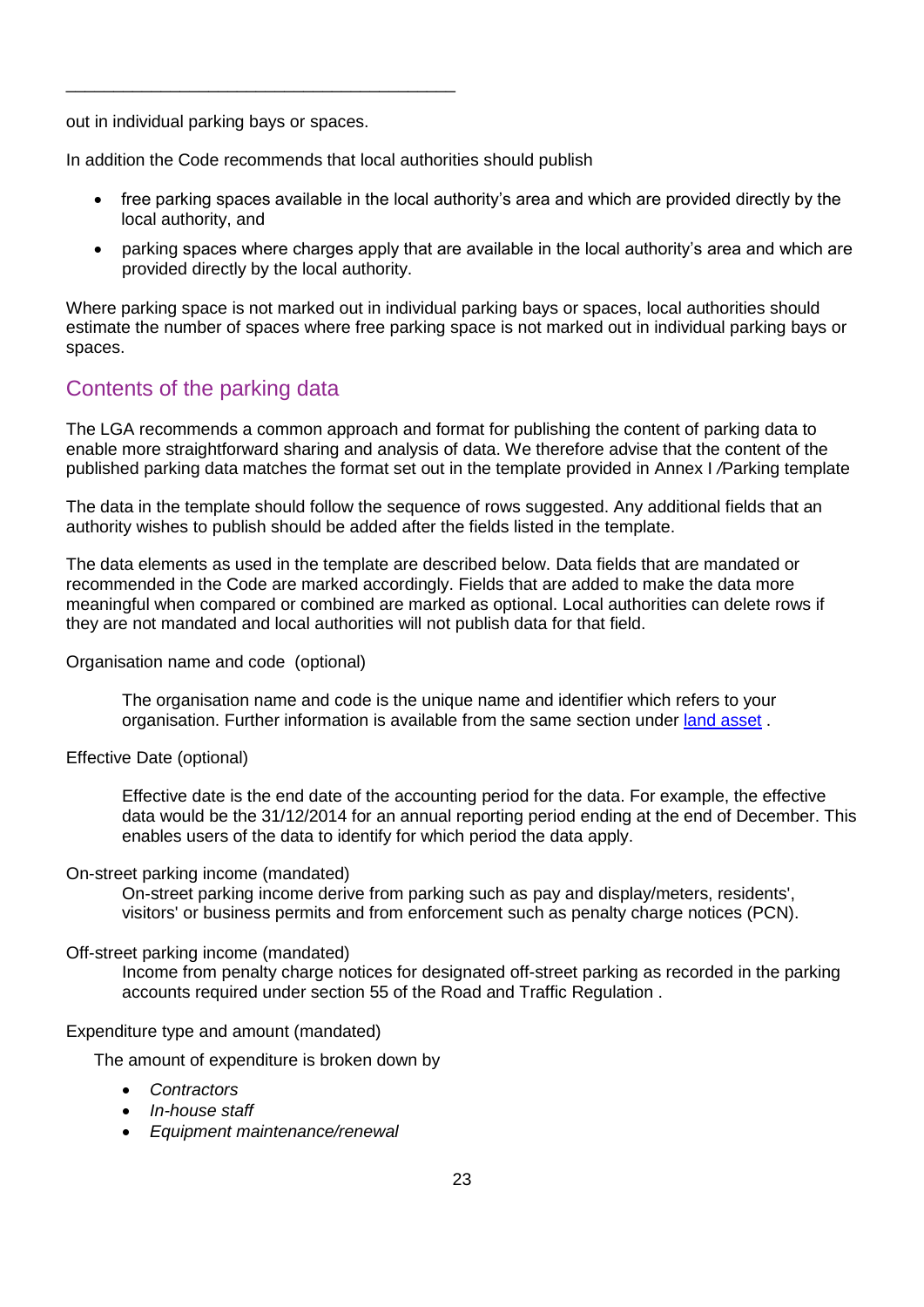- *London Councils or Traffic Penalties Tribunal (as appropriate)*
- *Other*

Record the amount for each type.

\_\_\_\_\_\_\_\_\_\_\_\_\_\_\_\_\_\_\_\_\_\_\_\_\_\_\_\_\_\_\_\_\_\_\_\_\_\_\_\_\_

## Surplus (mandated)

Surplus is calculated as the difference between the income from all on-street parking and enforcement from on and off-street parking minus the expenditure. Some authorities may record a deficit.

## Surplus spent type and amount (mandated)

Surplus spent type breaks down the amount of surplus spent according to the following categories.

- o providing additional parking facilities
- o public transport schemes
- o highway improvements
- o road maintenance
- o schemes supporting the Mayor of London's strategy (for Greater London authorities)
- o environmental improvements.

Councils that record a deficit cannot record a surplus spent.

Parking spaces (mandated/recommended)

Parking spaces include the total estimated number of marked out and controlled on-street and off-street parking spaces. An estimated should be used where spaces are not individually marked out.

The total number of parking spaces is further subdivided into

- number of free designated parking spaces and
- charged for parking spaces provided directly by the local authority.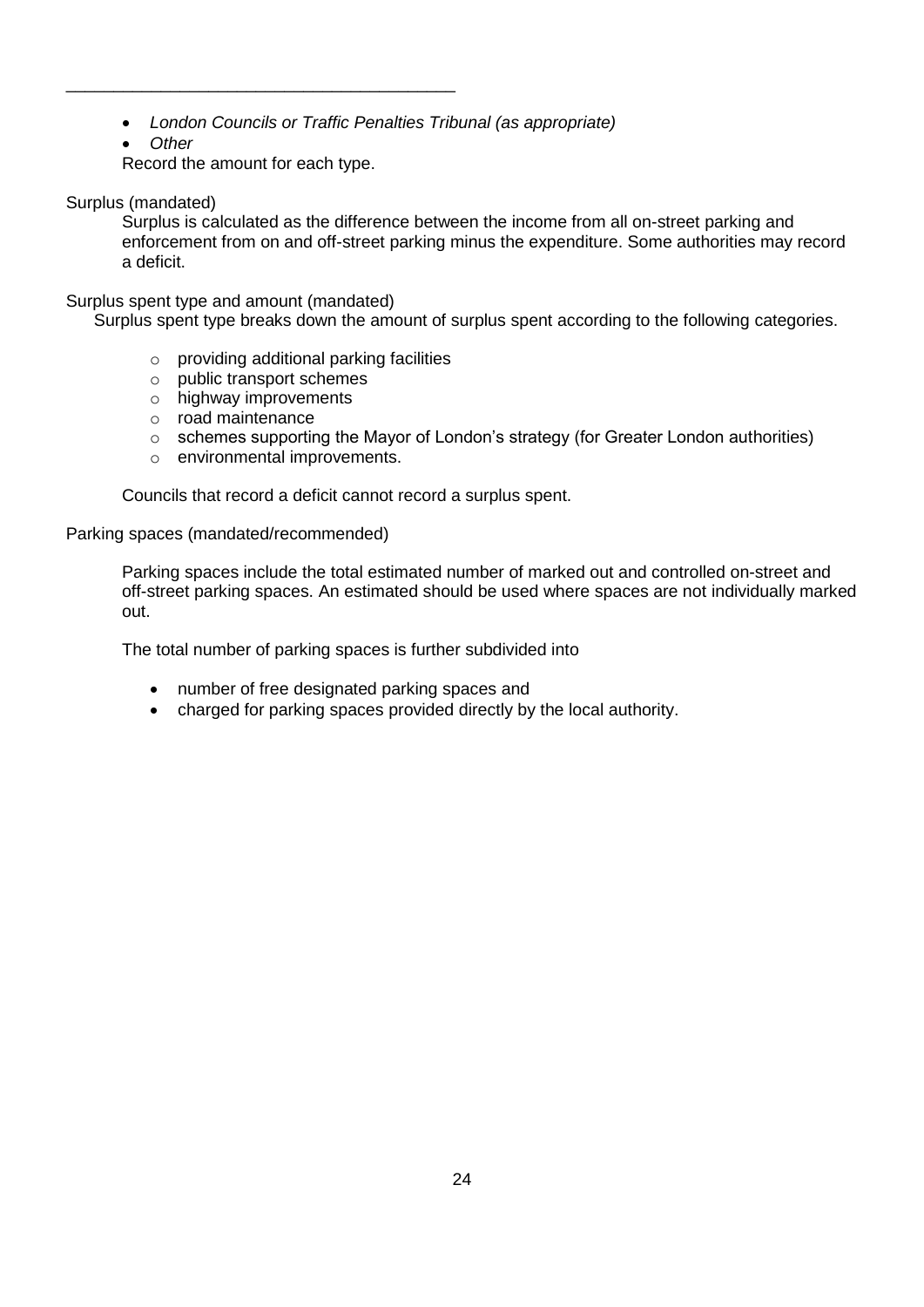# Annex I: templates

## Land and building asset data template

\_\_\_\_\_\_\_\_\_\_\_\_\_\_\_\_\_\_\_\_\_\_\_\_\_\_\_\_\_\_\_\_\_\_\_\_\_\_\_\_\_

The land and building asset template displays the fields that must, should or could be considered/used (as appropriate) when publishing land and building asset data. Where a particular column is a mandatory requirement of the Code and must be used to ensure compliance, this is stated in the "inclusion status" column. Fields that are added to make the data more meaningful when compared or combined are marked as optional.

The template is also available as a standardised schema which can be downloaded from [http://schemas.opendata.esd.org.uk/LandAssets.](http://schemas.opendata.esd.org.uk/LandAssets)

<span id="page-24-1"></span><span id="page-24-0"></span>

| <b>Column</b> | <b>Field name</b>           | What is required                              | <b>Reason for inclusion</b>                 | <b>Additional information</b>                                                                                                                                                                                                                                                                                                                                                                                                                                                                                                                         | <b>Inclusion status</b> |
|---------------|-----------------------------|-----------------------------------------------|---------------------------------------------|-------------------------------------------------------------------------------------------------------------------------------------------------------------------------------------------------------------------------------------------------------------------------------------------------------------------------------------------------------------------------------------------------------------------------------------------------------------------------------------------------------------------------------------------------------|-------------------------|
|               | Organisation<br><b>Name</b> | Name of the<br>or using the asset             | organisation owning organisation for asset  | dentifies accountable public Name of the local authority that is the asset owner and if not Optional<br>the owner the main user of the asset.                                                                                                                                                                                                                                                                                                                                                                                                         |                         |
| l2            | Organisation<br>Code        | Unique code to<br>identify an<br>organisation | To allow the file to be self-<br>describing | Codes describing URIs are not available for every public<br>organisation. A URI used in Linked Data is the preferred<br>option.<br>A lookup tool for URIs can be found on the LG Inform Plus<br>website (http://uris.opendata.esd.org.uk/)<br>For local authorities the code can be<br>the open data communities code for local authorities<br>on http://opendatacommunities.org/data/local-<br>authorities<br>or the Office for National Statistics' (ONS)<br>Government Statistics Services (GSS) Coding and<br>Naming for Statistical Geographies. | Optional                |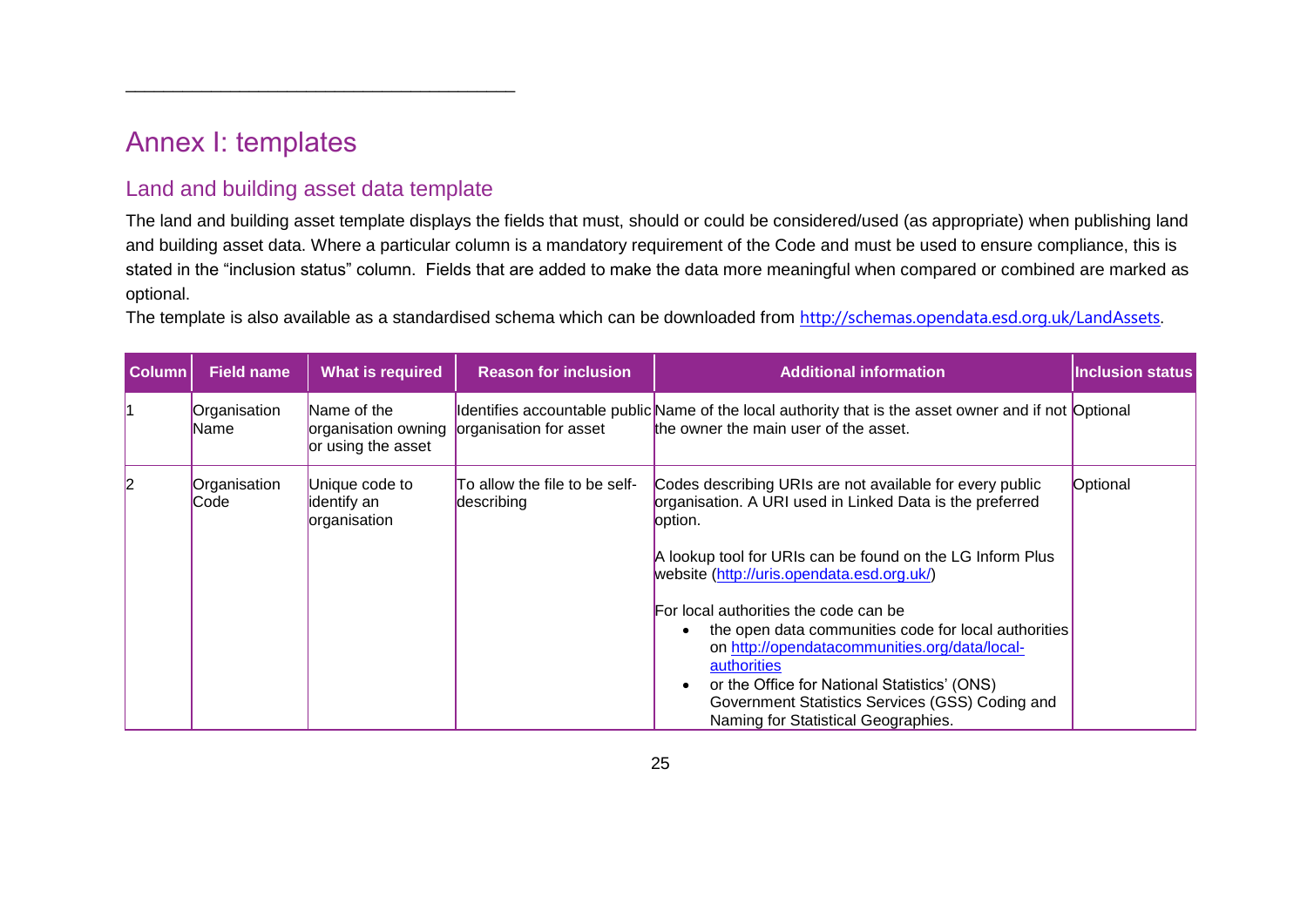| <b>Column</b>                                                        | <b>Field name</b>                                  | <b>What is required</b>                                                   | <b>Reason for inclusion</b>         | <b>Additional information</b>                                                                                                                                                                                                                                                                                                                                  | <b>Inclusion status</b>                  |
|----------------------------------------------------------------------|----------------------------------------------------|---------------------------------------------------------------------------|-------------------------------------|----------------------------------------------------------------------------------------------------------------------------------------------------------------------------------------------------------------------------------------------------------------------------------------------------------------------------------------------------------------|------------------------------------------|
|                                                                      |                                                    |                                                                           |                                     | (http://tinyurl.com/onsgeog)                                                                                                                                                                                                                                                                                                                                   |                                          |
| l3                                                                   | Effective date                                     | Date at which the<br>information provided the data may apply<br>lis true. | To identify the date to which       | The end date of accounting period. The UK date format<br>(dd/mm/yyyy) should be used.                                                                                                                                                                                                                                                                          | Optional                                 |
| 14                                                                   | Unique Property Unique code<br>Reference<br>Number | describing property                                                       | For referencing and data<br>linking | The UPRN is the unique property reference number which<br>uniquely identifies land and properties. The UPRN is created available<br>by the local authority in the land and property gazetteer and<br>held in the Address Gazetteer provided by Ordnance<br>Survey. Land or buildings may not always have their own<br>UPRN, then use parent UPRN if available. | Mandatory only if                        |
| 5                                                                    | Unique asset<br>identity                           | Unique code<br>describing the asset                                       | For referencing and data<br>linking | The local reference identifier used by the local body,<br>sometimes known as local name or building block. This<br>must include the original reference number from the data<br>source.                                                                                                                                                                         | Mandatory                                |
| Address and basic point level location<br><i><b>linformation</b></i> |                                                    |                                                                           |                                     |                                                                                                                                                                                                                                                                                                                                                                |                                          |
| 6                                                                    | Name of the<br>building/land or<br>both            | Common title or<br>name used for the<br>asset                             | For identification of asset         | The name can include the title or a description of the land<br>such as "land to the rear of".                                                                                                                                                                                                                                                                  | Mandatory                                |
| 17                                                                   | Street number                                      | Number of land or<br>building                                             | For identification of asset         | street number or numbers - any sets of 2 or more numbers<br>should be separated with the '-' symbol (eg. 10-15 London<br>Road)                                                                                                                                                                                                                                 | Mandatory/<br>not for vacant<br>property |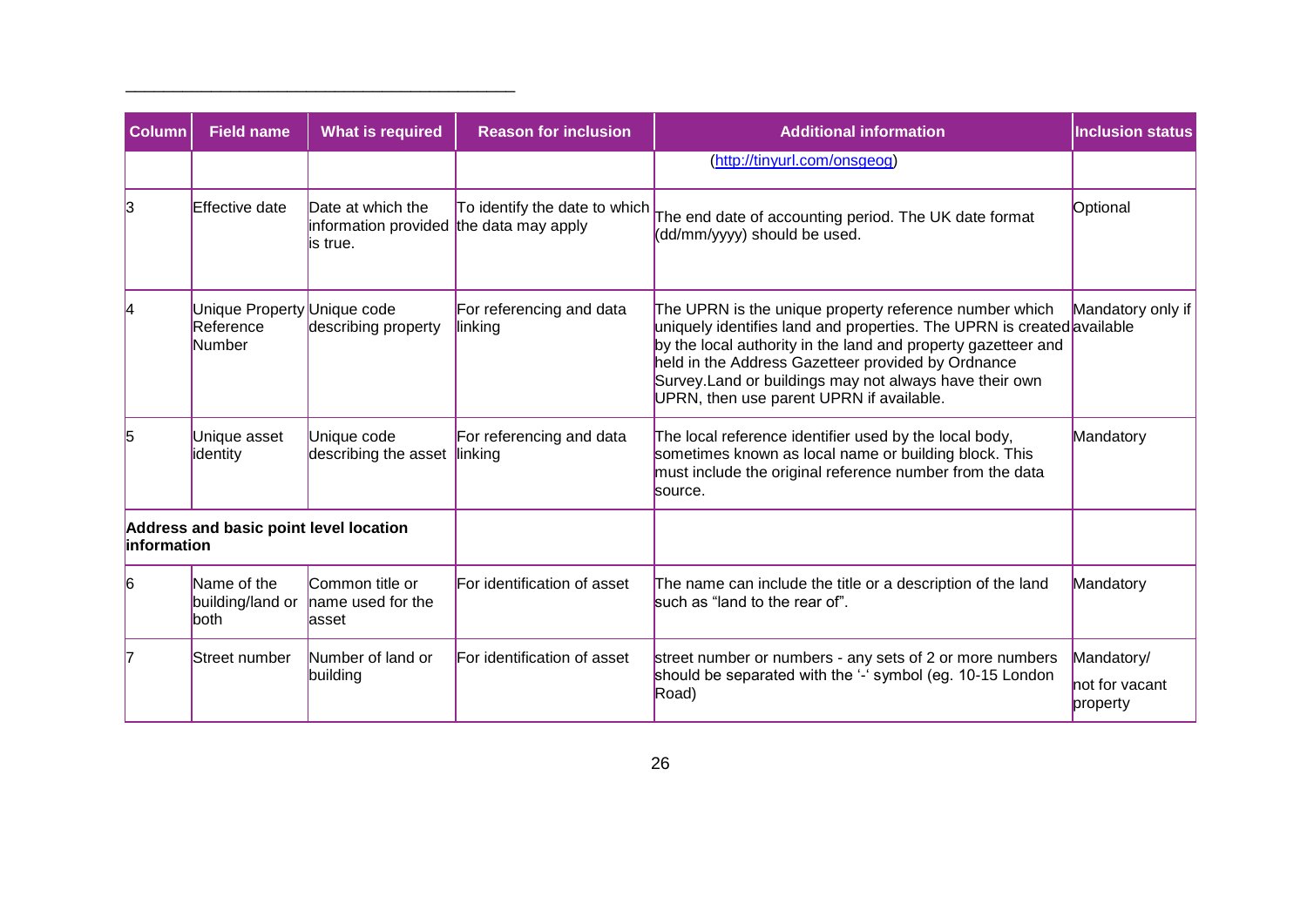| <b>Column</b>    | <b>Field name</b>                 | <b>What is required</b>                                                                                            | <b>Reason for inclusion</b>                        | <b>Additional information</b>                                                                                                                                                                                                                    | <b>Inclusion status</b>                  |
|------------------|-----------------------------------|--------------------------------------------------------------------------------------------------------------------|----------------------------------------------------|--------------------------------------------------------------------------------------------------------------------------------------------------------------------------------------------------------------------------------------------------|------------------------------------------|
|                  |                                   |                                                                                                                    |                                                    | Not required for vacant properties                                                                                                                                                                                                               |                                          |
| 8                | <b>Street Name</b>                |                                                                                                                    | Postal road address For identification of asset    | The Code refers to postal road addresses but local<br>authorities can provide the road as specified in the National<br>Address Gazetteer.                                                                                                        | Mandatory/<br>not for vacant<br>property |
| 19               | Town                              | Name of post town<br>lor town                                                                                      | For identification of asset                        | The Code refers to postal addresses but local authorities<br>can provide the town as specified in the National Address<br>Gazetteer.                                                                                                             | Mandatory                                |
| 10 <sup>10</sup> | <b>UK Postcode</b>                | address of the land<br>or building                                                                                 | To identify the postal For identification of asset | For vacant properties only first part (i.e. W1A) is required. A<br>piece of land may not have a postal address in which case<br>either leave blank or derive a postcode from nearest<br>laddress.                                                | Mandatory                                |
| 11               | Coordinate<br>Reference<br>System | Indicate which<br>coordinate reference system is used<br>system the<br>geographic<br>coordinate will refer<br>lto. | To identify which reference                        | Values, if specified, can be:<br>WGS84 (see http://en.wikipedia.org/wiki/WGS84) -<br>version of latitude and longitude.; or<br>OSGB36 (see<br>http://en.wikipedia.org/wiki/Ordnance Survey Natio<br>nal Grid) - version of northing and easting. | Optional                                 |
| 12               | GeoX                              |                                                                                                                    | To enable asset to be<br>plotted on a map          | geocoding, usually a centre point of the asset location in<br>Longitude in accordance with ISO 6709 Standard<br>Representation for Geographic Point Location by<br>Coordinates or<br>Easting grid reference according to Ordnance Survey         | Mandatory not for<br>vacant property     |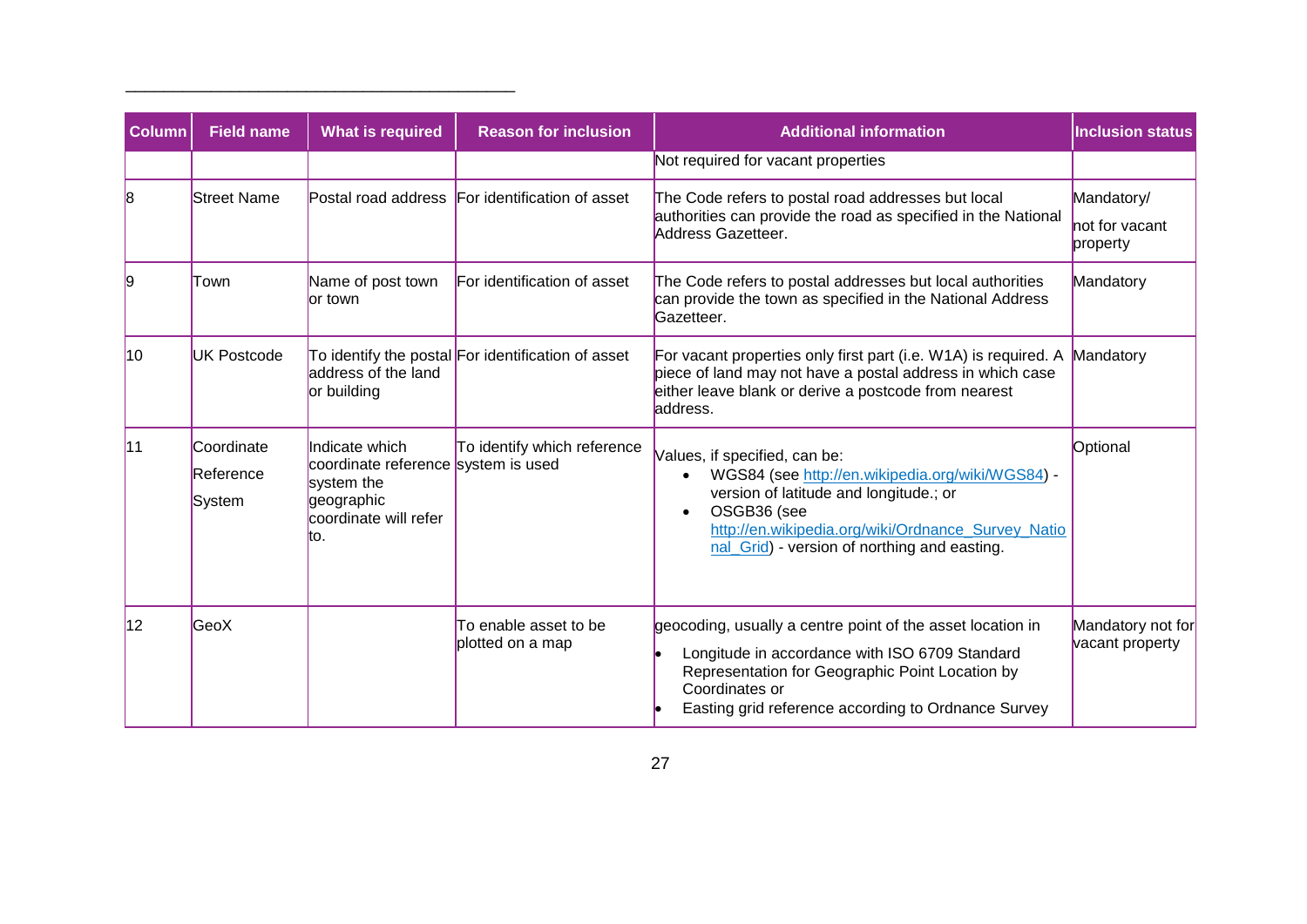| Column | <b>Field name</b>                | <b>What is required</b>                                              | <b>Reason for inclusion</b> | <b>Additional information</b>                                                                                                                                                                                                                                                                                                                                                                                                                           | <b>Inclusion status</b> |
|--------|----------------------------------|----------------------------------------------------------------------|-----------------------------|---------------------------------------------------------------------------------------------------------------------------------------------------------------------------------------------------------------------------------------------------------------------------------------------------------------------------------------------------------------------------------------------------------------------------------------------------------|-------------------------|
| 13     | GeoY                             |                                                                      |                             | geocoding, usually a centre point of the asset location in<br>Latitude in accordance with ISO 6709 Standard<br>Representation for Geographic Point Location by<br>Coordinates or<br>Northing grid reference according to Ordnance Survey                                                                                                                                                                                                                |                         |
| 14     | GeoPoint<br><b>Licensing URI</b> |                                                                      |                             | URL of any page that describes any licensing restrictions on Optional<br>using the northing and easting and UPRN values. Where<br>GeoX and GeoY field values are derived from Ordnance<br>Survey maps, this field should use the URL<br>http://www.ordnancesurvey.co.uk/business-and-<br>government/help-and-support/public-<br>sector/guidance/derived-data-exemptions.html or the URL of<br>another page that attributes the data to Ordnance Survey. |                         |
|        | Core attribute information       |                                                                      |                             |                                                                                                                                                                                                                                                                                                                                                                                                                                                         |                         |
| 15     | Tenure type                      | State if local<br>authority owns the<br>freehold or the<br>leasehold |                             | whether the local authority owns the freehold or leased in<br>the asset, specify freehold, leasehold or other                                                                                                                                                                                                                                                                                                                                           | Mandatory               |
| 16     | Tenure detail                    | The tenure<br>arrangements for the management.<br>lasset             | To aid strategic asset      | for whichever category applies, the local authority must list<br>all the characteristics that apply from the options given<br>below:<br>Owner occupied (by the local authority)<br>ground leasehold out<br>ground leasehold in<br>leasehold out<br>leasehold in                                                                                                                                                                                         | Mandatory               |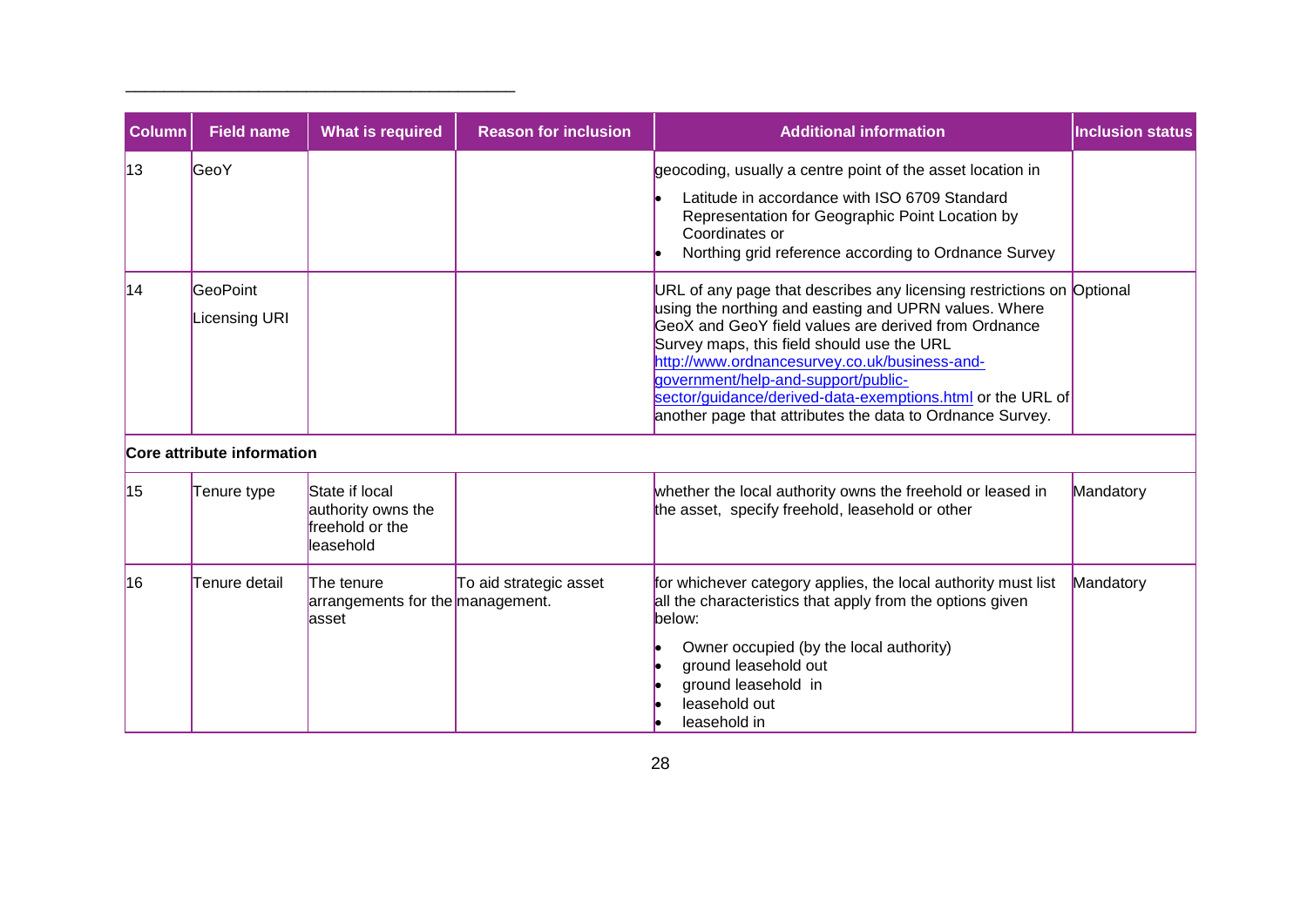| <b>Column</b> | <b>Field name</b>                  | <b>What is required</b>                  | <b>Reason for inclusion</b>                                                                                                                     | <b>Additional information</b>                                                                                                                                                                                                                                                                                                                                             | <b>Inclusion status</b>            |
|---------------|------------------------------------|------------------------------------------|-------------------------------------------------------------------------------------------------------------------------------------------------|---------------------------------------------------------------------------------------------------------------------------------------------------------------------------------------------------------------------------------------------------------------------------------------------------------------------------------------------------------------------------|------------------------------------|
|               |                                    |                                          |                                                                                                                                                 | sub leasehold out<br>sub leasehold in<br>licence in<br>licence out<br>vacant (applies to building; no need to provide full<br>address details)<br>Other: free text description eg. rights of way, access etc.                                                                                                                                                             |                                    |
| 17            | Other tenure                       | Text description of<br>other tenure type |                                                                                                                                                 | free text description eg. rights of way, access etc.                                                                                                                                                                                                                                                                                                                      | Mandatory if<br>lother is selected |
| 18            | Holding type                       | with building                            | Whether land or land As specified in the Code<br>and to determine if some of<br>the recommended fields<br>such as energy rating is<br>required. | Encode a drop down for the following: 'Buildings', 'Land' or<br>'Land/Buildings'.                                                                                                                                                                                                                                                                                         | Mandatory                          |
|               | Additional recommended information |                                          |                                                                                                                                                 |                                                                                                                                                                                                                                                                                                                                                                           |                                    |
| 19            | Size building                      | The area of the<br>building asset        | To aid strategic asset<br>management                                                                                                            | Measured in Gross Internal Area $(m^2)$ for buildings in<br>accordance with the Royal Institution of Chartered<br>Surveyors Code of Measuring Practice. The Gross Internal<br>Area is the area of a building measured to the internal face<br>of the perimeter walls at each floor level. Local authorities<br>using Net Internal Area $(m2)$ should convert measurements | Recommended                        |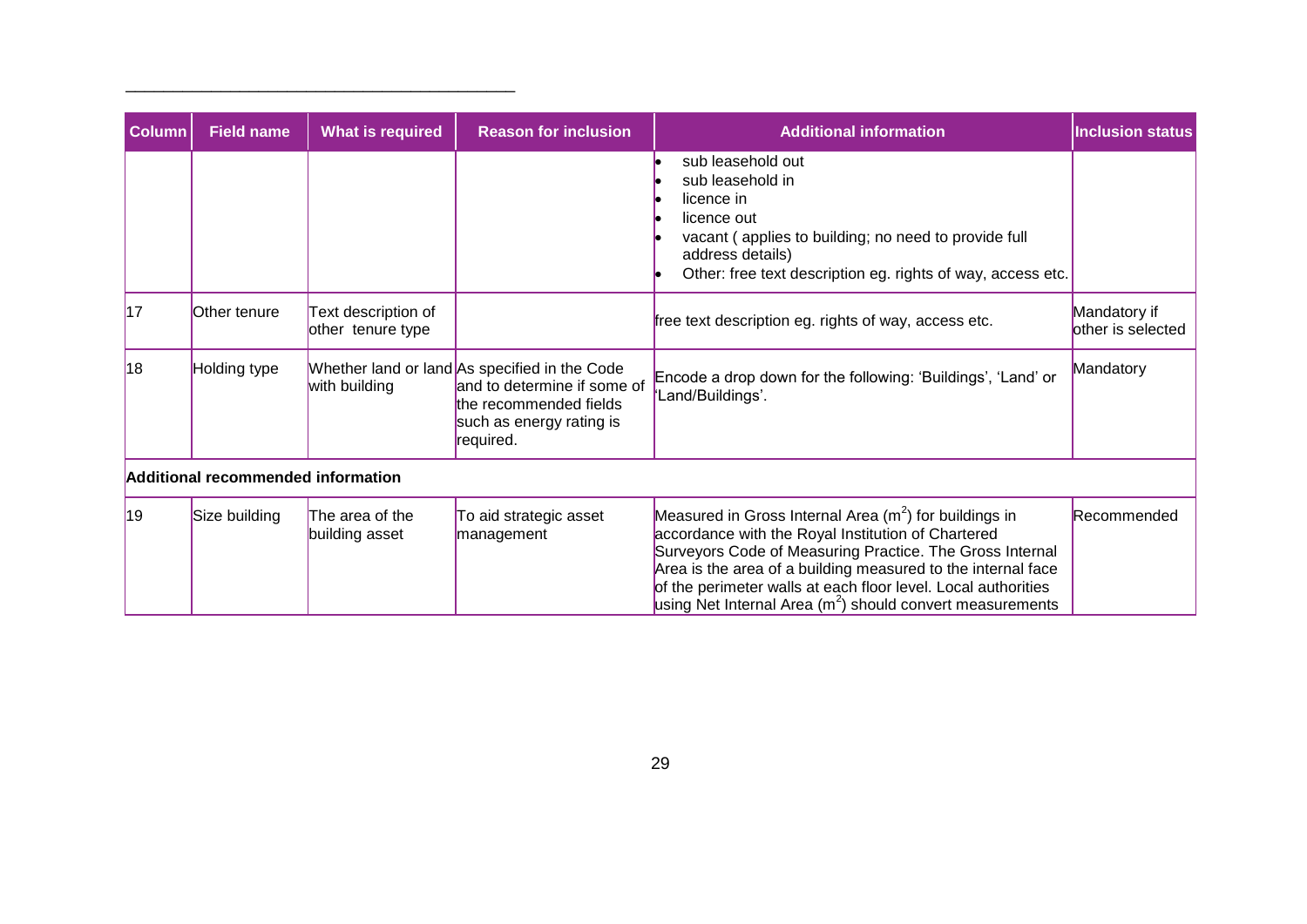| <b>Column</b> | <b>Field name</b>          | <b>What is required</b>                                                                                | <b>Reason for inclusion</b>                                | <b>Additional information</b>                                                                                                                                                                                                                                                                                        | <b>Inclusion status</b>                      |
|---------------|----------------------------|--------------------------------------------------------------------------------------------------------|------------------------------------------------------------|----------------------------------------------------------------------------------------------------------------------------------------------------------------------------------------------------------------------------------------------------------------------------------------------------------------------|----------------------------------------------|
|               |                            |                                                                                                        |                                                            | to Gross Internal Area using appropriate conversion<br>factors <sup>20</sup> and state the conversion factor used.                                                                                                                                                                                                   |                                              |
| 20            | Size land                  | lasset                                                                                                 | The area of the land To aid strategic asset<br>management  | Measured in hectares for land, in accordance with the Royal Recommended<br>Institution of Chartered Surveyors Code of Measuring<br>Practice.                                                                                                                                                                         |                                              |
| 21            | Services<br>function label | service functions<br>offered according to<br>esd functions list                                        | Name of the current To aid strategic asset<br>management   | services offered from the asset using the functions listed<br>from the Effective Services Delivery government function list<br>http://id.esd.org.uk/list/functions (listing up to five main<br>functions)                                                                                                            | Recommended                                  |
| 22            | lcode                      | Service function URI of the current<br>service functions<br>offered according to<br>esd functions list | To enable linking of service<br>function with other data   | Unique identifier to refer to the services offered from the<br>asset using the functions listed from the Effective Services<br>Delivery government function list<br>http://id.esd.org.uk/list/functions (listing up to five main<br>functions)                                                                       | Optional unless<br>label is not<br>available |
| 23            | Purpose                    | holding asset                                                                                          | State the reasons for To aid strategic asset<br>management | Encoded drop down list with reason for holding asset such<br>as, (if more than one applies separate by "/")<br>occupied by the local authority<br>providing a service on the authority's behalf,<br>investment property,<br>supports economic development (eg. provision of small<br>businesses or incubator space), | Recommended                                  |

 $^{20}$  Local authorities are not expected to re-measure buildings. Research undertaken for the Scottish Government offers one method of converting Net Internal Area to Gross Internal Area and can be found at:<http://www.scotland.gov.uk/Resource/Doc/217736/0121532.pdf>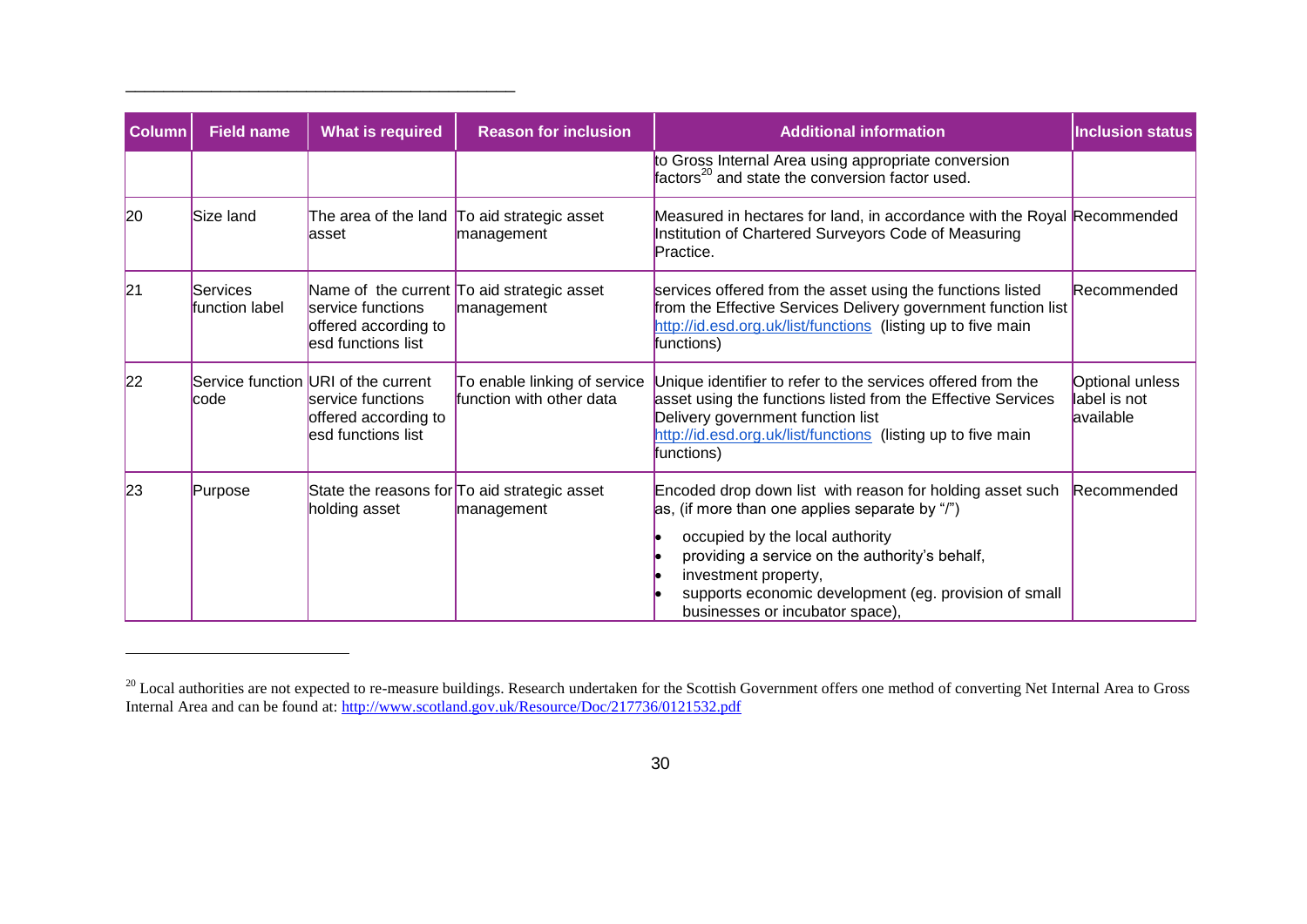| <b>Column</b> | <b>Field name</b>                                     | <b>What is required</b>                                                                         | <b>Reason for inclusion</b>                                                                           | <b>Additional information</b>                                                                                                                                                                                                                                                                                                                                                                                                                                                       | <b>Inclusion status</b> |
|---------------|-------------------------------------------------------|-------------------------------------------------------------------------------------------------|-------------------------------------------------------------------------------------------------------|-------------------------------------------------------------------------------------------------------------------------------------------------------------------------------------------------------------------------------------------------------------------------------------------------------------------------------------------------------------------------------------------------------------------------------------------------------------------------------------|-------------------------|
|               |                                                       |                                                                                                 |                                                                                                       | surplus to the authority's requirements,<br>awaiting development,<br>under construction,<br>infrastructure<br>community asset<br>potential asset of community value                                                                                                                                                                                                                                                                                                                 |                         |
| 24            | Total building<br>operation<br>(revenue) costs costs. | Total building<br>operation (revenue)                                                           | To aid strategic asset<br>management                                                                  | total building operation (revenue) costs as defined in the<br>Corporate value for money indicators for public services at<br>http://www.cipfa.org/services/benchmarking/vfm-<br>indicators/estates-management                                                                                                                                                                                                                                                                       | Recommended             |
| 25            | Required<br>maintenance                               | Cost of bringing the<br>asset up to a fit for<br>purpose condition                              | To identify those assets in<br>poor condition or which<br>have significant<br>maintenance liabilities | required maintenance - the cost to bring the property from<br>its present state up to the state reasonably required by the<br>authority to deliver the service and/or to meet statutory or<br>contract obligations and maintain it at the standard. This<br>should exclude improvement projects but include works<br>necessary to comply with new legislation (eg. asbestos and<br>legionella)                                                                                      | Recommended             |
| 26            | Functional<br>suitability rating                      | A measure of the<br>the asset to deliver<br>its function, eg.<br>accessibility, layout<br>letc. | fitness for purpose of suited to their purpose                                                        | To identify assets which are functional suitability rating using the scale:<br>good – performing well and operating efficiently<br>$\circ$<br>(supports the needs of staff and the delivery of<br>services)<br>satisfactory - performing well but with minor<br>$\circ$<br>problems (generally supports the needs of staff and<br>the delivery of services)<br>poor – showing major problems and/or not operating<br>$\circ$<br>optimally (impedes the performance off staff and/or | Recommended             |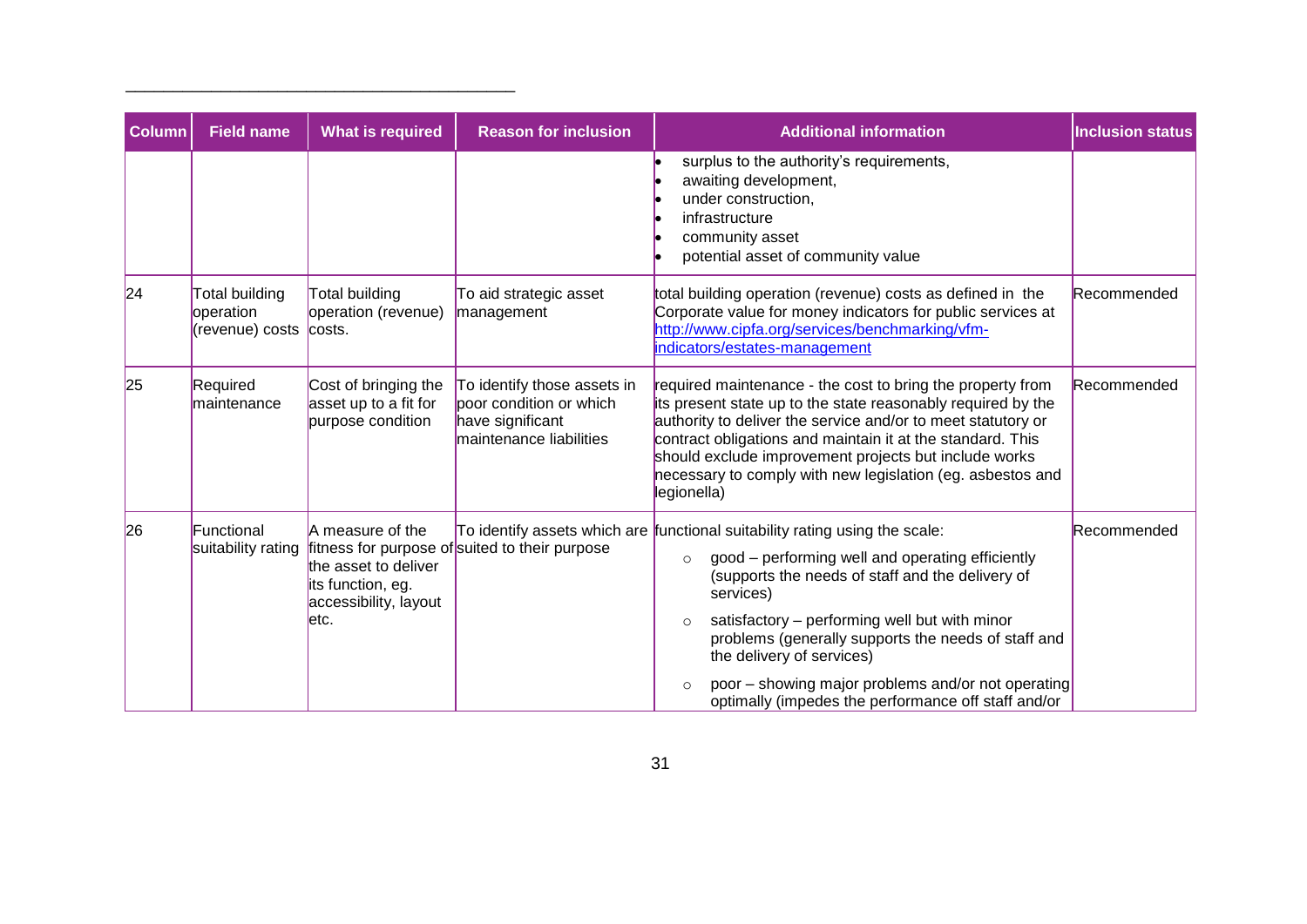| <b>Column</b> | <b>What is required</b><br><b>Field name</b> |                                                                      | <b>Reason for inclusion</b>                                                            | <b>Additional information</b>                                                                                                                                                           | <b>Inclusion status</b> |
|---------------|----------------------------------------------|----------------------------------------------------------------------|----------------------------------------------------------------------------------------|-----------------------------------------------------------------------------------------------------------------------------------------------------------------------------------------|-------------------------|
|               |                                              |                                                                      |                                                                                        | the delivery of services)                                                                                                                                                               |                         |
|               |                                              |                                                                      |                                                                                        | unsuitable – does not support or actually impedes<br>$\circ$<br>the delivery of services                                                                                                |                         |
| 27            | Energy<br>performance<br>rating              | rating                                                               | Energy performance To enable you to improve<br>the energy footprint of your<br>lestate | Select A+/A/B/C/D/E/F/G based on the Display Energy<br>Certificate under the Energy Performance of Buildings<br>(Certificates and Inspections) (England and Wales)<br>Regulations 2007. | <b>Recommended</b>      |
| 28            | Land registry<br>title number                | Land registry title<br><b>number</b>                                 | To enable linking to further<br>ownership information                                  | The land registry title ref can only be provided if the land is<br>registered.                                                                                                          | Optional                |
| 29            | <b>INSPIRE URL</b>                           | <b>Provide URL for</b><br><b>INSPIRE</b> view<br>service of the data | Visualises the data on a<br>map                                                        | Publishing the land asset information through view services<br>is a requirement of the INSPIRE regulation. Provide a URL<br>to the service as published on data.gov.uk                  | Optional                |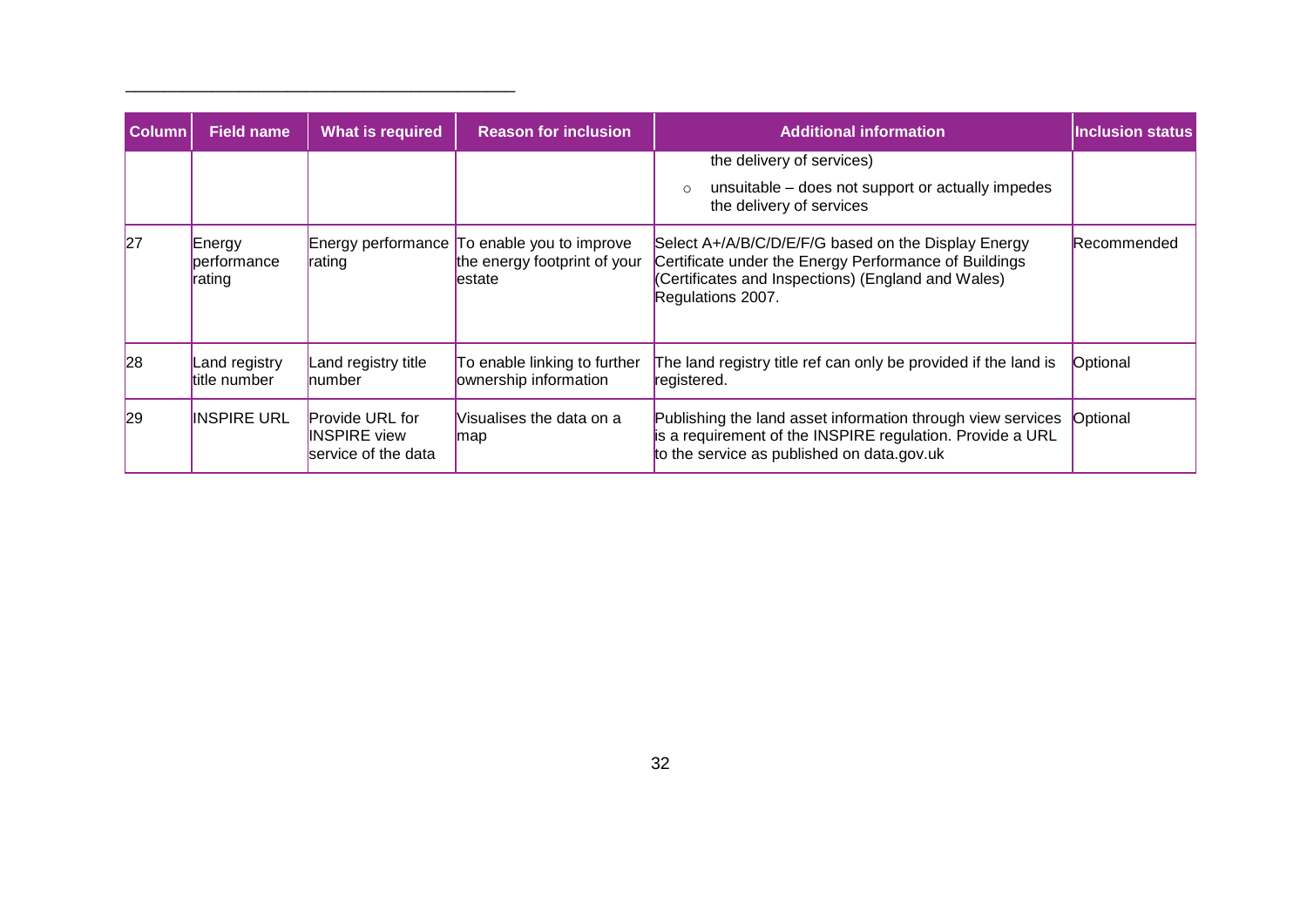# Social Housing Asset Value Template

<span id="page-32-0"></span>

| The          | <b>Valuation</b>  | Intervening | <b>Dwellings value</b> | <b>Tenure status</b> |
|--------------|-------------------|-------------|------------------------|----------------------|
| following    | <b>Band Range</b> | bands       |                        |                      |
| template     |                   |             |                        |                      |
| displays the |                   |             |                        |                      |
| fields that  |                   |             |                        |                      |
| must,        |                   |             |                        |                      |
| should or    |                   |             |                        |                      |
| could be     |                   |             |                        |                      |
| used (as     |                   |             |                        |                      |
| appropriate) |                   |             |                        |                      |
| when         |                   |             |                        |                      |
| publishing   |                   |             |                        |                      |
| social       |                   |             |                        |                      |
| housing      |                   |             |                        |                      |
| asset        |                   |             |                        |                      |
| value. If    |                   |             |                        |                      |
| the          |                   |             |                        |                      |
| number of    |                   |             |                        |                      |
| occupied     |                   |             |                        |                      |
| dwellings    |                   |             |                        |                      |
| per          |                   |             |                        |                      |
| intervening  |                   |             |                        |                      |
| band is      |                   |             |                        |                      |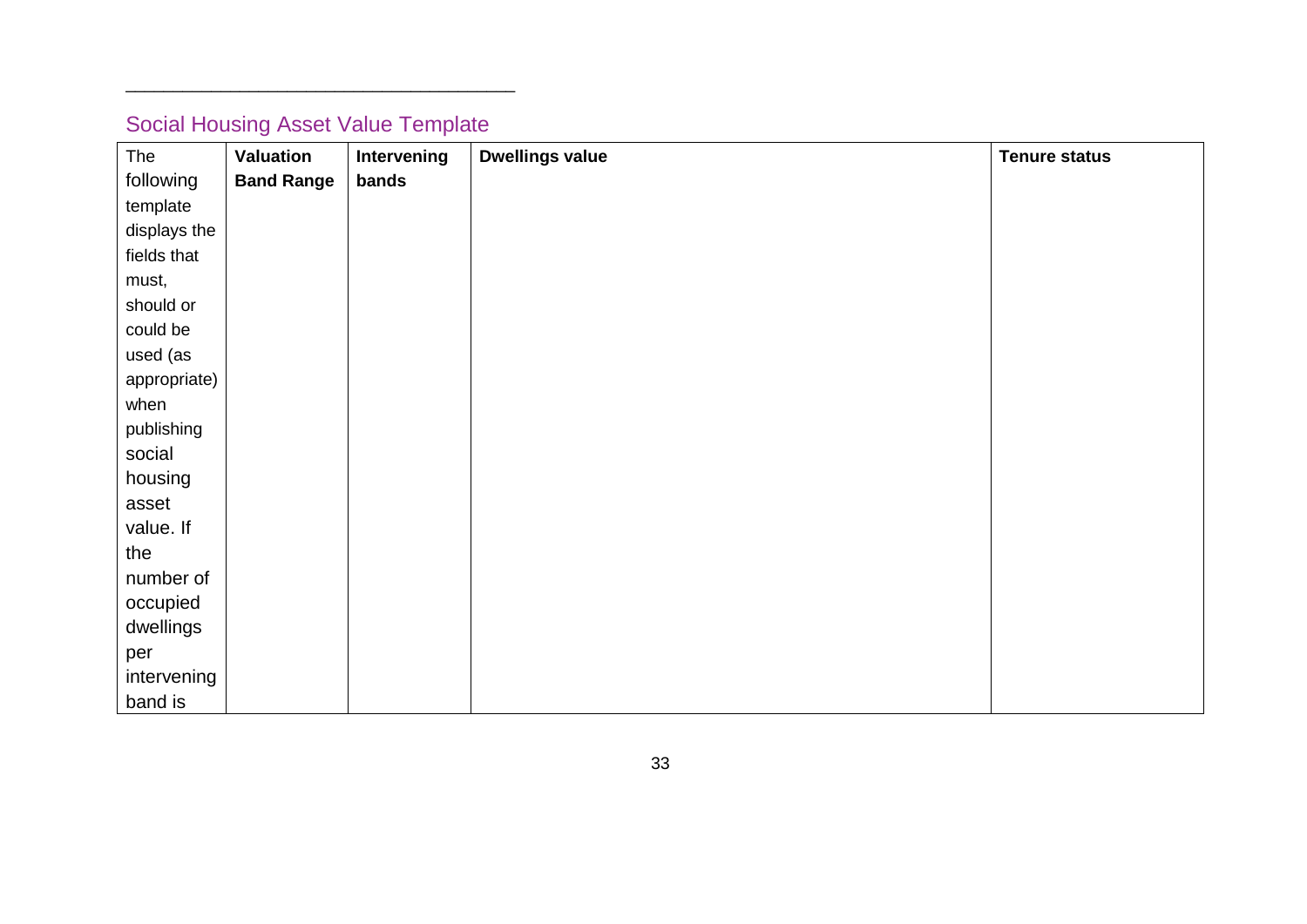| below 10,<br>the values<br>should be<br>combined<br>with the<br>next lower<br>band.<br><b>Postal</b> |                          |                      |                                                   |                         |         |                                |         |                         |                       |
|------------------------------------------------------------------------------------------------------|--------------------------|----------------------|---------------------------------------------------|-------------------------|---------|--------------------------------|---------|-------------------------|-----------------------|
| <b>Sector</b>                                                                                        |                          |                      |                                                   |                         |         |                                |         |                         |                       |
|                                                                                                      |                          |                      | Total<br>number<br>social<br>housing<br>dwellings | EUV-SH<br><b>Values</b> |         | <b>Market</b><br><b>Values</b> |         | % occupied<br>dwellings | % vacant<br>dwellings |
|                                                                                                      |                          |                      |                                                   | Total                   | Average | Total                          | Average |                         |                       |
| PO1 1**                                                                                              | $<$ £50,000 -<br>£99,999 | $<$ £50,000          |                                                   |                         |         |                                |         |                         |                       |
|                                                                                                      |                          | £50,000 -<br>£59,999 |                                                   |                         |         |                                |         |                         |                       |
|                                                                                                      |                          | £60,000 -<br>£69,999 |                                                   |                         |         |                                |         |                         |                       |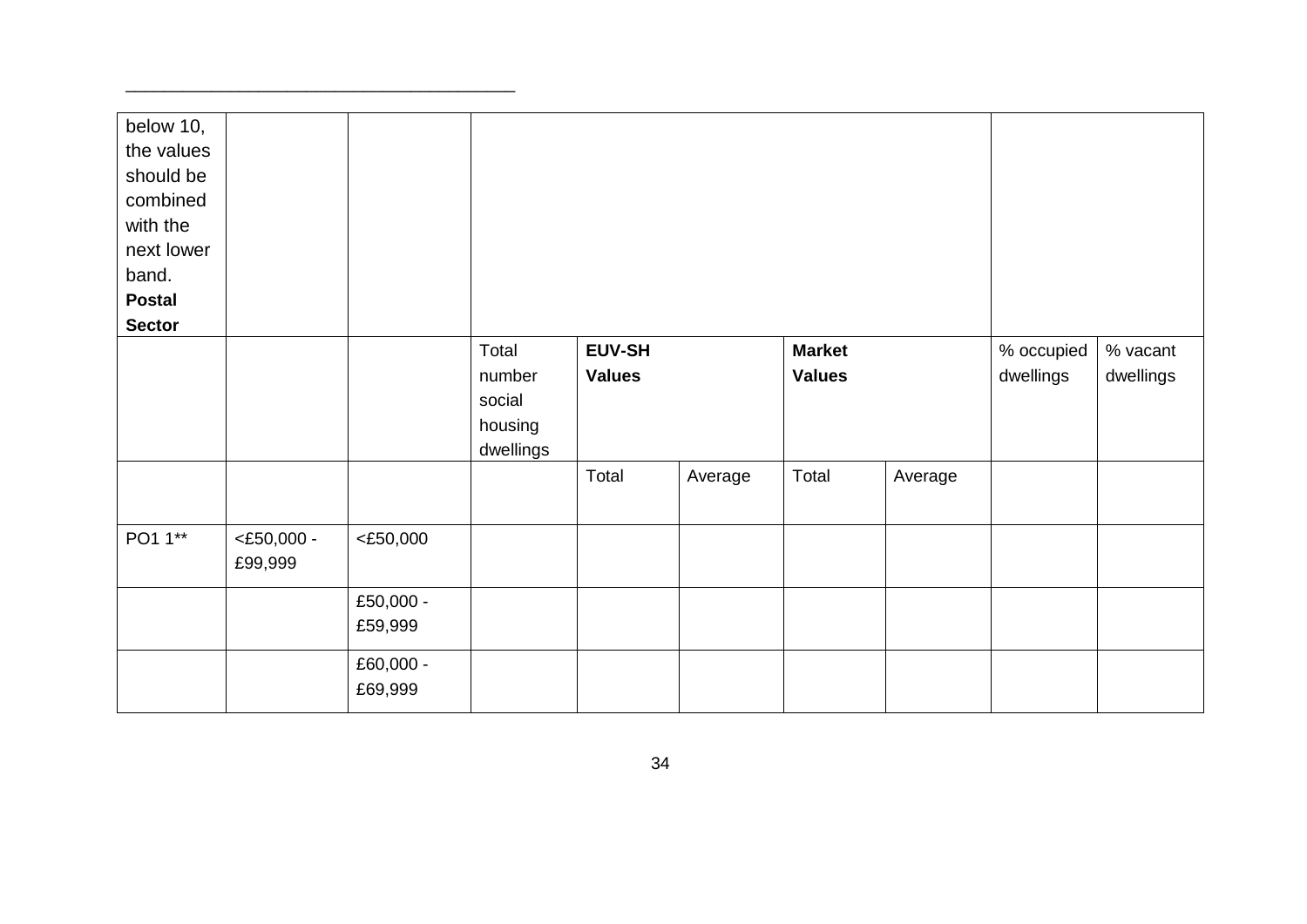|                        | £70,000 -<br>£79,999   |  |  |  |  |
|------------------------|------------------------|--|--|--|--|
|                        | £80,000 -<br>£89,999   |  |  |  |  |
|                        | £90,000 -<br>£99,999   |  |  |  |  |
| £100,000 -<br>£299,999 | £100,000 -<br>£119,999 |  |  |  |  |
|                        | £120,000 -<br>£139,999 |  |  |  |  |
|                        | £140,000 -<br>£159,999 |  |  |  |  |
|                        | £160,000 -<br>£179,999 |  |  |  |  |
|                        | £180,000 -<br>£199,999 |  |  |  |  |
|                        | £200,000 -<br>£219,999 |  |  |  |  |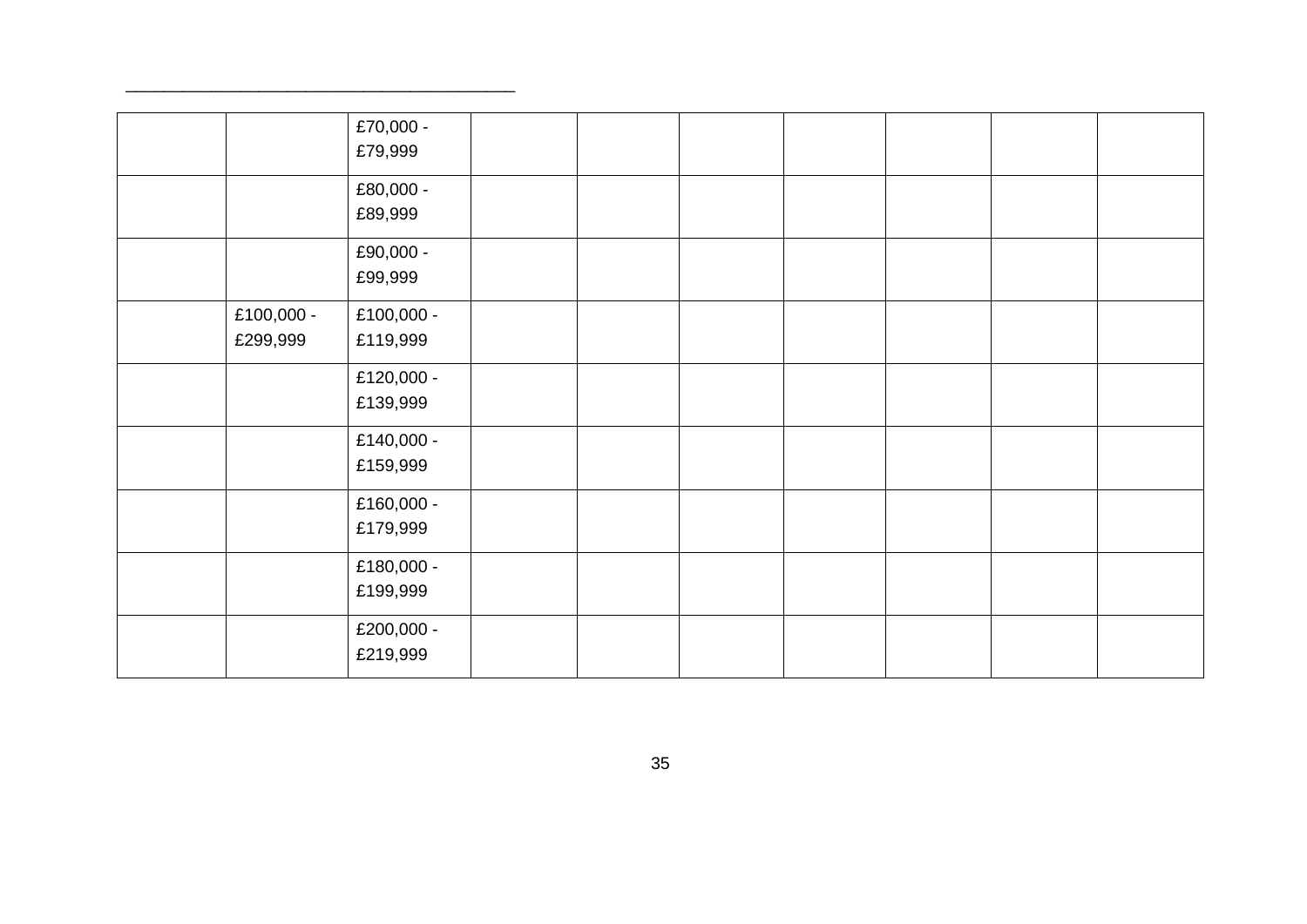|                        | £220,000 -<br>£239,999 |  |  |  |  |
|------------------------|------------------------|--|--|--|--|
|                        | £240,000 -<br>£259,999 |  |  |  |  |
|                        | £260,000 -<br>£279,999 |  |  |  |  |
|                        | £280,000 -<br>£299,999 |  |  |  |  |
| £300,000 -<br>£499,999 | £300,000 -<br>£349,999 |  |  |  |  |
|                        | £350,000 -<br>£399,999 |  |  |  |  |
|                        | £400,000 -<br>£449,999 |  |  |  |  |
|                        | £450,000 -<br>£499,999 |  |  |  |  |
| £500,000 -<br>£999,999 | £500,000 -<br>£599,999 |  |  |  |  |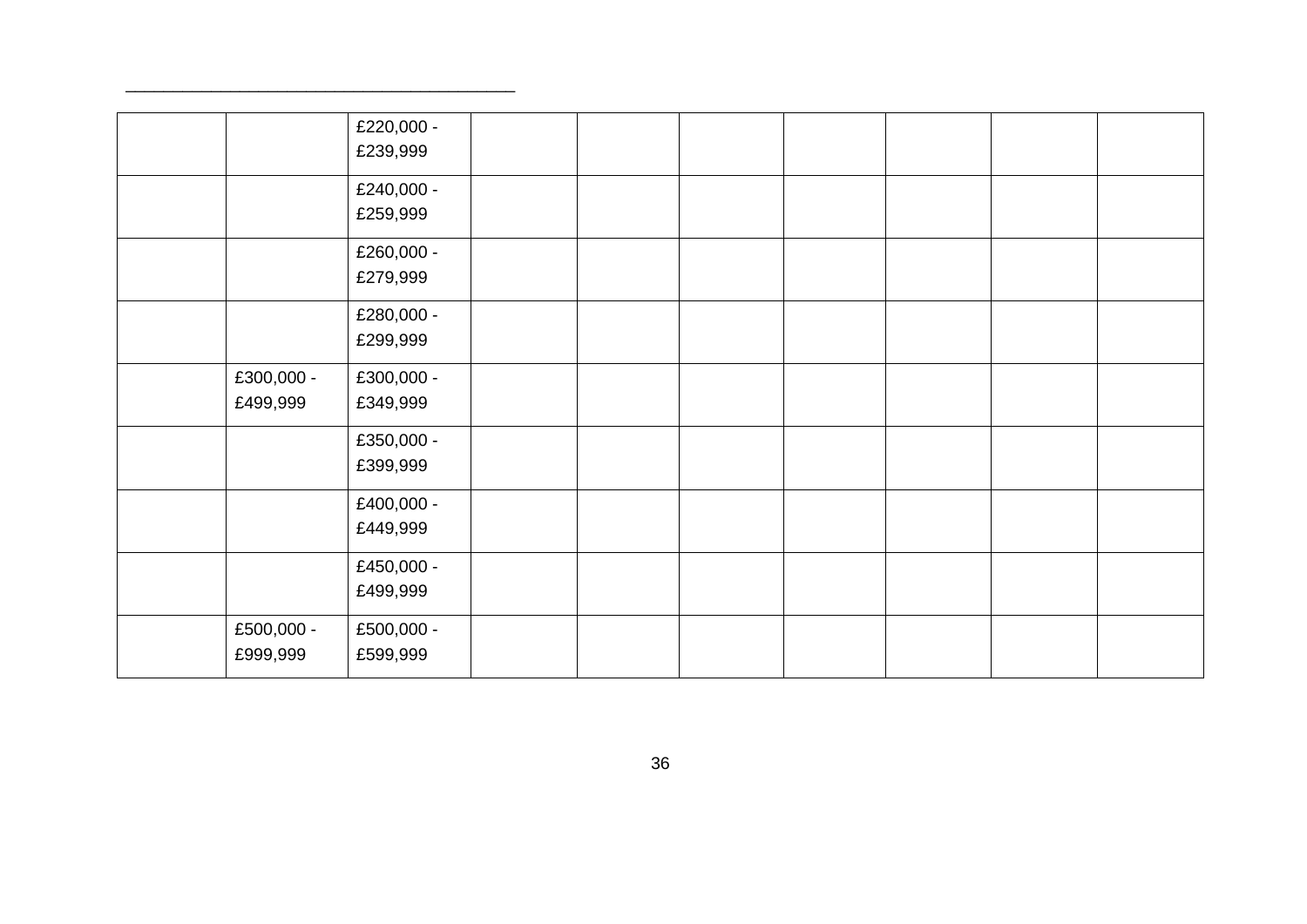|                        | £600,000 -<br>£699,999     |  |  |  |  |
|------------------------|----------------------------|--|--|--|--|
|                        | £700,000 -<br>£799,999     |  |  |  |  |
|                        | £800,000 -<br>£899,999     |  |  |  |  |
|                        | £900,000 -<br>£999,999     |  |  |  |  |
| $£1m -$<br>£2,999,999> | £1,000,000 -<br>£1,499,999 |  |  |  |  |
|                        | £1,500,000 -<br>£1,999,999 |  |  |  |  |
|                        | £2,000,000 -<br>£2,499,999 |  |  |  |  |
|                        | £2,500,000 -<br>£2,999,999 |  |  |  |  |
|                        | £3,000,000>                |  |  |  |  |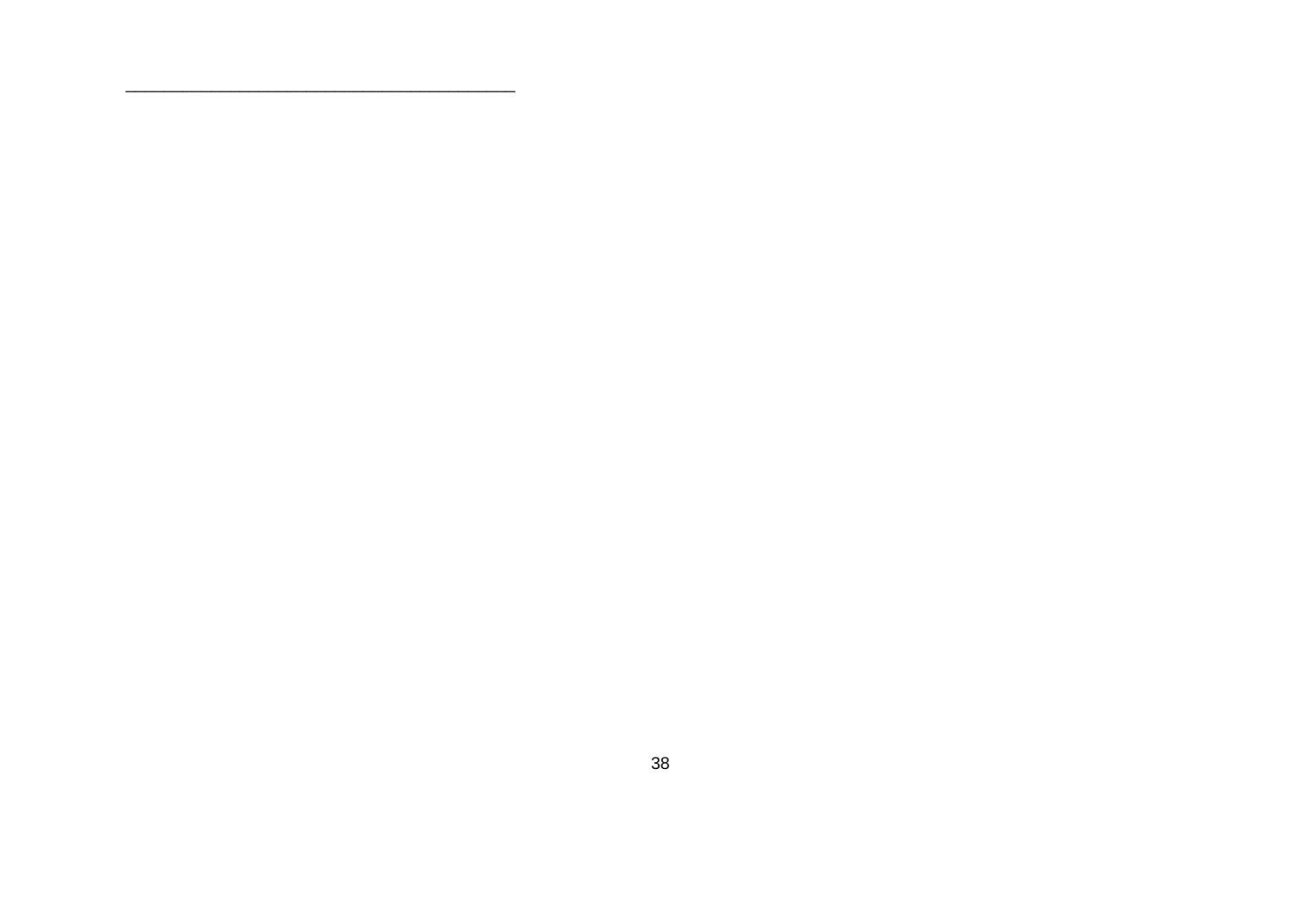## Parking template

\_\_\_\_\_\_\_\_\_\_\_\_\_\_\_\_\_\_\_\_\_\_\_\_\_\_\_\_\_\_\_\_\_\_\_\_\_\_\_\_\_

The parking template displays the fields that must, should or could be used (as appropriate) when publishing parking data. Where a particular field is a mandatory requirement of the Code and must be used to ensure compliance, this is stated in the "inclusion status" column. Fields that are added to make the data more meaningful when compared or combined are marked as optional.

<span id="page-38-0"></span>

| Rowl | <b>Field name</b>     | <b>What is required</b>                                               | <b>Reason for inclusion</b>                | <b>Additional information</b>                                                                                                                                                                                                                                                                                                                                                                                                                                                                                                                                                                      | <b>Inclusion status</b> |
|------|-----------------------|-----------------------------------------------------------------------|--------------------------------------------|----------------------------------------------------------------------------------------------------------------------------------------------------------------------------------------------------------------------------------------------------------------------------------------------------------------------------------------------------------------------------------------------------------------------------------------------------------------------------------------------------------------------------------------------------------------------------------------------------|-------------------------|
|      | Organisation<br>∥name | Name of the organisation<br>owning or using the asset                 | asset                                      | Identifies accountable Name of the local authority that is the asset owner and if not<br>public organisation for the owner the main user of the asset.                                                                                                                                                                                                                                                                                                                                                                                                                                             | Optional                |
| l2   | Organisation<br>code  | Unique code to identify an<br>organisation                            | To allow the file to be<br>self-describing | Codes describing URIs are not available for every public<br>organisation. A URI used in Linked Data is the preferred<br>option.<br>A lookup tool for URIs can be found on the LG Inform Plus<br>website (http://uris.opendata.esd.org.uk/)<br>For local authorities the code can be<br>the open data communities code for local authorities<br>$\bullet$<br>on http://opendatacommunities.org/data/local-<br>authorities<br>or the Office for National Statistics' (ONS)<br>Government Statistics Services (GSS) Coding and<br>Naming for Statistical Geographies.<br>(http://tinyurl.com/onsgeog) | Optional                |
| lз   | <b>Effective date</b> | Date at which the<br>information provided is true. which the data may | To identify the date to<br>apply           | The end date of accounting period. The UK date format<br>(dd/mm/yyyy) should be used.                                                                                                                                                                                                                                                                                                                                                                                                                                                                                                              | Optional                |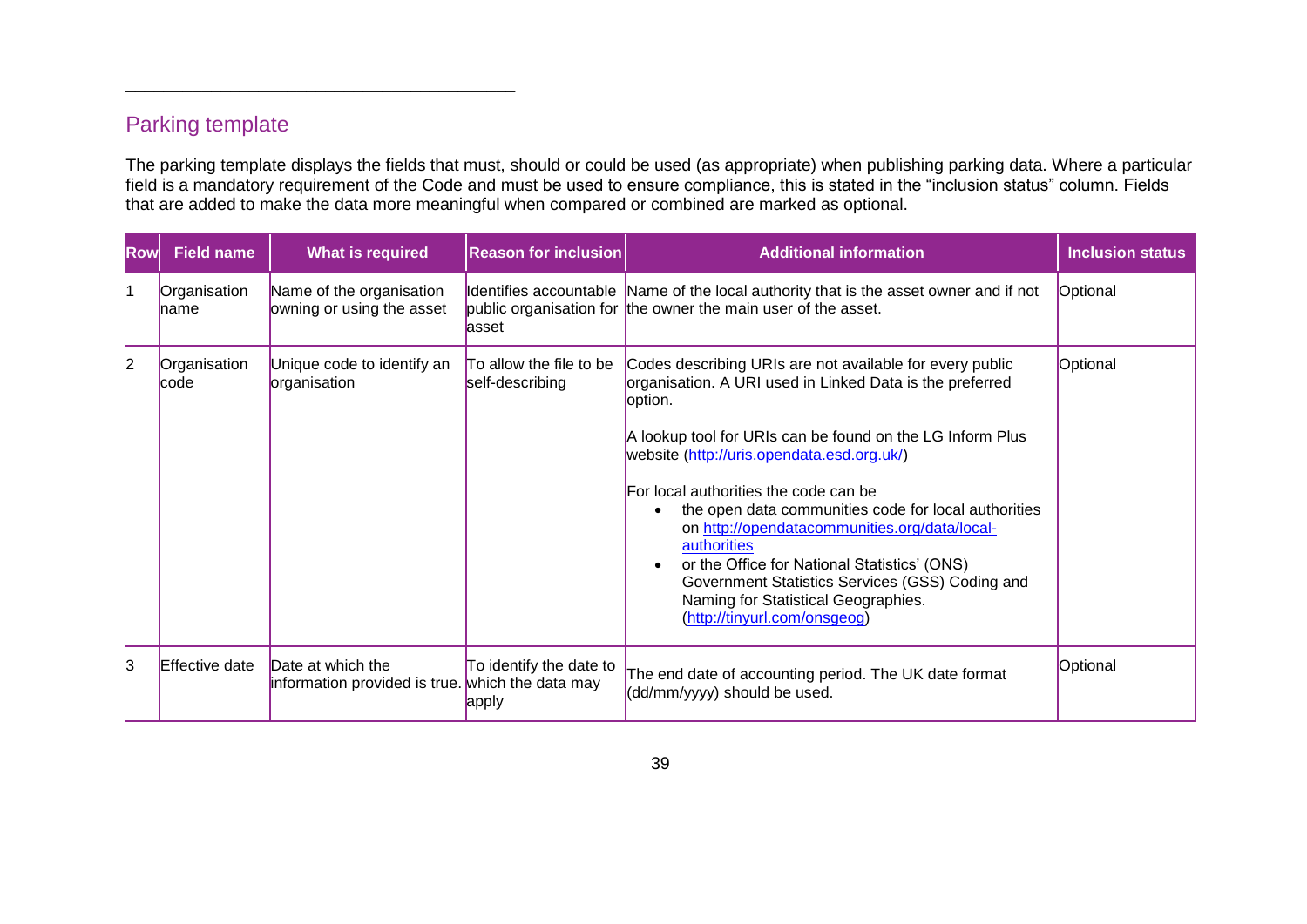| <b>Row</b> | <b>Field name</b>                             | <b>What is required</b>                                                         | <b>Reason for inclusion</b>                                                   | <b>Additional information</b>                                                                                                                                                                                                                                     | <b>Inclusion status</b> |
|------------|-----------------------------------------------|---------------------------------------------------------------------------------|-------------------------------------------------------------------------------|-------------------------------------------------------------------------------------------------------------------------------------------------------------------------------------------------------------------------------------------------------------------|-------------------------|
|            |                                               |                                                                                 |                                                                               |                                                                                                                                                                                                                                                                   |                         |
| 4          | On-street<br>∦type                            | A description of where<br>parking income parking income has come<br><b>from</b> | To understand the<br>types of income<br>generated as<br>mandated in the Code  | Encoded list with various types of income as follows : Pay &<br>Display/Meters<br>Residents' & Visitors' Permits<br><b>Business Permits</b><br>Other non-PCN income<br>PCN income<br>Other,<br>Total                                                              | Mandated                |
| 5          | On street<br>parking<br>income amount         | Value of income                                                                 | Record of what<br>parking income is<br>qenerated                              | Income by Income Type                                                                                                                                                                                                                                             | Mandated                |
| 6          | Off-street<br>∥type                           | A description of where<br>parking income parking income has come<br>from        | To understand the<br>types of income<br>generated as<br>mandated in the Code. | Encoded list with various types of income as follows :<br>Off street PCN income                                                                                                                                                                                   | Mandated                |
| 17         | <b>Off street</b><br>parking<br>income amount | Value of income                                                                 | Record of what<br>parking income is<br>generated                              | Income by Off street Income Type                                                                                                                                                                                                                                  | Mandated                |
| 8          | Expenditure<br>type                           | A description of expenditure To be able to see the                              | expenditure for<br>parking                                                    | Encoded list which contains regular spend items for both on-<br>street and off-street parking<br>Contractors<br>In-house staff<br>Equipment maintenance/renewal<br>London Councils or Traffic Penalties Tribunal (as appropriate)<br><b>Other</b><br><b>Total</b> | Mandated                |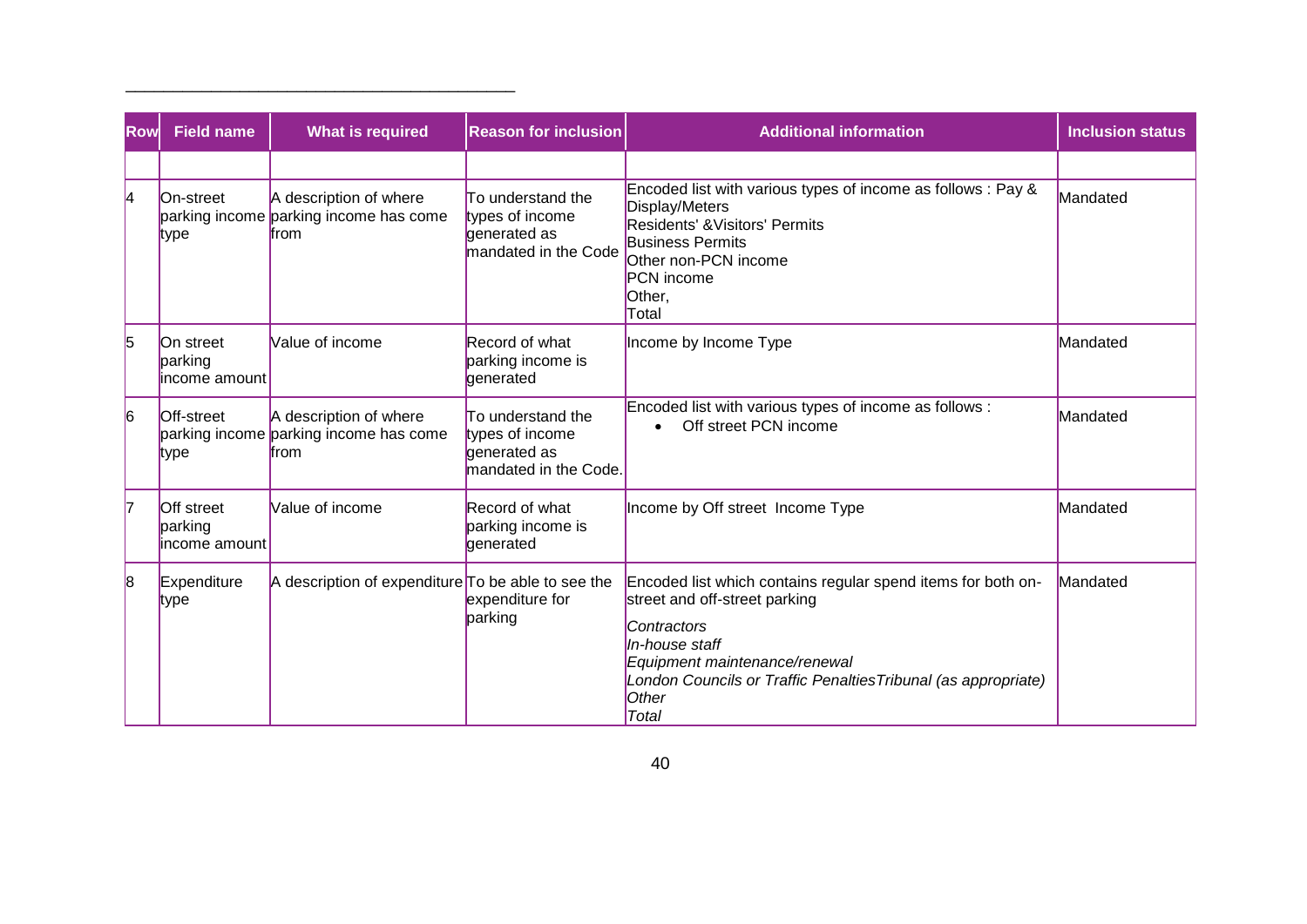| <b>Rowl</b>      | <b>Field name</b>        | <b>What is required</b>                                                                                                                                   | <b>Reason for inclusion</b>                                                             | <b>Additional information</b>                                                                                                                                                                                                                                                                                                                                                                                    | <b>Inclusion status</b>                                  |
|------------------|--------------------------|-----------------------------------------------------------------------------------------------------------------------------------------------------------|-----------------------------------------------------------------------------------------|------------------------------------------------------------------------------------------------------------------------------------------------------------------------------------------------------------------------------------------------------------------------------------------------------------------------------------------------------------------------------------------------------------------|----------------------------------------------------------|
| 9                | Expenditure<br>lamount   | Value of the expenditure                                                                                                                                  | Record of how much<br>has been spent in<br>each category                                | Expenditure amount by type.                                                                                                                                                                                                                                                                                                                                                                                      | Mandated                                                 |
| 10 <sup>10</sup> |                          | Surplus amount The difference between the To be able to identify<br>total amount of income and the surplus from on-<br>the total amount of<br>expenditure | street and off-street<br>parking                                                        | Sum of all on-street and off-street parking income as specified<br>in the income types minus the total expenditure. The sum<br>could show a deficit.                                                                                                                                                                                                                                                             | Mandated                                                 |
| 11               | Surplus spend<br>type    | Specify how the surplus is<br>spent                                                                                                                       | as mandated in the<br>Code and section 55<br>of the Road Traffic<br>Regulation Act 1984 | Encoded list which specifies how councils spend surplus in<br>accordance with section 55 of Road Traffic regulation Act<br>1984 as follows:<br>providing additional parking facilities<br>$\bullet$<br>public transport schemes<br>highway improvements<br>$\bullet$<br>road maintenance<br>schemes supporting the Mayor of London's strategy<br>(for Greater London authorities)<br>environmental improvements. | Mandated (not<br>required if revenue<br>shows a deficit) |
| 12               | Surplus spend<br>lamount | Specify the amount of<br>surplus spent                                                                                                                    |                                                                                         | Specify amount spent by type                                                                                                                                                                                                                                                                                                                                                                                     | Mandated (not<br>required if revenue<br>shows a deficit) |
| 13               | number                   | Parking spaces number of controlled on and As mandated in the<br>off-street parking spaces<br>within their area                                           | Code                                                                                    | Marked out or an estimate of the number of spaces where<br>controlled parking space is not marked out in individual                                                                                                                                                                                                                                                                                              | Mandated                                                 |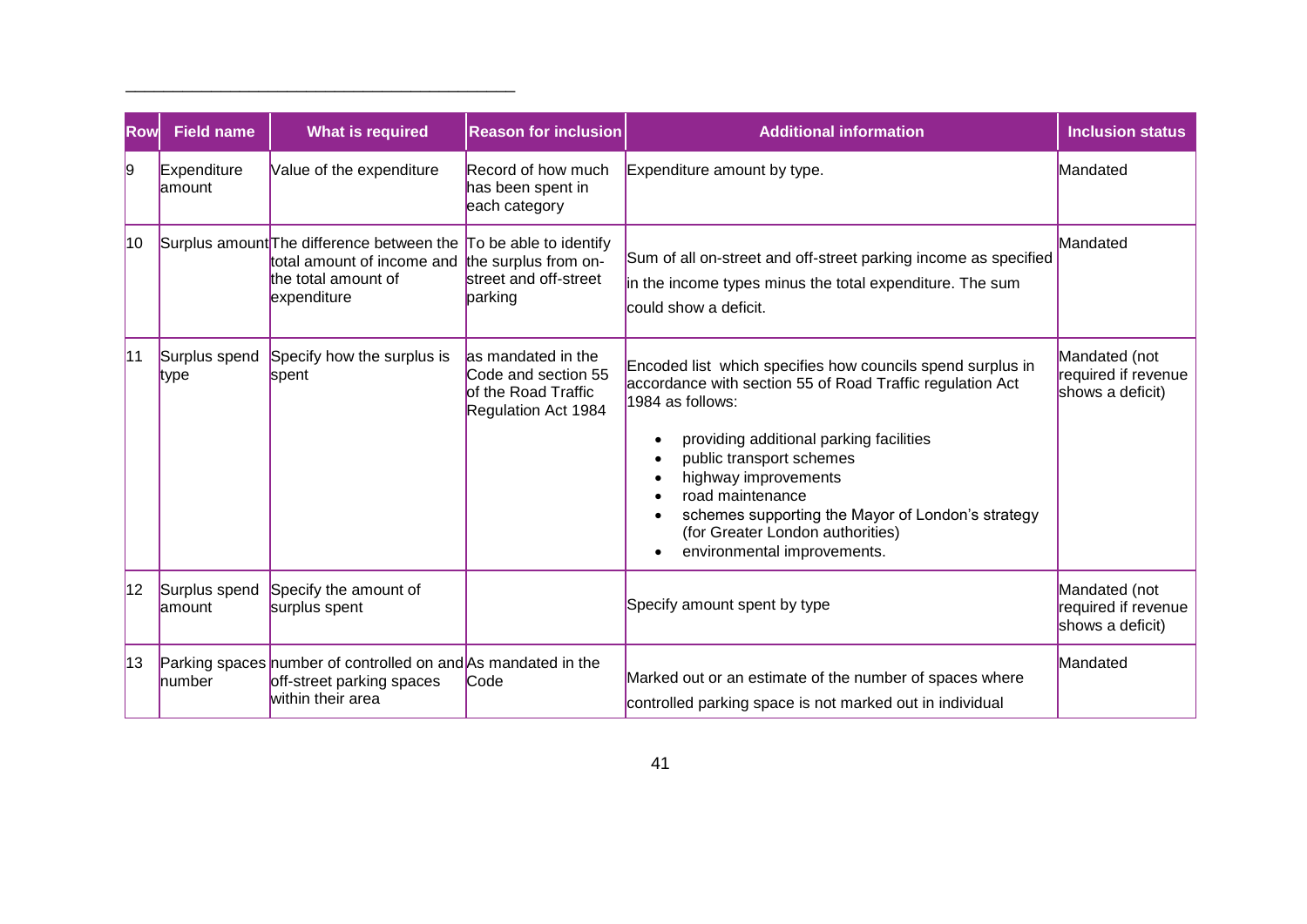| <b>Row</b> | <b>Field name</b>              | <b>What is required</b>                                                                                                                                                  | <b>Reason for inclusion</b>   | <b>Additional information</b>                                                                                                                        | <b>Inclusion status</b> |
|------------|--------------------------------|--------------------------------------------------------------------------------------------------------------------------------------------------------------------------|-------------------------------|------------------------------------------------------------------------------------------------------------------------------------------------------|-------------------------|
|            |                                |                                                                                                                                                                          |                               | parking bays or spaces                                                                                                                               |                         |
| 114        | Free parking                   | free parking spaces<br>spaces number available in the local<br>authority's area and which<br>are provided directly by the<br>local authority                             | As recommended in<br>the Code | Where parking spaces are not marked out in individual parking<br>bays or spaces, local authorities should estimate the number<br>of spaces available | <b>Recommended</b>      |
| 15         | Charged-for<br><b>I</b> number | parking spaces where<br>parking spaces charges apply that are<br>available in the local<br>authority's area and which<br>are provided directly by the<br>local authority | As recommended in<br>the Code | Where parking spaces are not marked out in individual parking<br>bays or spaces, local authorities should estimate the number<br>of spaces available | <b>Recommended</b>      |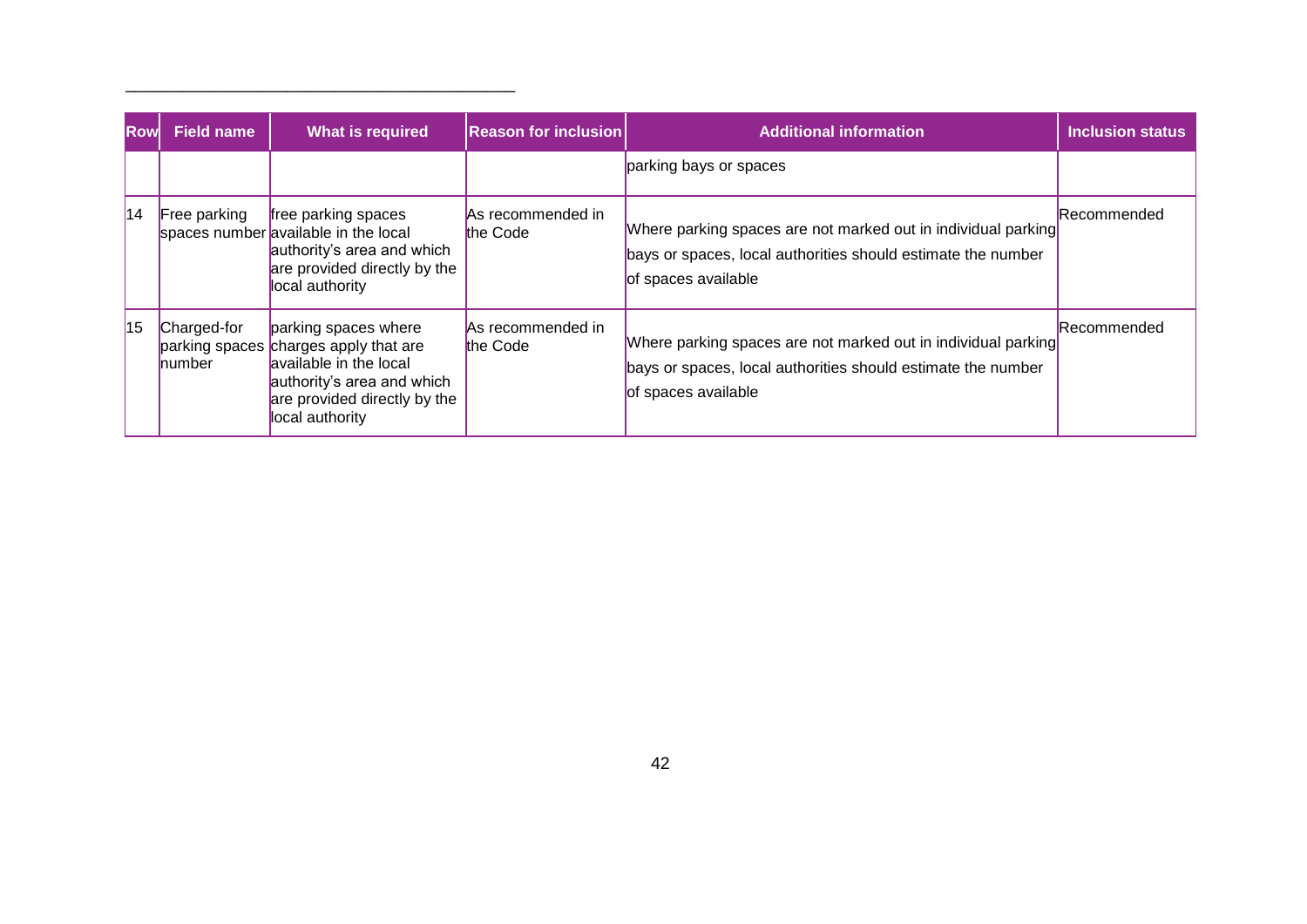# <span id="page-42-0"></span>Annex II: Published examples

\_\_\_\_\_\_\_\_\_\_\_\_\_\_\_\_\_\_\_\_\_\_\_\_\_\_\_\_\_\_\_\_\_\_\_\_\_\_\_\_\_

## <span id="page-42-1"></span>Local authority land

Essex County Council Property information as an example for published local authority land as part of the Essex Public Asset Mapping Project: the [https://www.essex.gov.uk/your](https://www.essex.gov.uk/your-council/council-property/Pages/Council-Property.aspx)[council/council-property/Pages/Council-Property.aspx](https://www.essex.gov.uk/your-council/council-property/Pages/Council-Property.aspx)

Bristol Total Place: Interactive Mapping Service showing all public land within Bristol and Gloucester.<http://maps.bristol.gov.uk/assetinformation/>

Richmond upon Thames: Map of principles property assets with downloadable text file. <http://gis.richmond.gov.uk/WebMap/counciLLand.aspx?basemap=google>

## <span id="page-42-2"></span>Car Parking

Croydon detailed parking account report: <http://www.croydon.gov.uk/contents/departments/transportandstreets/pdf/tma-account12-13.pdf>

Bristol City Council parking strategy and annual reports: [http://www.bristol.gov.uk/page/transport](http://www.bristol.gov.uk/page/transport-and-streets/parking-policies-and-reports)[and-streets/parking-policies-and-reports](http://www.bristol.gov.uk/page/transport-and-streets/parking-policies-and-reports)

North Devon reporting on annual parking account: [http://www.northdevon.gov.uk/index/lgcl\\_transport\\_and\\_streets/lgcl\\_motor\\_vehicles\\_roads\\_and](http://www.northdevon.gov.uk/index/lgcl_transport_and_streets/lgcl_motor_vehicles_roads_and_parking/lgcl_parking/north_devon_annual_parking_report_2012_2013.htm) [\\_parking/lgcl\\_parking/north\\_devon\\_annual\\_parking\\_report\\_2012\\_2013.htm](http://www.northdevon.gov.uk/index/lgcl_transport_and_streets/lgcl_motor_vehicles_roads_and_parking/lgcl_parking/north_devon_annual_parking_report_2012_2013.htm)